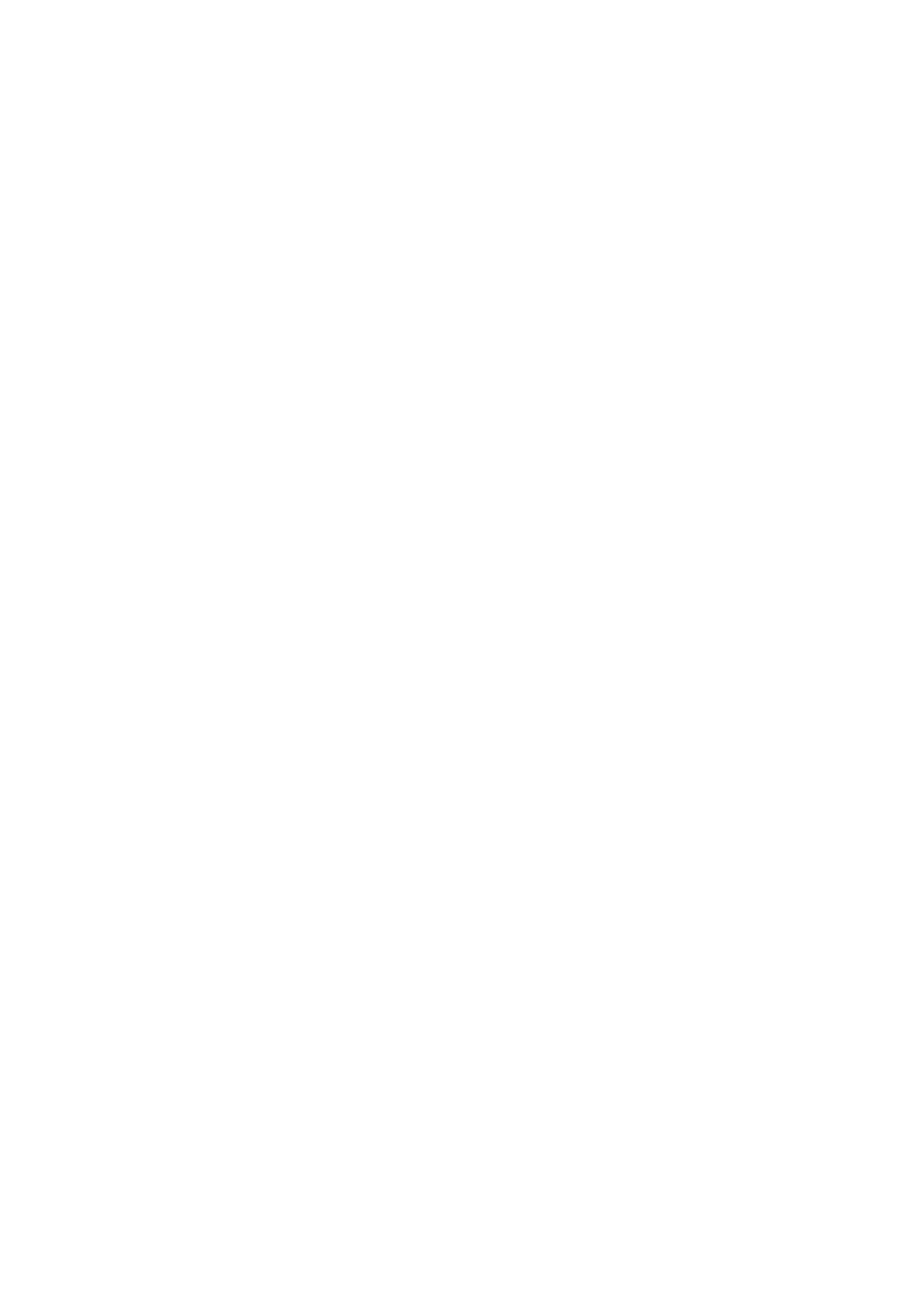## **Foreword**

Natural England commissions a range of reports from external contractors to provide evidence and advice to assist us in delivering our duties. The views in this report are those of the authors and do not necessarily represent those of Natural England.

### **Background**

Invasive non-native species (INNS) are recognised as one of the main causes of global biodiversity loss and all current data shows that this is a problem which is increasing. Consequently there are a large number of agreements, conventions, legislation and strategies pertaining to INNS.

In May 2008 the GB Strategy for invasive non-native species was launched. One of the key elements of the strategy was a recognition of the need to prevent the introduction and/or spread of potentially invasive non-native species. Determining which species will become invasive is notoriously difficult, the best predictor being evidence of invasiveness elsewhere. To assist in the prioritisation and targeting of prevention work, Natural England sought a horizonscanning exercise to identify non-native species that are most likely to become invasive in Great Britain in the future.

The aim of this report is to produce a list of potential new invasive non-native plant species in Great Britain using existing information on INNS. These might be species which are already here but are not established or species which are yet to arrive. It is envisaged that such a report will stimulate debate and help inform the targeting of resources.

For the purposes of this report a non-native species is a species introduced deliberately or accidentally by human action to an area lying beyond the limits of its

current or former native range. An invasive nonnative species is defined as a non-native species whose introduction and potential or actual capacity to spread is likely to pose a threat to biological diversity.

It is important for Natural England:

- to be informed of potential new invasive non-native species;
- to understand the challenges that new invasive non-native species may bring; and
- to consider appropriate responses to such species.

The purpose of this report is to help Natural England:

- **As the lead delivery body for the England Biodiversity Strategy** - develop a view on potential new invasive non native species in England and their impacts to biodiversity.
- Further contribute towards the **implementation of the Invasive Non-native Species Framework Strategy for Great Britain**.

This report should be cited as:

THOMAS, S. 2010. *Horizon-scanning for invasive non-native plants in Great Britain*. Natural England Commissioned Reports, Number 053.

**Natural England Project Manager** - Gavin Measures, Natural England, Touthill Close, City Road Peterborough, PE1 1XN **[Gavin.Measures@naturalengland.org.uk](mailto:Gavin.Measures@naturalengland.org.uk)**

**Contractor** - Sophie Thomas, Plantlife International, 14 Rollestone Street, Salisbury, Wiltshire, SP1 1DX

**Keywords** - invasive non-native species, horizon-scanning, new invasive species

#### **Further information**

This report can be downloaded from the Natural England website: **[www.naturalengland.org.uk](http://www.naturalengland.org.uk/)**. For information on Natural England publications contact the Natural England Enquiry Service on 0845 600 3078 or e-mail **[enquiries@naturalengland.org.uk](mailto:enquiries@naturalengland.org.uk)**.

You may reproduce as many individual copies of this report as you like, provided this is not for commercial purposes, and such copies stipulate that copyright remains with Natural England, 1 East Parade, Sheffield, S1 2ET

ISSN 2040-5545

**© Natural England and other parties 2011**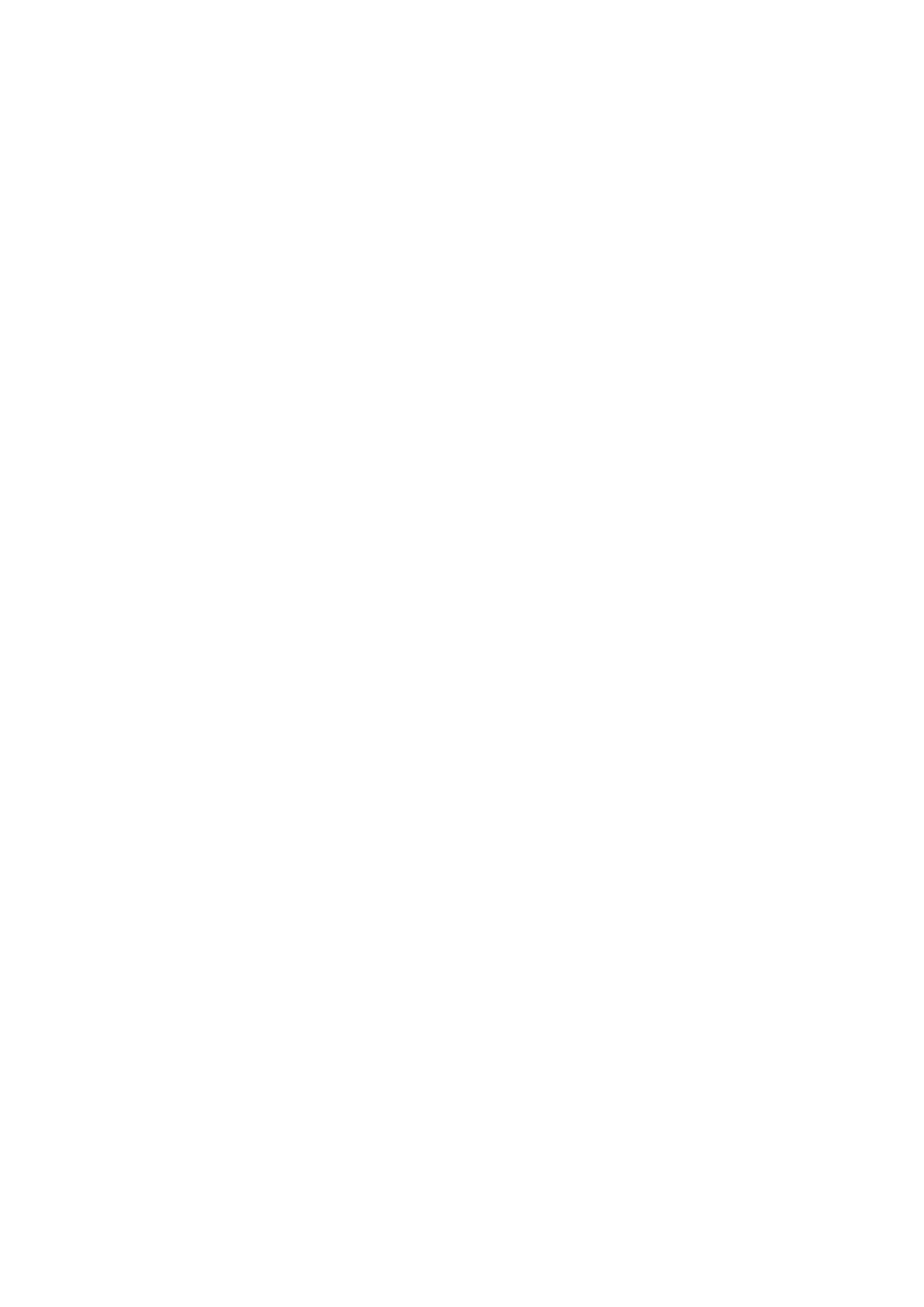## **Summary**

- Invasive non-native species pose a significant threat to biodiversity in Britain. Dealing with the problems caused by invasive non-native species costs the British economy in excess of £2 billion annually. Often, the environmental damage they cause is irreversible.
- The *Invasive Non-Natives Species Framework Strategy for Great Britain* (*The Strategy*) recognises that the most cost-effective and least environmentally damaging approach to solving the problems caused by invasive non-native species is through prevention of introduction into the wild, rapid response and early intervention. This guiding principle, adopted by the Convention of Biological Diversity, is echoed in Natural England's position statement on invasive non-native species.
- Both *The Strategy* and Natural England call for a preventative approach to be adopted *visà-vis* invasive species. Such an approach may require potentially invasive non-native plants to be banned from sale, prohibited from being planted in the wild, or eradicated from known sites in the wild.
- A total of 1,867 non-native plant taxa (excluding marine species) were named in the 2005 audit of non-native species in England, and thousands more non-native plants are available to buy for use in gardens, landscaping and ponds. Yet invasive non-native plant species represent a small sub-set of our non-native flora, with the majority of non-native species unlikely to cause environmental damage now or in future. In order for preventative action to be proportionate, determining which taxa warrant preventative action and which do not is imperative.
- Predicting plant invasiveness cannot be done with complete accuracy: there will always remain the risks of false negatives – declaring a taxon to be low risk which then goes on to become invasive – and false positives – declaring a taxon to be higher risk when it does not become invasive. The potential for currently benign plants to become invasive as the climate changes adds to this challenge.
- When attempting to determine a plant's invasive potential, identifying characteristics such as smothering growth-forms and prolific seed production is useful but not fool-proof as plants often behave differently when removed from their usual biotic and abiotic constraints. Evidence of invasive behaviour in natural and semi-natural habitats elsewhere can also be indicative of potential invasiveness, but given the time lags associated with many plant invasion histories this is not, in itself, robust either. However, used in combination, and with the added consideration of pathways of introduction and spread within Britain, a broad level of risk posed by a particular taxon to natural and semi-natural habitats can be assigned with some confidence.
- The current mechanism for identifying potentially invasive plants in Britain involves a detailed Risk Assessment process that is both time- and resource-intensive. This renders it inappropriate to apply to large numbers of taxa.
- This project devised, trialled and implemented a rapid screening process designed to be applicable to larger numbers of plants. It is based on the Australian Weed Risk Assessment developed by Pheloung (1995; Pheloung, Williams & Halloy 1999), a process that has been well-received internationally as a tool for identifying invasive species. The screening consists of 22 questions that relate to current status in the UK, evidence of weed status outside of the UK, undesirable (invasive) traits, reproduction, dispersal mechanisms, and persistence attributes.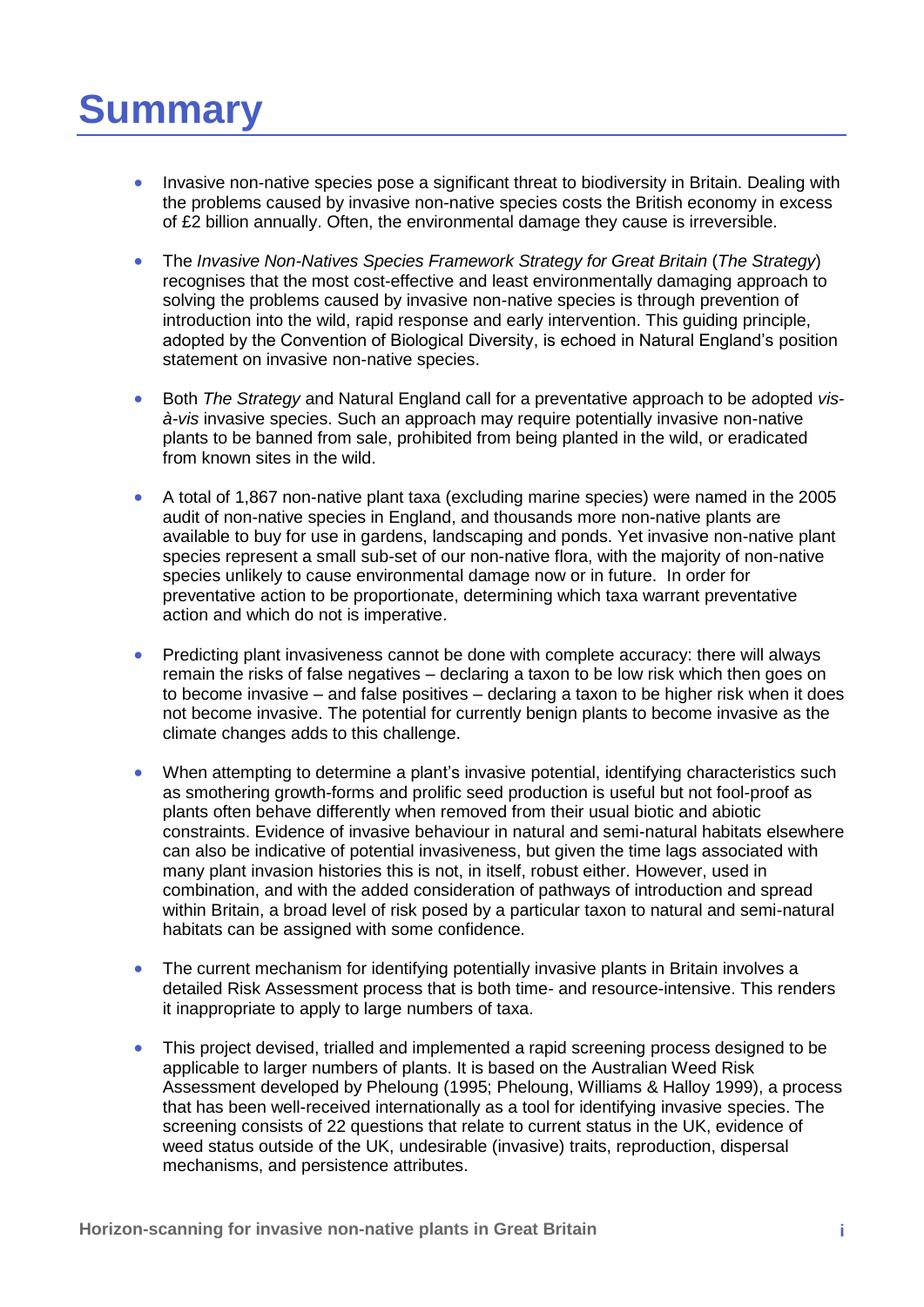- The results of this screening process can be used to help prioritise resources by indicating (1) a shortlist of taxa for which more detailed assessment is considered imperative and/or prudent and (2) a much longer list of taxa for which such assessment is deemed currently unnecessary.
- The screening process is likely to be more susceptible to false negatives and false positives than both its progenitor and the more comprehensive Risk Assessment process used by the Non-Native Species Secretariat in Britain. To reduce the risk of false negative results the precautionary principle was applied. This is likely to increase further the occurrence of false positives.
- It is recommended that the taxa highlighted through this work as potentially posing an invasive risk are subject to more detailed assessment (where this has not already been commissioned). Moves to restrict taxa highlighted in this study through a ban on sale are not justifiable without further assessment of the risks they pose. It is highly recommended that more comprehensive assessments are conducted without delay.
- A total of 599 non-native plants of potential invasive concern were assessed, of which:
	- 92 are recommended for more detailed risk assessment as a matter of priority (ranked Critical);
	- 55 are highly recommended for more detailed risk assessment (ranked Urgent);
	- 72 are recommended for more detailed risk assessment (ranked Moderate Risk); and
	- 380 are identified as requiring no further assessment at present (ranked Low Risk).
- It is recommended that all plants screened are reviewed periodically to take account of emerging evidence and information, changes in climate and new horticultural varieties that become available which may, for example, be more frost-hardy than those currently available.
- Freshwater and terrestrial plants were included in this study. In light of the differences in invasion histories typical of freshwater and terrestrial systems, these two groups of species were treated differently. Invasions by non-native species in freshwater habitats tend to take place at a much faster rate than invasions in terrestrial habitats, in part due to the potential for rapid and widespread water-assisted dispersal in freshwater systems. In comparison, plant invasions in terrestrial habitats are typically quite slow, particularly if they involve woody species and/or highly fragmented habitats.
- Due to the speed of invasion in freshwater habitats, and the fact that many non-native invasive plants currently thought to be causing damage to the biodiversity of aquatic systems are ornamentals that have 'escaped over the garden wall', we decided that all commercially available non-native freshwater plants should be included in this study. The final screening was applied to 368 freshwater plants, over 90% of which are not currently known from the wild in Britain. In future it is recommended that *any* new aquatic taxa found to be on sale in Britain should be screened as soon as their existence is discovered. In addition, produce contaminants ('hitch-hikers') should also be identified and subject to rapid screening.
- Given the longer timeframe under which terrestrial invasions *tend* to occur and the tens of thousands of terrestrial species and varieties that are available to buy, the study looked only at terrestrial plants already established in the wild in Britain. In order to maintain a horizon-scanning function, the study focused on terrestrial neophytes recorded in the wild for fewer than 90 years and which are known to be increasing in distribution. The study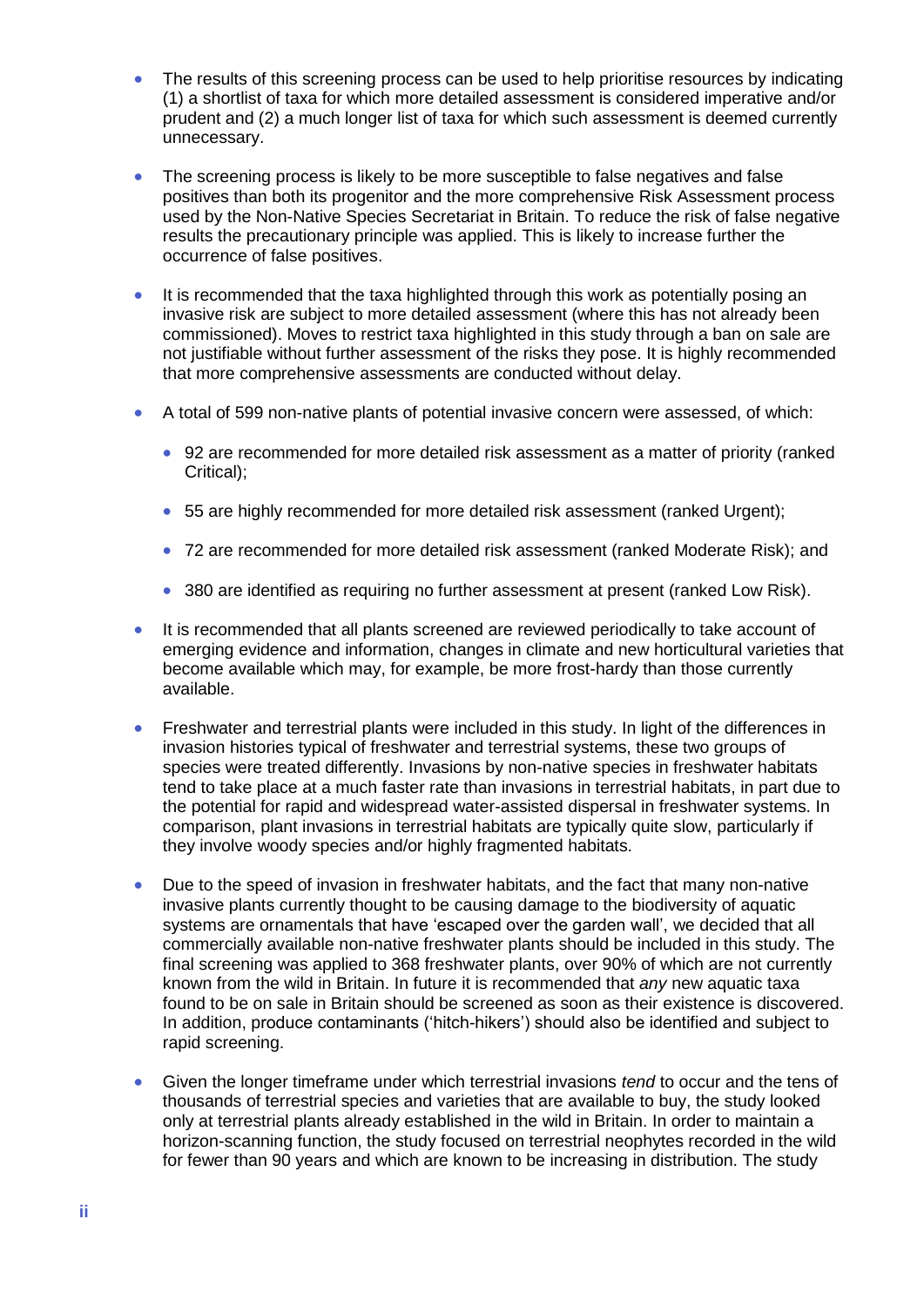also included established terrestrial neophytes on the list of the 100 fastest-spreading species since 2000, based on the results of the Local Change survey run by the Botanical Society of the British Isles, even if known from the wild for over 90 years. A small number of other species were included, including those that were the subject of consultation by Defra for inclusion on Schedule 9 of the Wildlife and Countryside Act, and those suggested for inclusion on Schedule 9 by members of the plant conservation consortium PlantLink. In total, 231 terrestrial plant taxa were screened.

- Of the freshwater plants assessed, 33 were ranked Critical (9%); 26 Urgent (7%); 60 Moderate Risk (16%); and 249 Low Risk (68%). Of the terrestrial plants assessed, 59 were ranked Critical (25.5%); 29 Urgent (12.5%); 12 Moderate Risk (5%); and 131 Low Risk (57%).
- Comprehensive Risk Assessments have been commissioned by the Non-Native Species Secretariat for 18 of the species screened in this study (at the time of submission): 13 of these were ranked Critical in the present assessment, 1 Urgent, 3 Moderate Risk and 1 Low Risk (giant salvinia *Salvinia molesta*). It is recommended that the remaining 201 Critical-, Urgent-, and Moderate Risk-ranked species should also be subject to full Risk Assessments.
- With the publication of the screening method, additional aquatic taxa found to be on sale in Britain and a wider scope of terrestrial plants can now be screened by third parties. As it requires less than 30 minutes to assess each plant, it is hoped that this screening process can be further developed into a tool that proves useful to land managers and the horticultural trades, as well as policy makers. We recommend that the Rapid Risk Assessment is developed further if it is to be used more widely by non-native invasive experts, particularly with regard to the weighting of questions and the handling of uncertainty.

## **Acknowledgements**

We would like to thank the Esmée Fairbairn Foundation for their financial support of this work. With grateful thanks to the Freshwater Biological Association for undertaking assessments of freshwater taxa under a contract from Plantlife. Our thanks also to Dr Keith Kirby, Simon Leach and Gavin Measures of Natural England for comments on the report.

**Taxa assessments:** Dr Trevor Dines, Andy Byfield (Plantlife) and the Freshwater Biological Association.





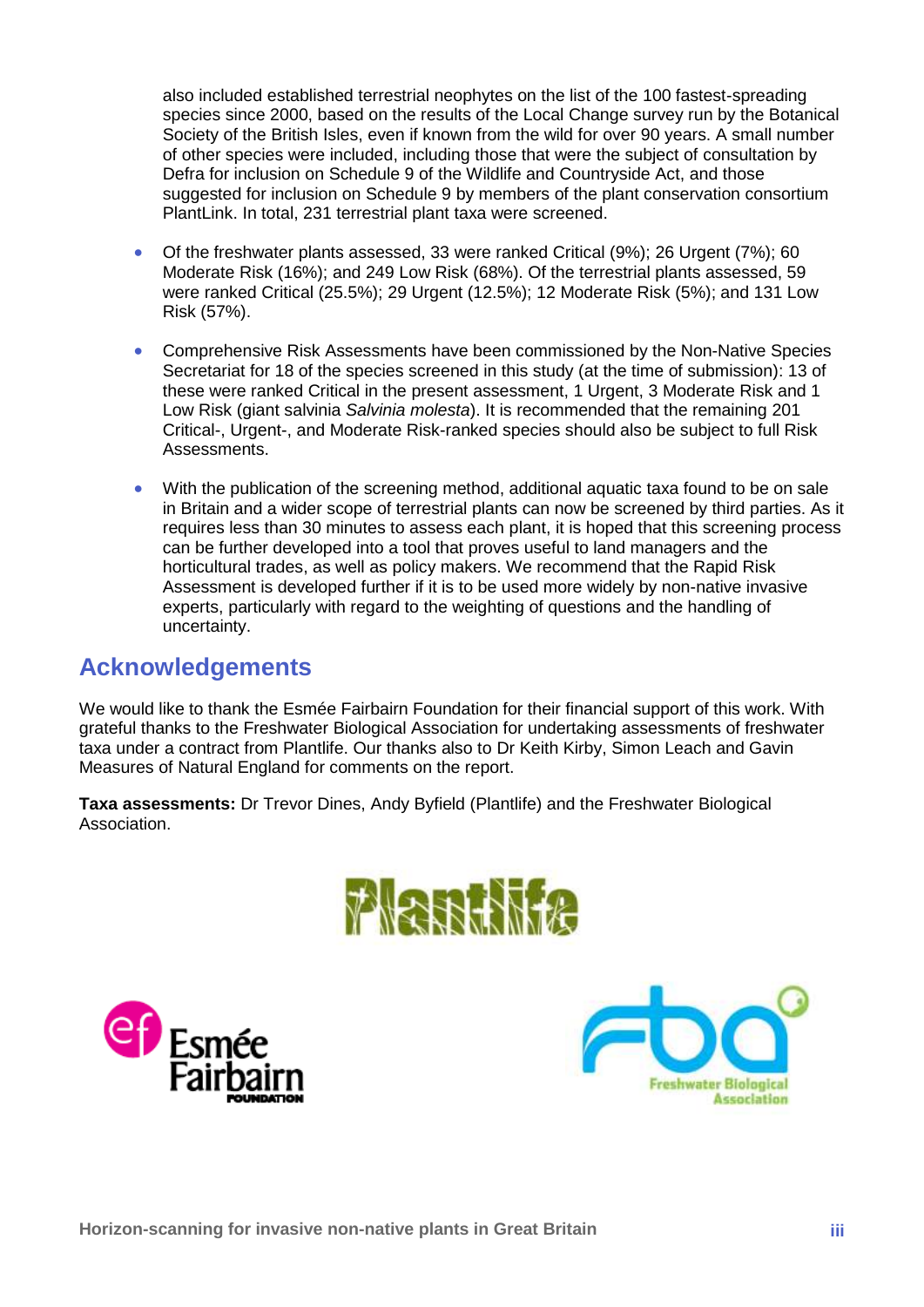# **Contents**

| 1 | Introduction                            | $\mathbf 1$ |
|---|-----------------------------------------|-------------|
| 2 | Aims & objectives                       | 3           |
| 3 | Methodology                             | 4           |
|   | Rapid Risk Assessment screening process | 4           |
|   | Selection of species                    | 9           |
| 4 | Results & discussion                    | 11          |
|   | Taxa                                    | 11          |
|   | Scheme assessment                       | 20          |
|   | Application                             | 27          |
| 5 | Conclusions                             | 29          |
| 6 | References                              | 30          |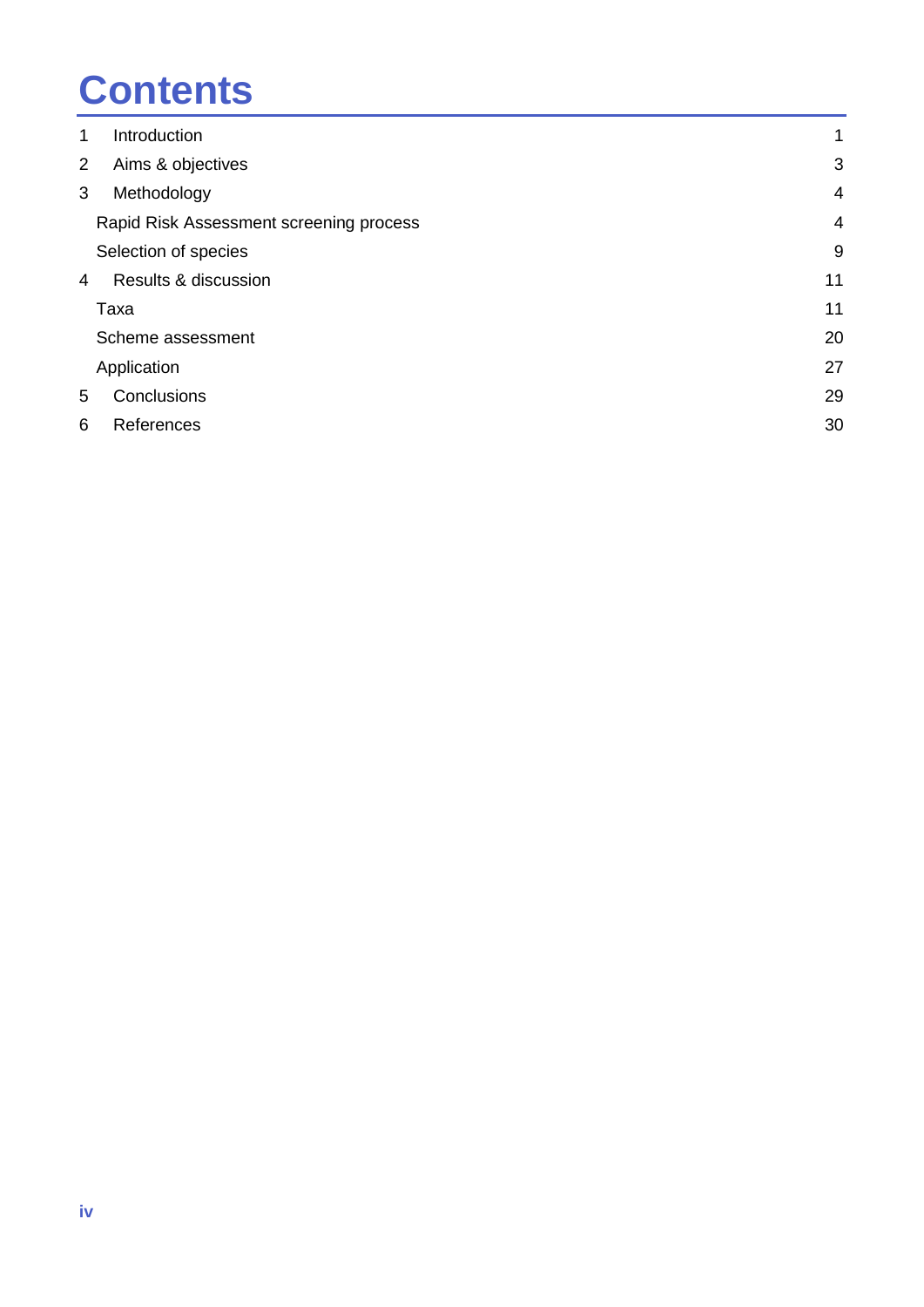

[Appendix 1 Taxa scores](#page-45-0) 36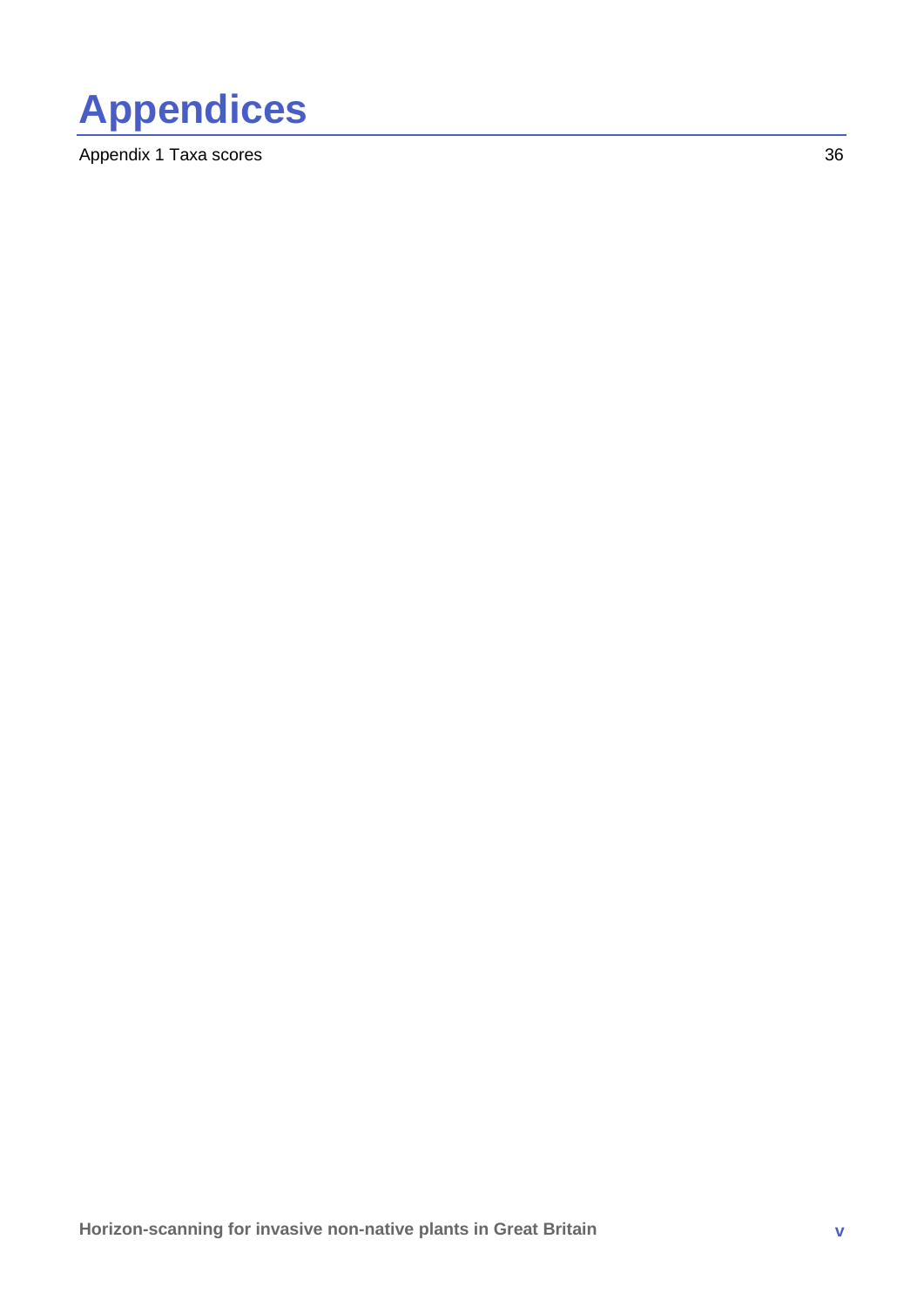## **List of tables**

| Table 1 List of questions in the Rapid Risk Assessment screening                                                              | 5               |
|-------------------------------------------------------------------------------------------------------------------------------|-----------------|
| Table 2 Scoring, definitions and notes, adapted from UK-adapted Pheloung, Williams & Halloy<br>(1999) assessment (Defra 1998) | 6               |
| Table 3 Critical-ranked freshwater taxa                                                                                       | 12 <sup>2</sup> |
| Table 4 Critical-ranked terrestrial taxa                                                                                      | 13              |
| Table 5 Urgent-ranked taxa                                                                                                    | 15              |
| Table 6 Moderate Risk taxa                                                                                                    | 16              |
| Table 7 Scores of plants newly listed on Schedule 9 of the Wildlife and Countryside Act                                       | 20              |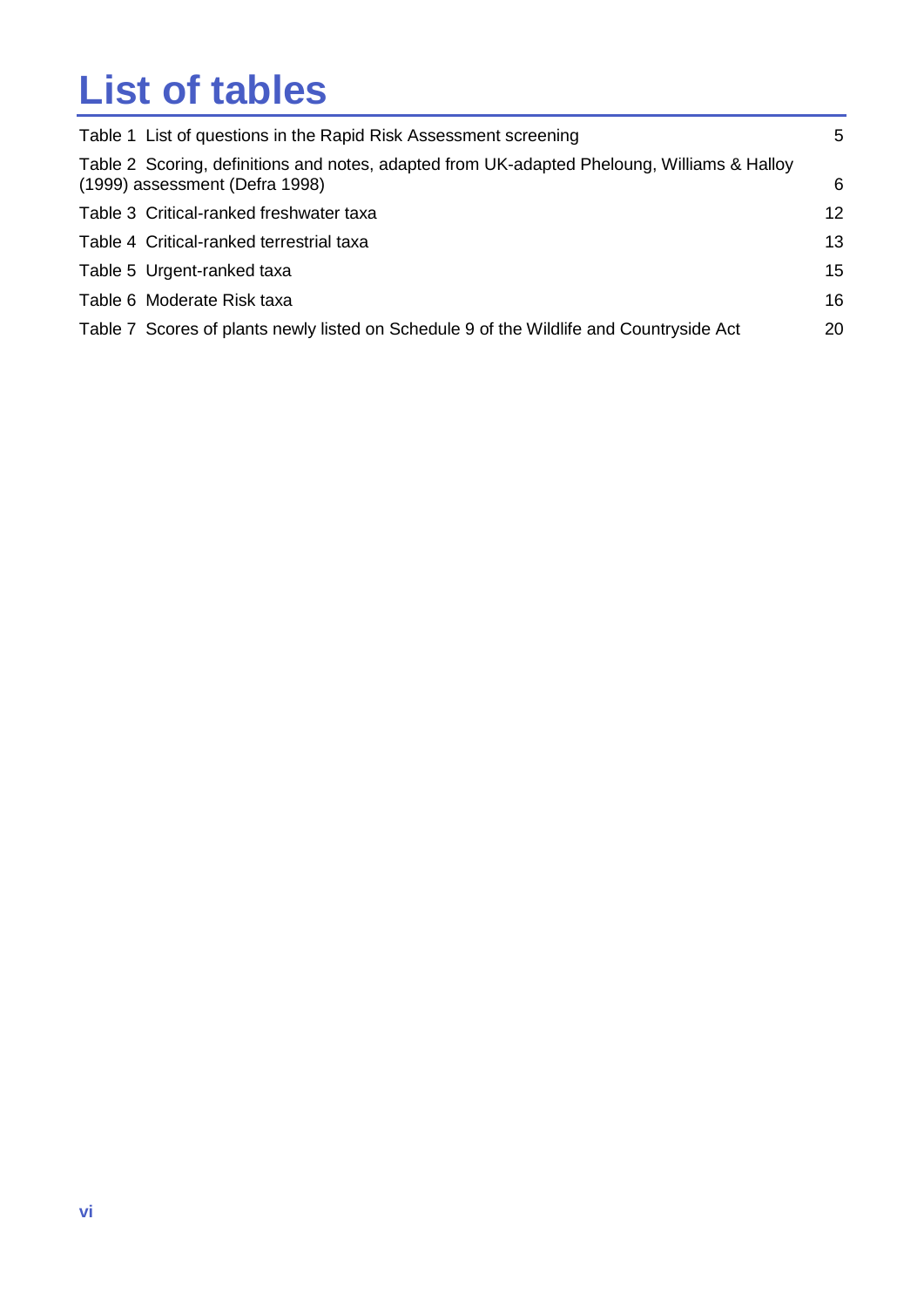# <span id="page-10-0"></span>**1 Introduction**

- 1.1 Invasive non-native species are considered to pose a significant threat to biodiversity on a global scale (Wilson 1992; McNeely and others 2001). The environmental damage resulting from invasive non-native plants may be irreversible (Anderson and others 2004; Křivánek & Pyšek 2006). They can alter the species composition of a habitat and change its structure and function (Mack and others 2000; Hulme 2003; Hejda, Pyšek & Jarošik 2009). The spread of invasive non-native plants may also compromise the ability of natural and semi-natural habitats to provide essential ecosystem services (Anderson and others 2004; Millennium Ecosystem Assessment 2005).
- 1.2 Invasive plants compete with other plants including vascular plants, bryophytes and lichens for light, space and nutrients and have been observed to suppress native species in the UK (see, for example, Ratcliffe 1968; Pentecost 1987; Rothero 2005; Long & Williams 2007 on the impact of rhododendron *Rhododendron ponticum* and Dawson & Warman 1987; Langdon and others 2004 on New Zealand pigmyweed *Crassula helmsii*). In some cases the arrival and subsequent spread of invasive non-native plants has coincided with the local extinction of plant species of conservation concern (e.g. Putwain, Hatton & Haynes 2008). It is likely that documented observations relating to the detrimental impact of invasive plants would be more numerous but for the interventionist control measures taking place at many sites of botanical interest in the UK (Thomas & Dines 2010).
- 1.3 Invasive non-native plants also affect animals. For example, New Zealand pigmyweed *Crassula helmsii* is thought to have led to the loss of the Biodiversity Action Plan species great crested newt *Triturus cristatus* from a pond in a SSSI in Dorset (Defra 2010). Impacts of invasive non-native plants on birds in Britain have been documented by Goss-Custard & Moser (1988) and CEH (2005), whilst the potential impact of invasive floating aquatic plants has been illustrated by Boonman and others (1998) for bat foraging and Horváth & Kriska (2008) for semi-obligate aquatic insects.
- 1.4 The threats posed by invasive plants are considered so great that some freshwater habitats are being destroyed (that is, ponds are being filled in) by site managers upon the arrival of invasive aquatic plants as a preventative measure intended to minimise damage to the wider freshwater system.
- 1.5 In addition to the environmental damage caused by invasive non-native species, dealing with the problems they cause costs the British economy in excess of £2 billion annually (Defra 2007a). Much of this money is spent on containing spread and limiting further damage rather than eliminating the problem altogether, eradication now being considered unattainable for a number of already widespread invasive species.
- 1.6 The most cost-effective and least environmentally damaging approach to solving the problems caused by non-native invasive species is through prevention of introduction into the wild, rapid response and early intervention (Rejmánek 2000; Mack and others 2000). This hierarchical approach for invasive species action (whereby greatest priority is given to prevention), adopted by the Convention on Biological Diversity, has recently been carried through into relevant national policy and strategies (e.g. Defra 2008; Natural England 2009).
- 1.7 A preventative approach may require potentially non-native invasive plants to be banned from sale or prohibited from being planted in the wild. With 1,867 non-native plant taxa recorded from the wild in England in 2005 (Hill and others 2005) and over 70,000 more non-native plants available to buy for use in gardens, garden ponds and amenity and landscape planting (RHS 2009), the process of identifying potentially invasive taxa is challenging.
- 1.8 Only 66 (3.5%) of the 1,867 non-native plants in the wild in England in 2005 were considered to present an environmental problem by Hill and others (2005) and the vast majority of plant taxa used in the ornamental and horticultural trades are likely to pose no threat to semi-natural/natural habitats should they escape into the wild (see Williamson & Brown 1986, Williamson 1996). The inability to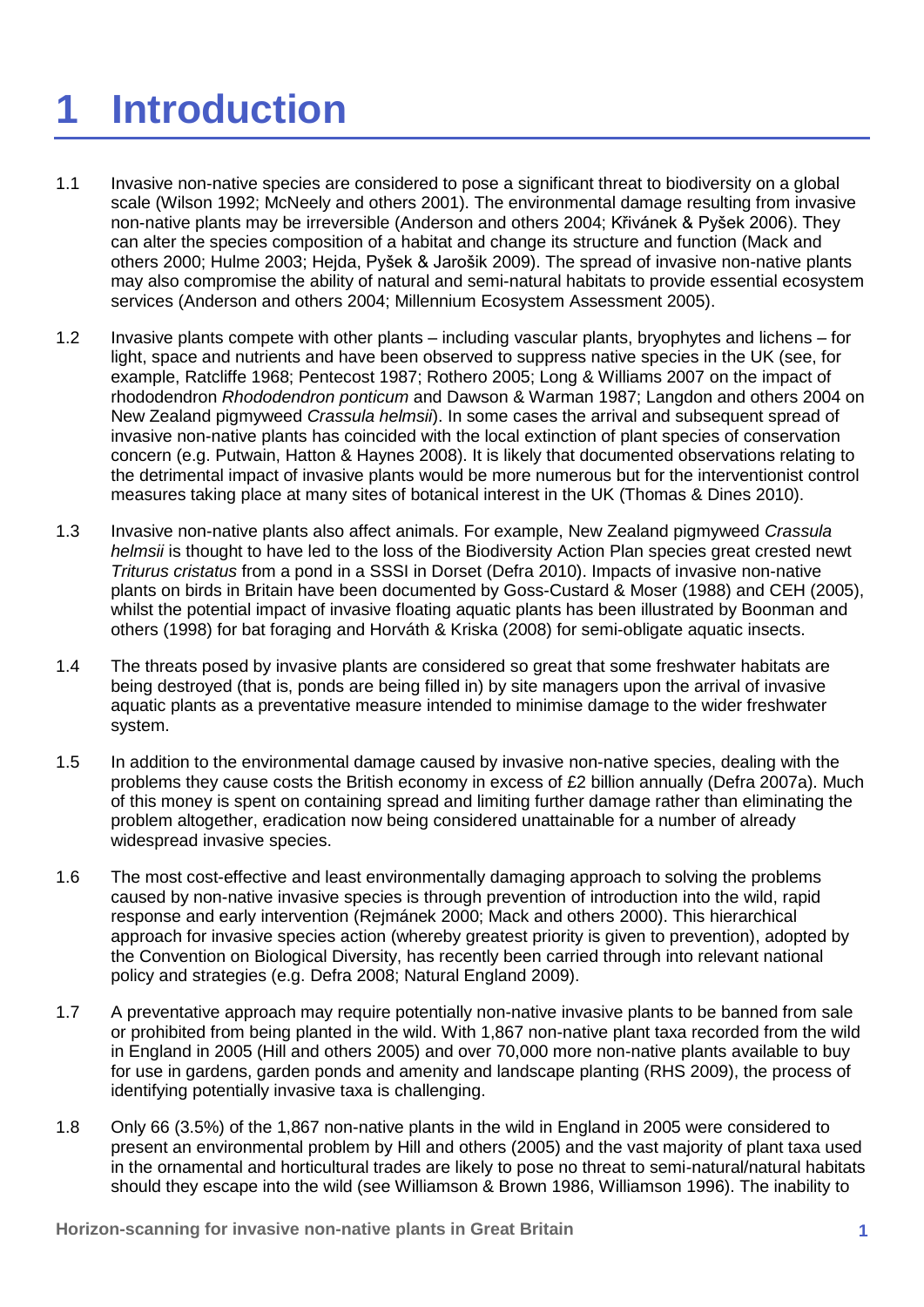separate invasive from non-invasive non-native plants is a key hindrance to implementing an effective and proportionate preventative approach to invasive species (Manchester & Bullock 2000; Hulme 2006). Therefore, determining which species warrant preventative action, and which do not, is critical.

- 1.9 A number of risk-assessment processes have been developed, or are in the process of being developed, for non-native species across the globe in an effort to identify which species pose an invasive threat to a specific region or country (e.g. Pheloung 1995; Tucker & Richardson 1995; Pheloung, Williams & Halloy 1999; Copp Garthwaite & Gozlan 2005; Baker and others 2008; Randall and others 2008; van Wilgen, Richardson & Baard 2008; Mendoza Alfaro and others 2009). Risk assessments may then be used to approve or reject applications to import particular species or to intentionally plant them (for example in forestry). Many of these risk-assessment processes involve detailed assessments that take considerable resources to execute and Hulme (2006) warns that the investment required and the expense of risk assessments may 'act against the net benefits of prevention'. The system currently in use in Great Britain take an average of over 19 hours to complete and cost at least £1,000 per species (Booy, White & Wade 2006). They are, therefore, inappropriate to apply to large numbers of species (Parrott and others 2009). Indeed (at the time of submission) just 32 plant species have been commissioned for these risk assessments, with ten completed (NNSS 2010).
- 1.10 Thus it is clear that there is a pressing need for a less resource-intensive method for assessing the invasive risk associated with non-native plants in Great Britain. Indeed, such a process was called for in the appraisal of the comprehensive British Risk Assessment scheme (see Booy, White & Wade 2006).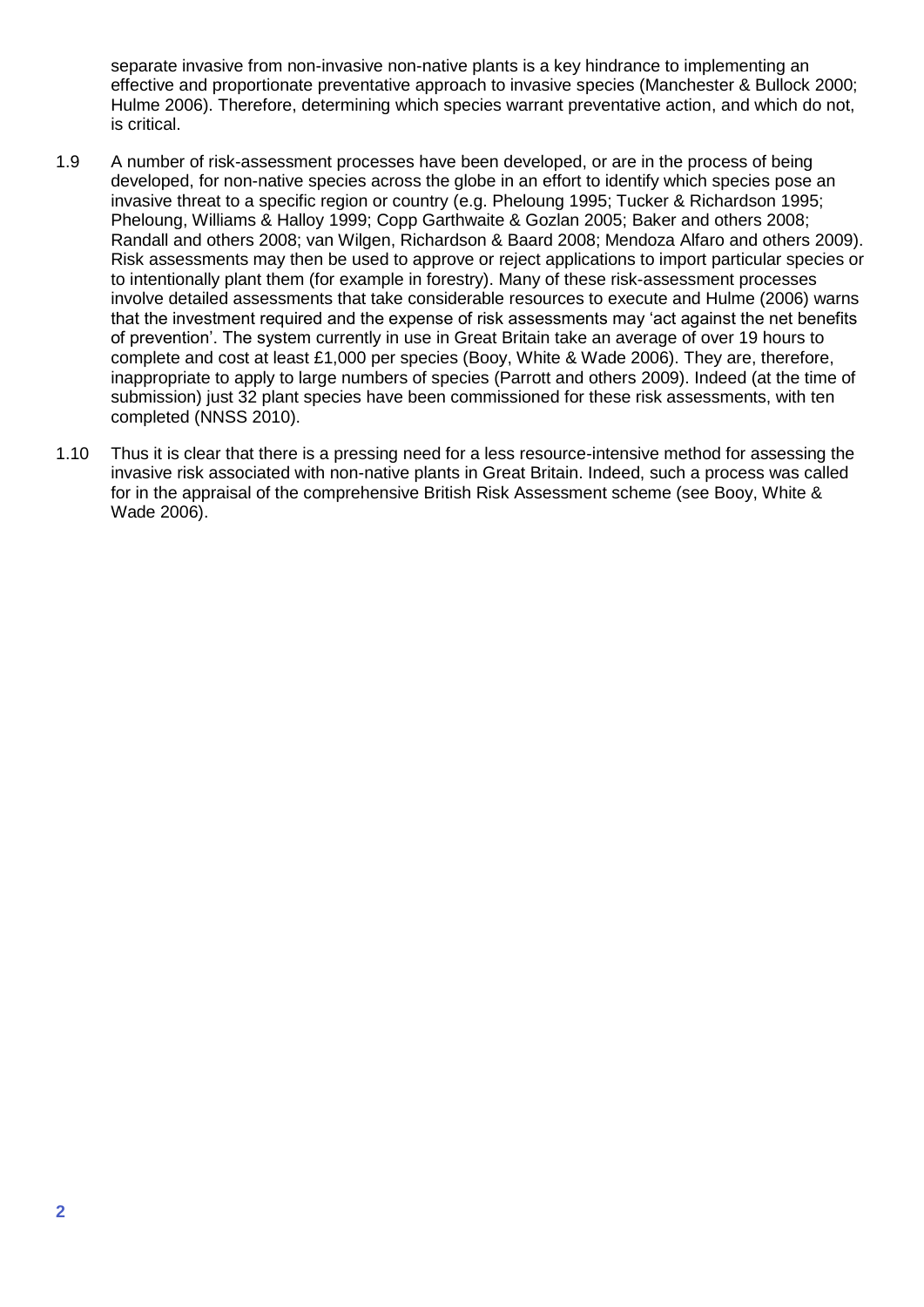# <span id="page-12-0"></span>**2 Aims & objectives**

- 2.1 The aim of this work was to develop and implement a rapid screening system that could be used to identify plant taxa which may have the potential to become invasive in natural/semi-natural habitats in Britain.
- 2.2 Specific objectives were to:
	- develop and trial a rapid risk assessment screening process that can be applied to large numbers of plant taxa;
	- identify those non-native freshwater and terrestrial plants for which a rapid assessment of invasive risk would be desirable;
	- use the screening process to determine a broad risk category for those plants; and
	- use the findings to help prioritise resources for more detailed risk assessments where necessary.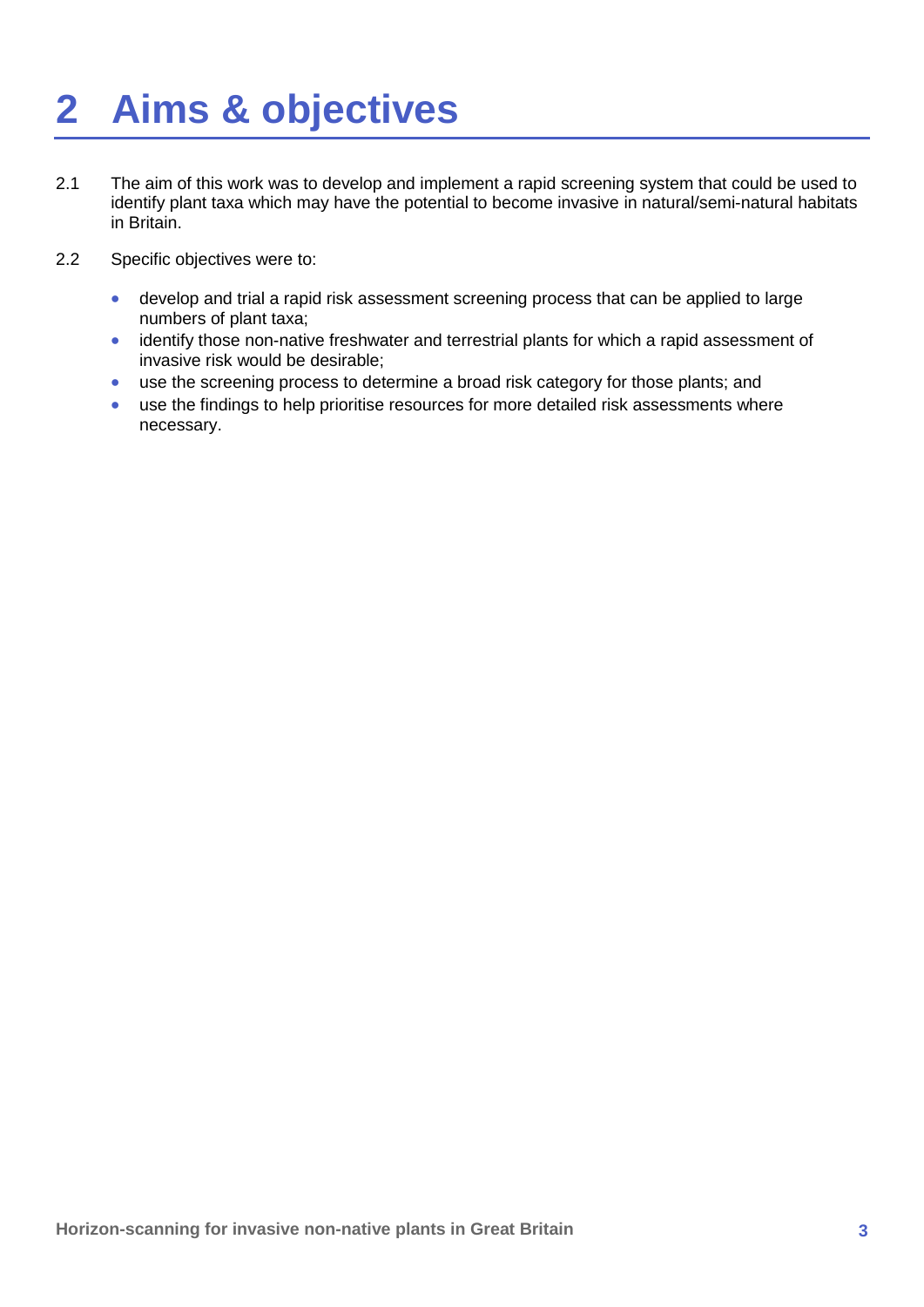## <span id="page-13-1"></span><span id="page-13-0"></span>**Rapid Risk Assessment screening process**

- 3.1 The Australian Weed Risk Assessment developed by Pheloung (1995) and Pheloung, Williams & Halloy (1999) has already been adapted for application in the UK and forms part of the detailed risk assessment process currently used here (Baker and others 2008). In this study the UK-adapted Weed Risk Assessment was simplified from 49 to 21 questions, some of which were modified slightly to provide greater clarification.
- 3.2 Questions from the UK-adapted Weed Risk Assessment relating to agricultural weed status or impact on human interests (e.g. question numbers 3.02, 3.03, 4.07) were deleted in order to focus on identifying species with potential to damage natural and semi-natural habitats. Other questions were considered likely to be answered the same for all species (e.g. 8.05 biocontrol agents) and so had little relevance when the principal aim was to differentiate between taxa. As several questions were unlikely to have information available for the majority of taxa, some questions were combined (e.g. the original question on allelopathy was subsumed within the question relating to thicket/smothering/climbing growth habit).
- 3.3 Economic considerations were not included in the screening questions as they were seen as more pertinent to providing a context within which management or policy decisions would be made, rather than determining whether or not a plant poses a risk of invasiveness.
- 3.4 In order to trial the Rapid Risk Assessment and assess repeatability, 41 taxa were run through the process before the complete list of 599 taxa was screened. The trial taxa included hybrids, freshwater, terrestrial, native and known invasive plants to test the scheme's applicability to a wide range of plants, in a similar manner to the trials undertaken by Baker and others (2008) in the development of the more detailed UK risk assessment scheme. Of the 41 plants, 22 were screened separately by two or more experts allowing answers and scoring to be compared.
- 3.5 As a result of the trial some clarifications over questions were made and the scoring system altered to remove almost entirely the process of allocating a score of -1 for non-invasive attributes. The changes to the scoring system from the UK-adapted Australian Weed Risk Assessment process reflected the desire to adopt a precautionary approach whilst also eliminating question repetitions.
- 3.6 One additional question (Q1) relating to current spread in the UK was added. The 22 questions, listed in Table 1 (below), relate to:
	- **current status in the UK (Q1-3);**
	- evidence of weed status outside of the UK (Q4-6);
	- undesirable (invasive) traits (Q7-10);
	- reproduction (Q11-13);
	- dispersal mechanisms (Q14–19); and
	- **•** persistence attributes (Q20-22).
- 3.7 Question 5 was misplaced in the 'Weed status outside of UK' whilst more appropriately it should sit in the 'Current status in the UK' section. The table outlines how the questions appeared to the assessors, but should be changed for future use of the scheme by third parties.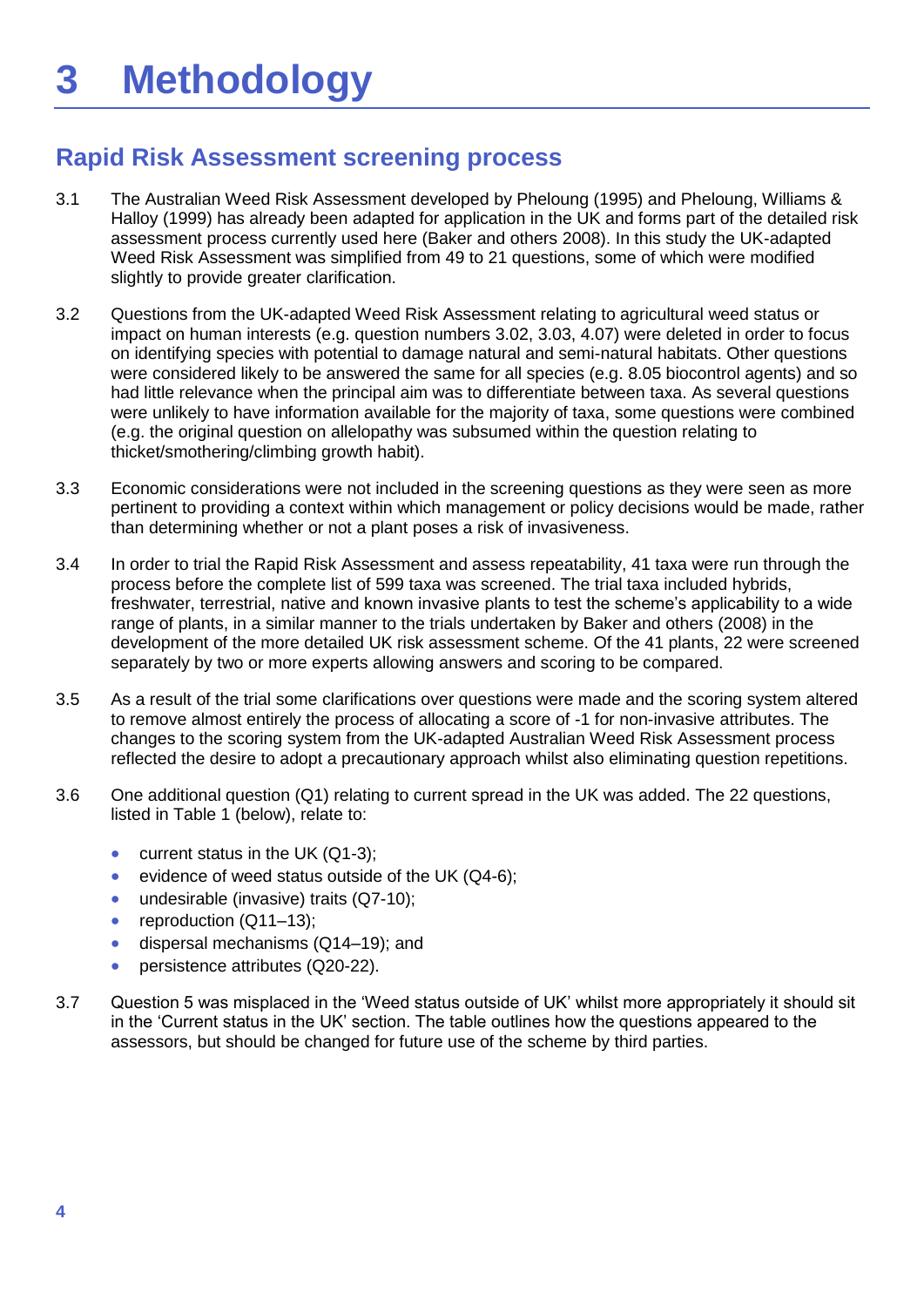| <b>Question</b><br><b>Group</b>     | Q No.          | <b>Rapid Risk Assessment Question</b>                                                                    | <b>Relation to UK-</b><br>adapted<br><b>Australian Weed</b><br><b>Risk Assessment</b> |
|-------------------------------------|----------------|----------------------------------------------------------------------------------------------------------|---------------------------------------------------------------------------------------|
| <b>UK status</b>                    | 1              | What is its rate of spread in the UK?                                                                    | <b>Additional</b><br>question                                                         |
|                                     | $\overline{2}$ | To what climate is the species suited?                                                                   | Q 2.01 / Q 2.04                                                                       |
|                                     | 3              | Is it an environmental weed in natural and valued<br>habitats/designated sites?                          | Q 3.04                                                                                |
| <b>Weed status</b><br>outside of UK | 4              | Has the species become naturalized where grown<br>(globally)?                                            | Q 1.02                                                                                |
|                                     | 5              | Does the species have a history of repeated cultivation<br>(and associated introductions) in the UK?     | Q 2.05                                                                                |
|                                     | 6              | Is the species naturalized beyond its native range?                                                      | Q 3.01                                                                                |
| <b>Invasive</b>                     | $\overline{7}$ | Is it a congeneric weed?                                                                                 | Q 3.05                                                                                |
| traits                              | 8              | Is it unpalatable to grazing animals (incl. for reasons of<br>toxicity/spines/thorns)?                   | Q 4.04 / Q 4.05                                                                       |
|                                     | 9              | Can it tolerate a wide range of soil conditions (within<br>the aquatic or terrestrial system)?           | Q 4.10                                                                                |
|                                     | 10             | Does it have a climbing or smothering growth habit,<br>and/or form dense thickets?                       | Q 4.11 / Q 4.12                                                                       |
| <b>Reproduction</b>                 | 11             | Does/can it produce viable seed in the UK?                                                               | Q 6.02                                                                                |
|                                     | 12             | Does/can it reproduce by vegetative fragmentation?                                                       | Q 6.06                                                                                |
|                                     | 13             | What is its minimum generative time (years)?                                                             | Q 6.07                                                                                |
| <b>Dispersal</b><br>mechanisms      | 14             | Are propagules (likely to be) dispersed unintentionally<br>(plants growing in heavily trafficked areas)? | Q 7.01                                                                                |
|                                     | 15             | Are propagules (likely to be) dispersed intentionally by<br>people?                                      | Q 7.02                                                                                |
|                                     | 16             | Are propagules (likely to be) dispersed as a produce<br>contaminant?                                     | Q 7.03                                                                                |
|                                     | 17             | Are propagules adapted to wind dispersal?                                                                | Q 7.04                                                                                |
|                                     | 18             | Are propagules water dispersed?                                                                          | Q 7.05                                                                                |
|                                     | 19             | Are propagules bird/other animal dispersed?                                                              | Q7.06/Q7.07                                                                           |
| <b>Persistence</b>                  | 20             | Does the species have prolific seed production?                                                          | Q 8.01                                                                                |
| attributes                          | 21             | Is there evidence that a persistent propagule bank is<br>formed $(>1$ yr)?                               | Q 8.02                                                                                |
|                                     | 22             | Does it tolerate or benefit from<br>mutilation/cultivation/herbicides?                                   | Q 8.03 / Q 8.04                                                                       |

<span id="page-14-0"></span>**Table 1** List of questions in the Rapid Risk Assessment screening

- 3.8 Answers to the screening questions were based on information available in scientific journals and conference proceedings, weed/horticulture manuals, published Floras and plant databases, and other sources available from the internet. Expert opinion of the assessors was also accepted, given that for a large number of the species being screened there is little to no published material available.
- 3.9 The definitions and guidance notes provided to assessors, detailed in Table 2 (below), are based on the notes that accompany the UK-adapted Pheloung, Williams & Halloy (1999) assessment (Defra 1998).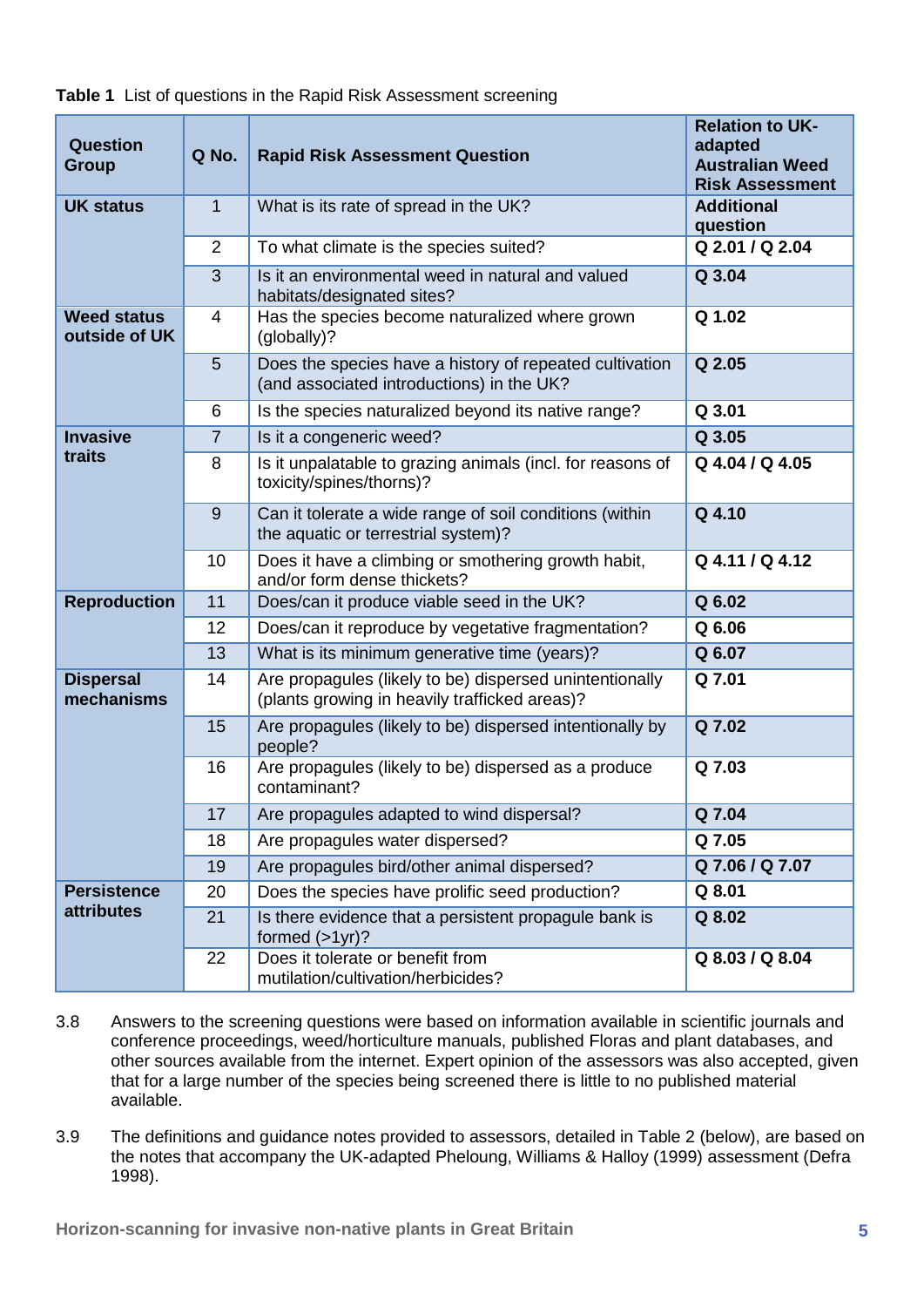<span id="page-15-0"></span>**Table 2** Scoring, definitions and notes, adapted from UK-adapted Pheloung, Williams & Halloy (1999) assessment (Defra 1998)

#### **Q1 What is its rate of spread in the UK?**

This is based on the Change Index as provided in the *New Atlas of the British and Irish Flora* (Preston, Pearman & Dines 2002) (henceforth referred to as *Atlas*) or the Spread Rate in hectads per year. Spread Rate is calculated by dividing the number of hectads in which the species has been recorded (according to the *Atlas*) by the number of years that the species has been recorded in the wild in the UK, based on date of first record in the wild.

For taxa for which there is no Change Index, the Spread Rate is used. Where both are available, the highest score is taken (reflecting a precautionary approach) unless a species is indicated in the *Atlas*  as being under-recorded in the past. Such under-recording is likely to affect most conifers and shrubs, whose Change Index is therefore likely to over-emphasize the rate of spread (*ibid*). In these cases the lower score is used.

Correlation between Change Index and Spread Rate is poor. This is probably because the Change Index calculated in the *Atlas* is a measure of change in relation to the 'average species', it is not an absolute measure of change. Many non-native taxa are poorly recorded historically and cannot be regarded as 'average species'. Therefore, the thresholds for the Spread Rate scores are allocated so as to leave comparable proportions of species in each band as occurs using Change Index.

|  | <b>SCORE:</b> $0 = change index : < +0.99$ |  |  |
|--|--------------------------------------------|--|--|
|--|--------------------------------------------|--|--|

 $1 =$  change index :  $+1$  to  $+1.99$  or hectad / year : 3 to 4.99;  $2 =$  change index :  $+2$  to  $+2.99$  or hectad / year : 5 to 11.99;  $3 =$  change index :  $+3$  to  $+3.99$  or hectad / year : 12 to 16.99;  $4 =$  change index :  $> +4$  or hectad / year :  $>17.00$ ? = DON'T KNOW

**Subsequential index :**  $\epsilon$  **2.99;** or hectad / year :  $\epsilon$  2.99;

#### **Q2. To what climate is the species suited?**

Take account of perennating organs, such that the hardiest part of the plant is considered.

#### **SCORE:** 0 = Tropical

- 1 = Subtropical (European hardiness zones Z11 to Z12)
- 2 = Warm temperate / Mediterranean (zones Z9 to Z10)
- 3 = Continental temperate (Z1 to Z8)

#### **Q3. Is it an environmental weed in natural and valued habitats/designated sites?**

Yes = grows in natural habitats and is being controlled there, OR has been found to be a pest in natural habitats (forms monocultures, reduces diversity, changes fire regime, is spreading rapidly, etc). Occurrence in natural environments *per se* is not sufficient to answer "yes". There is some flexibility and judgement here – award a 3 or use ½ points, for example, if the species occurs rarely but mainly on important plant sites. Rarely =  $c. 1$ -10 sites; Occasionally =  $c.11$ -50 sites; Frequent =  $c. 51$ -100 sites; Widely established =  $c.$  >100 sites.

**SCORE:** 4 = Yes: frequent in semi-natural habitats incl. Important Plant Areas /SSSIs etc

- 3 = Yes: occasionally in semi-natural habitats
- 2 = Yes: widely established but not usually in semi-natural sites
- $1 = Yes: rarely$

0 = No, or mainly ruderal, disturbed, man-made habitats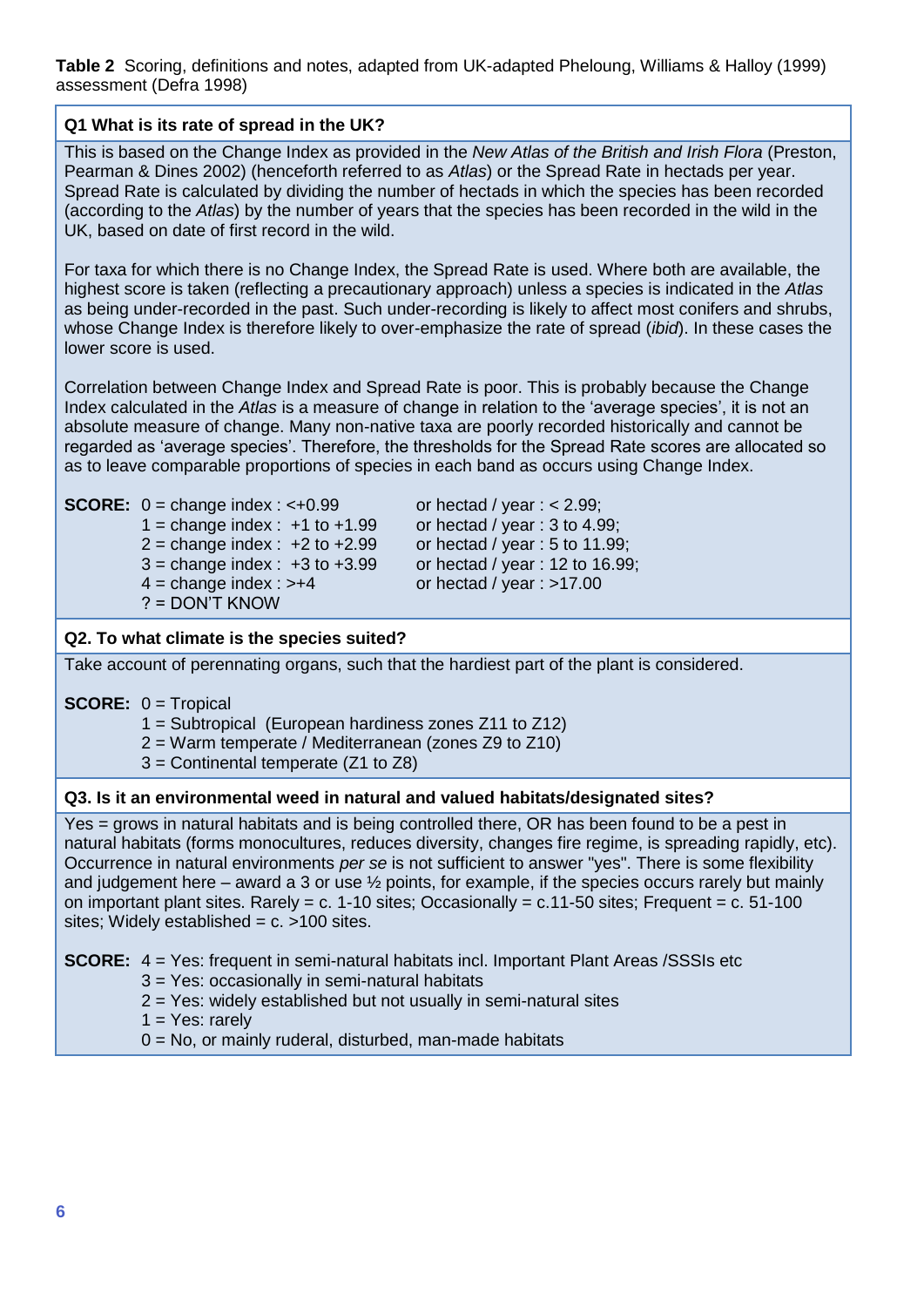#### **Q4. Has the species become naturalized where grown (globally)?**

Naturalized = species has become well established (widespread/common, and self-maintaining) in the wild flora of a new area/region. The following descriptions are NOT sufficient evident of naturalization: 'occasional escape from cultivation', 'casual', 'apparently becoming naturalized around town X', 'sparingly naturalized around town Y', 'waif'. Almost all introduced species can occasionally be found in the wild but this does not indicate naturalization.

#### **SCORE:**  $0 =$  Casual, not persistent / low spread

- 1 = Persistent but local (two or fewer countries)
- 2 = Noxious / notifiable weed in one or more country
- ? = Don't know

#### **Q5. Does the species have a history of repeated cultivation (and associated introductions) in the UK?**

'Introduction' does not necessarily mean naturalized. Has the species been repeatedly grown (e.g. cultivated) or accidentally introduced to several regions that are clearly outside its native range? 'Repeated introductions' means records from at least three separate places. If introduction to a place was limited to a botanical garden (i.e. the species was not distributed to the public) it is not counted. For species that are widely cultivated or widely grown in horticulture, the answer is usually "yes". **SCORE:**  $Yes = 2$ ;  $No = 0$ ;  $Don't know = ?$ 

#### **Q6. Is the species naturalized beyond its native range?**

Must be clearly outside of native range.

**SCORE:**  $0 = No$ , or Yes: tropical / subtropical species

? = Don't know

1= Yes: warm temperate / Mediterranean species

2 = Yes: continental temperate species

#### **Q7. Is it a congeneric weed?**

Yes = if any other species in the same genus is a weed / pest / subject to control measures (or meeting criteria for any category from above).

#### **SCORE:**  $0 = No$ , or Yes: tropical / subtropical species

? = Don't know

1= Yes: warm temperate / Mediterranean species

2 = Yes: continental temperate species

#### **Q8. Is it unpalatable to grazing animals (incl. for reasons of toxicity/ spines/ thorns)?**

Animals = livestock. (If no information, answer is "Don't know").

**SCORE:** Yes = 1; No = 0; Don't know = ?

#### **Q9. Can it tolerate a wide range of soil conditions (within the aquatic or terrestrial system)?**

Wide = Grows well in at least two out of three of the main soil types (sand, clay, or silt), or under a wide range of nutrient conditions, or can tolerate a wide pH range (acid to alkaline). Consider within the system in which the plant grows – e.g. aquatic plants within the range of aquatic conditions.

**SCORE:** Yes = 1; No = 0; Don't know = ?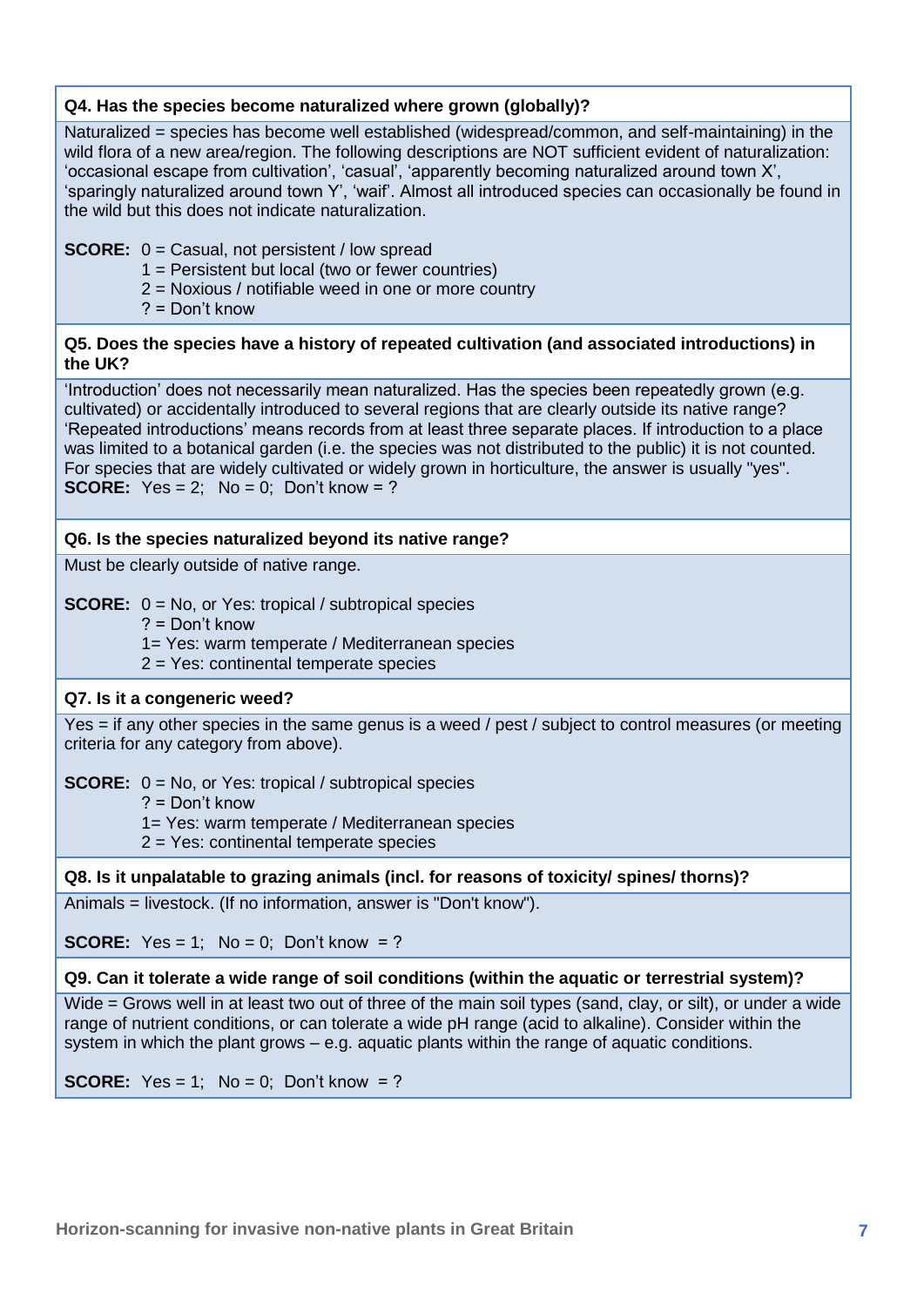#### **Q10. Does it have a climbing or smothering growth habit, and/or form dense thickets?**

Climbing habit includes all vines and woody lianas. 'Smothering' = physically pushing down or choking. Consider the species' competitiveness and the density it might achieve. Award ½ points if appropriate. Moderate = forming clumps or reaching 50% cover. Considerable = 90% cover, allelopathic species, eradication/out-competition of other species.

**SCORE:** No = 0; Don't know = ?; Slight = 1; Fair = 2; Moderate = 3; Considerable = 4

#### **Q11. Does/can it produce viable seed in the UK?**

No = only if direct evidence/reference for sterility/non production of seeds

**SCORE:** Yes = 1; No, or only very occasionally = 0; Don't know = ?

#### **Q12. Does/can it reproduce by vegetative fragmentation**

Yes = only if it spreads without seeds – includes rhizomes, stolons, root fragments, suckers, and these vegetative parts commonly survive without human cultivation.

**SCORE:** Yes = 2; No, or only very occasionally = 0; Don't know = ?

#### **Q13. What is its minimum generative time (years)?**

If plant can reproduce vegetatively, it is the time needed to do this (as this may be shorter than the time to seed production). If no direct reference available then contact people in the nursery business or in forestry.

#### **SCORE:**  $1 = 1$  year

 $0 = 2$  or 3 years

 $-1 = 4 + \text{ years}$ ? = Don't know

#### **SCORES FOR THE REMAINING QUESTIONS:**

 $1 = Yes$ 

 $0 = No$ 

? = Don't know

#### **Q14. Are propagules (likely to be) dispersed unintentionally (plants growing in heavily trafficked areas)?**

Consider the dispersal structure (or small seeds in muddy habitats) AND location where plants grow (heavily trafficked areas such as trail sides, road sides, farms). Does it have hooks or is it sticky? Consider any method by which it could get attached and hence be dispersed unintentionally by people. Also, consider possibility of movement to new areas unintentionally by environmental consultants, as well as by (e.g.) boats.

#### **Q15. Are propagules (likely to be) dispersed intentionally by people?**

Does it have any useful properties which might be a good reason for people to move it around? Horticultural, edible fruit, etc.

#### **Q16. Are propagules (likely to be) dispersed as a produce contaminant?**

'Produce' = any economic product (agriculture, forestry, horticulture).

#### **Q17. Are propagules adapted to wind dispersal?**

If no direct reference then answer based on the morphology of the seed/fruit. For example presence of pappus.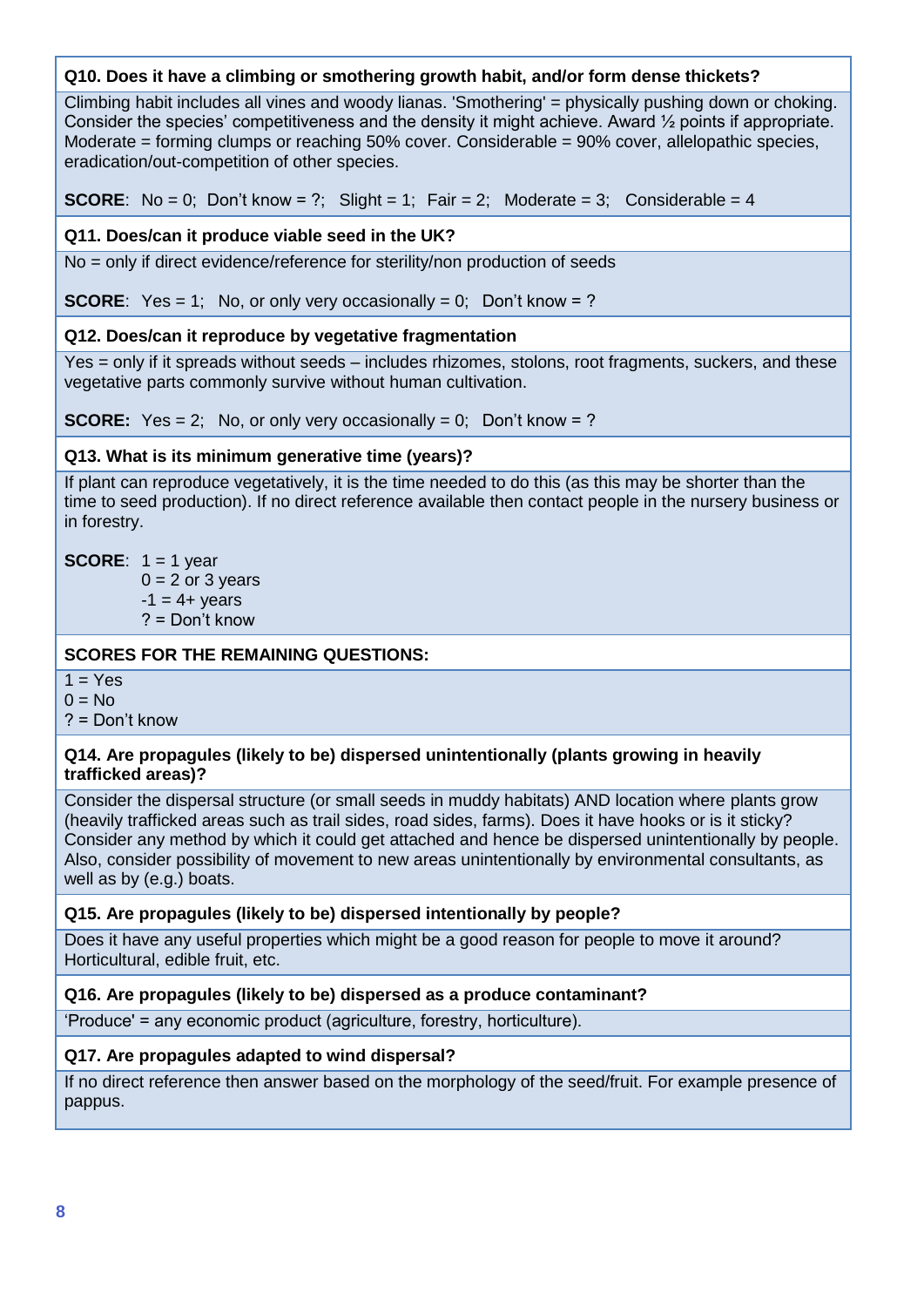#### **Q18. Are propagules water dispersed?**

Answer 'yes' if any reproductive structure is known to be buoyant (e.g. pods), AND the structure is reasonably likely to come in contact with moving water.

#### **Q19. Are propagules bird/other animal dispersed?**

If no direct reference then consider the type of fruit. For example if it has small berries then probably  $=$ Yes. Also, consider seeds that may attach to animals, or are carried but not swallowed.

#### **Q20. Does the species have prolific seed production?**

Prolific seed production here is greater than  $1000/m^2$  viable seeds produced during one event/season of reproduction. If total per plant is given, estimate by dividing by the crown area of an average plant. Estimates can also be made based on seed size and type or fruit / number of seeds per fruit.

#### **Q21. Is there evidence that a persistent propagule bank is formed (>1yr)?**

Look for evidence of survival >1 year IN THE FIELD (not lab storage). Usually hard seeded legume seeds remain viable in the soil for >1 year. More than 1% of seeds must consistently remain viable >1 year under field conditions. Seeds with low viability after 1 year of lab storage are unlikely to meet this criterion.

#### **Q22. Does it tolerate or benefit from mutilation / cultivation / herbicides?**

Mutilation includes logging/lopping, vigorous regrowth from cut stumps; cultivation = ploughing the soil to cultivate the soil.

- 3.10 The maximum score possible is 38 points. One of four levels of risk was assigned to each taxon screened:
	- Critical (red): taxa recommended for more detailed risk assessment as a matter of priority;
	- Urgent (orange): taxa highly recommended for more detailed risk assessment:
	- Moderate Risk (yellow): taxa recommended for more detailed risk assessment; and
	- Low Risk (green): no further assessment is considered necessary at present.
- 3.11 Before thresholds between risk levels were drawn, the full range of taxa were scored and ranked according to score. A consensus of expert opinion was used to draw boundaries between the four categories as follows:
	- Critical:  $>= 25$  points;
	- Urgent: 22-24.5 points;
	- Moderate risk: 18-21.5 points: and
	- Low risk:  $\leq$ =17.5 points.
- 3.12 As part of the risk categorisation stage, a further level of interpretation was given to the results based on expert opinion. At this point the answers to three questions were given added emphasis – **Q2, Q3, Q10** which relate to evidence of climatic suitability to the UK, invasive behaviour in valued habitats and climbing/smothering/thicket-forming growth habits – and two experts consulted to agree on the final categorisation for each taxon (Dr Trevor Dines and Andy Byfield). Potential worstcase scenarios, whereby unknown answers were scored as the maximum available, were also considered by these experts. For these reasons not all taxon scores correspond with their final risk categorisation.

### <span id="page-18-0"></span>**Selection of species**

3.13 Freshwater and terrestrial plants were included in this study. Marine species were not included.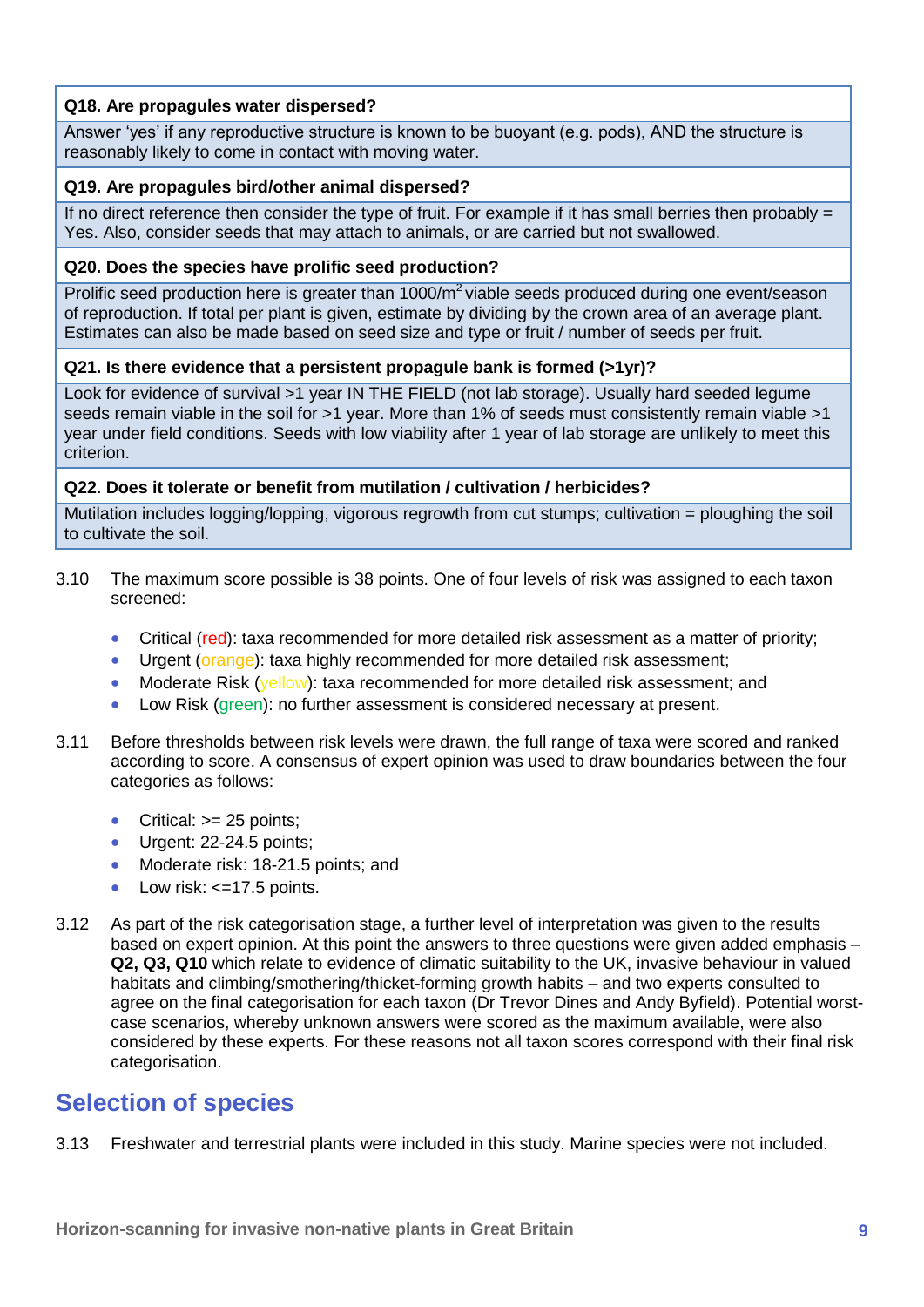- 3.14 A list of aquatic plants known to be on sale in the UK was compiled through searching online stock lists from major aquatic plant retailers. Major suppliers were asked to provide stock lists if these were not readily available online, but not all complied. A list containing 1,454 names was created. Native species ( $n = 108$ ) were deleted from the list, along with bog garden species and taxa that would not survive in a truly aquatic environment ( $n = 442$ ). Duplicate entries appearing as synonyms were also deleted where these were identified prior to the application of the screening questions. Taxa sold under genus name only were also excluded.
- 3.15 After such deletions 837 entities remained, of which over half were cultivars, varieties or other types of 'infraspecific' taxa. All remaining apparent species were put forward for screening. Of the cultivars, those with native 'parent' species were deleted as were those whose parents had already been put forward for screening. Of those remaining cultivars 44 were put forward for screening, with all parent types included. In total 440 taxa were put forward for further screening: the final figure of 368 arises from further duplications resulting from trade names and synonyms unknown at the outset of the project. Taxa were screened by experts at the Freshwater Biological Association and Plantlife. Guidance was given to limit the time spent on each taxon to 30 minutes.
- 3.16 For terrestrial plants the study identified neophytes (according to the *Atlas*) already established in the wild in Britain. Taxa were selected that had been established in the wild for less than 90 years (80 years at the point of data collection for the *Atlas*) and that also had a Spread Rate >= 0.5 hectads/year and/or a positive Change Index. The study also included 28 non-native established terrestrial neophytes from the list of the 100 fastest spreading species since 2000 – based on the results of the Local Change survey run by the Botanical Society of the British Isles (Braithwaite, Ellis & Preston 2006) – which had not already been included based on the original criteria. It also assessed 14 species which fulfilled neither criteria but were included in Defra's recent consultation on additions to Schedule 9 of the Wildlife and Countryside Act (Defra 2007b) or recommended during that consultation for inclusion on Schedule 9 by plant experts from the plant conservation consortium PlantLink (PlantLink 2008). In total, 231 terrestrial plants were screened by Plantlife experts, again with a maximum of 30 minutes allocated per taxon.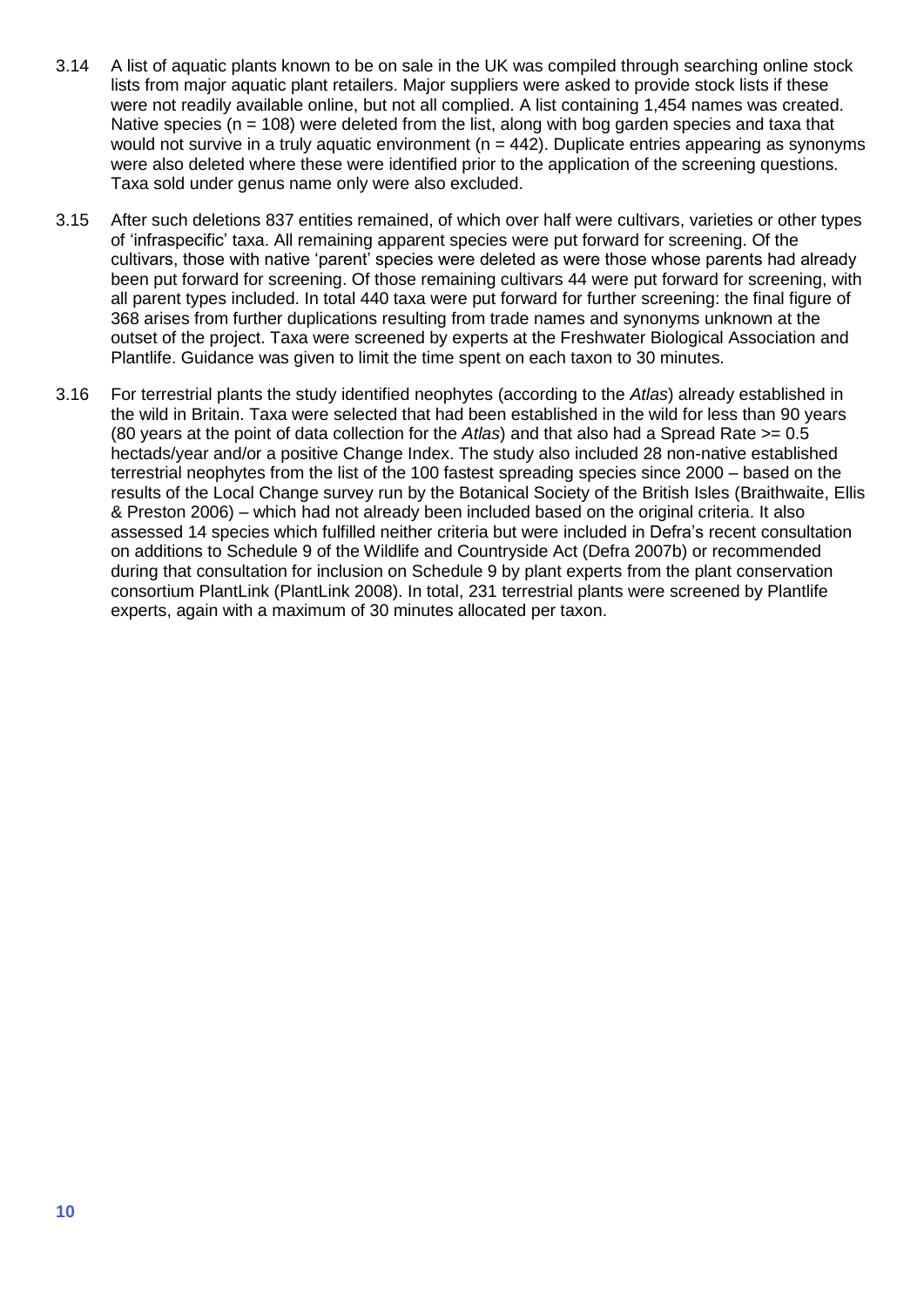## <span id="page-20-1"></span><span id="page-20-0"></span>**Taxa**

#### 4.1 **A total of 599 non-native plants were assessed, of which:**

- 92 are recommended for more detailed risk assessment as a matter of priority (ranked Critical red);
- 55 are highly recommended for more detailed risk assessment (ranked Urgent orange);
- 72 are recommended for more detailed risk assessment (ranked Moderate Risk yellow); and
- no further assessment is considered necessary *at present* for the remaining taxa (ranked Low Risk – green).
- 4.2 The screening was applied to 440 aquatic plants. Of these, 190 assessments were terminated after Q2 at the point when assessors determined that the taxon was tropical. The assessments of all but two tropical taxa (*Myriophyllum aquaticum* and *M. propium*) were terminated in this way. Semitropical aquatic plants were fully screened as aquatic plants have demonstrated a large discrepancy between their native and non-native climatic ranges, with non-native ranges spanning a much greater climatic variation than one would have guessed from their often restricted native ranges (Cook 1985; Rejmánek 2000). In total 162 aquatic taxa were run through the entire 22 questions. A further 16 entities could not be identified, or no relevant information could be found relating to them due to the practice of applying trade names that are not botanically accepted, and the remaining entities were found to be trade names or synonyms and have been merged under one taxon entry.
- 4.3 The prominent tropical genera that were not fully screened were *Anubias*, *Cryptocoryne* and *Echinodorus*. The *Anubias* genus consists of about 20 species with a preference for a low light, low nutrient regime, and seems to be popular in the aquarium trade. Herbivorous fish find them unpalatable but they are slow growers (Crusio 1987). *Cryptocoryne* species are riverine and grow mainly in south-east Asia where they grow submerged in forest streams and wetlands and only occasionally flower. *Cryptocoryne* and *Echinodorus* species seem to attract a particular group of aquarists who rise to the challenge of growing them since some are very difficult to cultivate. Some *Echinodorus* species require reduced iron in the water which suggests they are used to growing in anaerobic conditions. Both genera, like several other large aquatic genera, consist of numerous trade names and many of the cultivars seem to have been developed without any detailed investigation of their parentage. There is great scope for mis-identification and mis-naming here. Although the popular *Aponogeton* genus is also largely tropical, the warm-temperate *Aponogeton distachyos* (here ranked Moderate Risk – yellow) has raised concern amongst some botanists. Little information about this genus was found.
- 4.4 Two tropical *Myriophyllum* were fully screened as relevant information was readily available. *Myriophyllum aquaticum* scored 28 points and is already a recognised invasive species in Britain, in spite of its seemingly incompatible climatic requirements. *Myriophyllum propium*, another taxon popularly traded, scored 15 points with ten questions remaining unanswered. Initial observations relating to *M. aquaticum* survival in winter (see the recently completed NNSS-commissioned full GB Risk Assessment for *M. aquaticum,* available from NNSS 2010 online) indicate that whilst emergent vegetation is susceptible to frost, submerged matter is able to survive substantial sub-zero overnight temperatures. The authors' field observations from, for example, the New Forest indicate that even a combination of the harshest British winters (ie 2008-9 and 2009-10) and herbicide treatments can be survived by *M. aquaticum*.
- 4.5 These two *Myriophyllum* cases cast substantial doubt on the soundness of the decision not to fully assess tropical aquatic species in the present study. Indeed, there may be a number of tropical taxa with submerged growth forms that might avoid extreme winter cold, and so be able to present an invasive threat to Britain, by living wholly under water. In a similar fashion, tropical montane species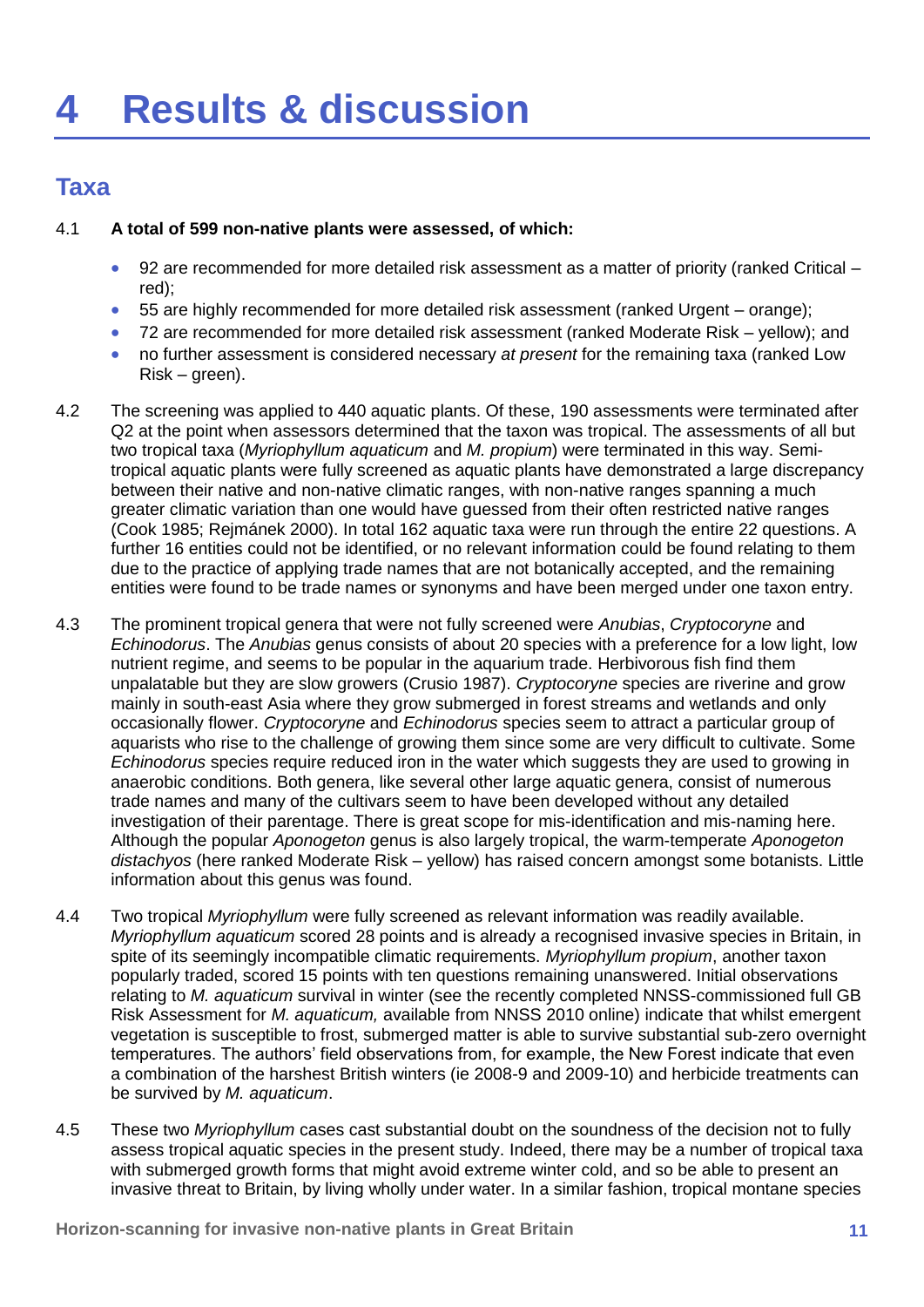may also, perhaps, persist in cooler climates. Although information on many tropical taxa was difficult to obtain, it is recommended that tropical submerged and montane taxa are identified and subjected to further scrutiny.

4.6 Only 25 of the freshwater taxa assessed in the present study have been recorded in the wild for more than ten years (i.e. recorded before 1999 and thus have an entry in the *Atlas*), with a small number having been recorded from the wild for the first time since then (e.g. water-lettuce *Pistia stratiotes* and the water primroses *Ludwigia uruguayensis* (= *grandiflora*), *Ludwigia peploides*, *Ludwigia* x *kentiana*) (Preston, Pearman & Dines 2002; BSBI 2010 online). Thus the freshwater screening can be considered, for the most part and notwithstanding the submerged/montane tropical taxa oversight, a preventative exercise.

#### 4.7 **Of the 368 aquatic plant entries:**

- 33 were ranked Critical (9%), of which 11 have *Atlas* entrances;
- 26 were ranked Urgent (7%), of which five are in the *Atlas*;
- 60 were ranked Moderate Risk (16s%), of which four are in the *Atlas*; and
- 249 were ranked Low Risk (68%), of which five are in the *Atlas.*

#### 4.8 **Of the 231 terrestrial plants screened:**

- 59 were ranked Critical (25.5%);
- 29 were ranked Urgent (12.5%);
- 12 were ranked Moderate Risk (5%); and
- 131 were ranked Low Risk (57%).
- 4.9 See Tables 3-6 below for listings of Critical, Urgent and Moderate Risk taxa. Complete screening scores for all assessed taxa are provided in Appendix 1. In some cases the name listed is a trade name/ name under which a plant is sold rather than a fully-recognised botanical name.

| <b>Latin name</b>          | <b>Common name</b>       |
|----------------------------|--------------------------|
| Azolla caroliniana         | Carolina mosquito fern   |
| Azolla filiculoides        | Water fern               |
| Cabomba caroliniana        | Carolina water-shield    |
| Crassula helmsii           | New Zealand pygmyweed    |
| Egeria densa               | Large-flowered waterweed |
| Elodea callitrichoides     | South American waterweed |
| Elodea canadensis          | Canadian waterweed       |
| Elodea nuttalli            | Nuttall's waterweed      |
| Equisetum scirpoides       | Dwarf horsetail          |
| Glossostigma diandrum      |                          |
| Houttuynia cordata         | Lizard tail              |
| Hydrocotyle ranunculoides  | Floating pennywort       |
| Hydrocotyle sibthorpioides | Lawn marsh-pennywort     |
| Juncus ensifolius          | Swordleaf rush           |
| Lagarosiphon major         | <b>Curly Waterweed</b>   |
| Lagarosiphon muscoides     |                          |
| Limnobium spongia          | American spongeplant     |
| Ludwigia grandiflora       | Water primrose           |

#### <span id="page-21-0"></span>**Table 3** Critical-ranked freshwater taxa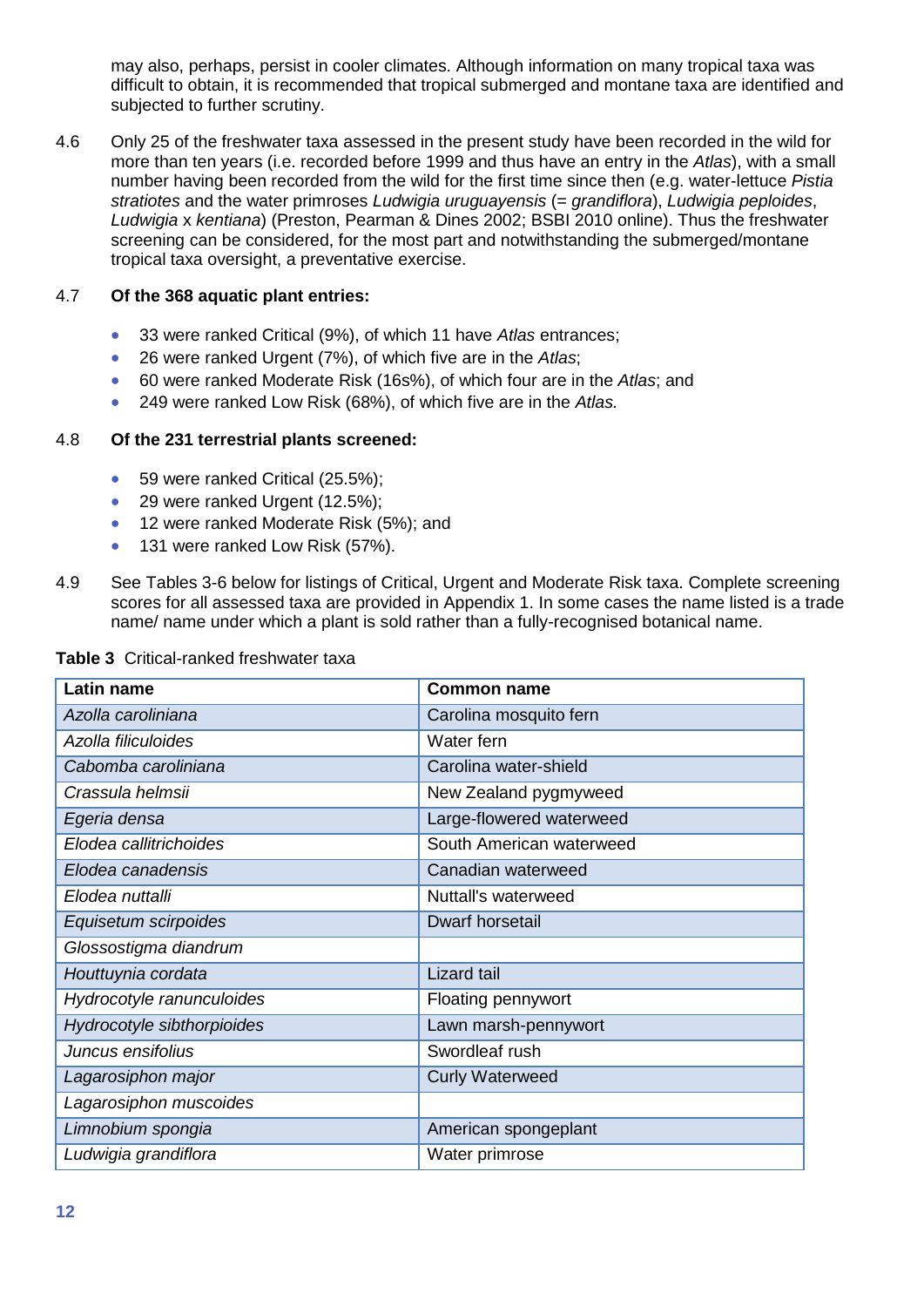| Latin name                                 | <b>Common name</b>       |
|--------------------------------------------|--------------------------|
| Ludwigia peploides                         | Floating primrose willow |
| Ludwigia repens                            | Creeping primrose willow |
| Micranthemum umbrosum                      | Shade mudflower          |
| Myriophyllum aquaticum                     | Parrot's-feather         |
| Myriophyllum elatinoides                   | New Zealand watermilfoil |
| Oenanthe javanica 'Flamingo'               |                          |
| Orontium aquaticum                         | Golden club              |
| Peltandra virginica                        | Green arrow arum         |
| Rotala rotundifolia                        |                          |
| Sagittaria latifolia                       | Duck-potato              |
| Sagittaria sagittifolia subsp. leucopetala |                          |
| Saururus cernuus                           | Lizards tail             |
| Typha gracilis                             | Slender cattail          |
| Typha laxmannii                            |                          |
| Typha minima                               |                          |

<span id="page-22-0"></span>**Table 4** Critical-ranked terrestrial taxa

| <b>Latin name</b>                                      | <b>Common name</b>         |
|--------------------------------------------------------|----------------------------|
| Acaena novae-zelandiae                                 | Pirri-pirrri-bur           |
| Ailanthus altissima                                    | Tree-of-heaven             |
| Allium triquetrum                                      | Three-cornered garlic      |
| Buddleja davidii                                       | Butterfly-bush             |
| Cardamine raphanifolia                                 | Greater cuckooflower       |
| Chamaecyparis lawsoniana                               | Lawson's cypress           |
| Cortaderia richardii                                   | Early pampas-grass         |
| Cotoneaster bullatus                                   | Hollyberry cotoneaster     |
| Cotoneaster conspicuus x dammeri (C. x<br>suecicus)    | <b>Tibetan cotoneaster</b> |
| Cotoneaster dammeri                                    | Bearberry cotoneaster      |
| Cotoneaster dielsianus                                 | Diels' cotoneaster         |
| Cotoneaster frigidus x salicifolius (C. x<br>watereri) | Tree cotoneaster           |
| Cotoneaster hjelmqvistii                               | Hjelmqvist's cotoneaster   |
| Cotoneaster horizontalis                               | Wall cotoneaster           |
| Cotoneaster lacteus                                    | Late cotoneaster           |
| Cotoneaster microphyllus agg.                          | Small-leaved cotoneasters  |
| Cotoneaster prostratus                                 | Procumbent cotoneaster     |
| Cotoneaster rehderi                                    | <b>Bullate cotoneaster</b> |
| Cotoneaster salicifolius                               | Willow-leaved cotoneaster  |
| Cotoneaster simonsii                                   | Himalayan cotoneaster      |
| Cotoneaster sternianus                                 | Stern's cotoneaster        |
| Crocosmia paniculata                                   | Aunt-Eliza                 |

**Horizon-scanning for invasive non-native plants in Great Britain 13**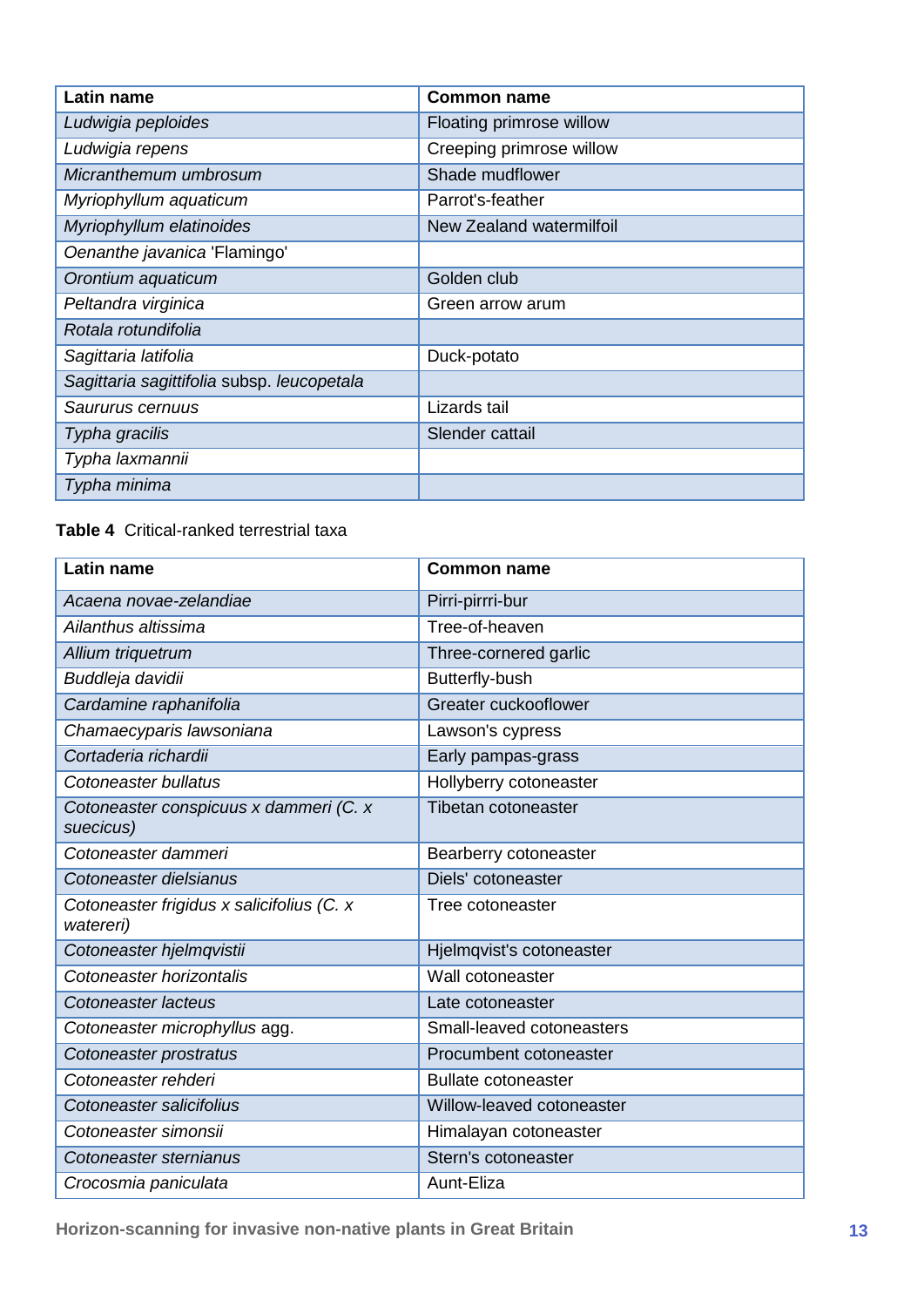| Latin name                                           | <b>Common name</b>           |
|------------------------------------------------------|------------------------------|
| Crocosmia pottsii                                    | Pott's montbretia            |
| Crocosmia x crocosmiiflora                           | Montbretia                   |
| Cyperus eragrostis                                   | Pale galingale               |
| Disphyma crassifolium                                | Purple dewplant              |
| Euphorbia amygdaloides subsp.robbiae                 |                              |
| Fallopia baldschuanica                               | Russian-vine                 |
| Fallopia japonica x sachalinensis (F. x<br>bohemica) |                              |
| Hedera colchica                                      | Persian ivy                  |
| Hyacinthoides hispanica x non-scripta                | Spanish bluebell             |
| Lamiastrum galeobdolon subsp.argentatum              | Variegated yellow archangel  |
| Laurus nobilis                                       | Bay                          |
| Ligustrum ovalifolium                                | Garden privet                |
| Lonicera japonica                                    | Japanese honeysuckle         |
| Lonicera nitida                                      | Wilson's honeysuckle         |
| Persicaria campanulata                               | Lesser knotweed              |
| Persicaria wallichii                                 | Himalayan knotweed           |
| Petasites japonicus                                  | <b>Giant butterbur</b>       |
| Picea sitchensis                                     | Sitka spruce                 |
| Pinus nigra                                          | Austrian pine, Corsican pine |
| Prunus Iusitanica                                    | Portugal laurel              |
| Pseudosasa japonica                                  | Arrow Bbamboo                |
| Pyracantha coccinea                                  | Firethorn                    |
| Pyracantha rogersiana                                | Asian firethorn              |
| Quercus cerris                                       | Turkey oak                   |
| Quercus ilex                                         | Evergreen oak                |
| Quercus rubra                                        | Red oak                      |
| Rhododendron ponticum x R. maximum                   | Rhododendron hybrid          |
| Ribes odoratum                                       | <b>Buffalo currant</b>       |
| Robinia pseudoacacia                                 | False-acacia                 |
| Rosa multiflora                                      | Many-flowered rose           |
| Rosa rugosa                                          | Japanese rose                |
| Rubus cockburnianus                                  | White-stemmed bramble        |
| <b>Rubus tricolor</b>                                | Chinese bramble              |
| Sasa palmata                                         | Broad-leaved bamboo          |
| Sasaella ramosa                                      | Hairy bamboo                 |
| Sorbaria sorbifolia                                  | Sorbaria                     |
| Yushania anceps                                      | Indian fountain-bamboo       |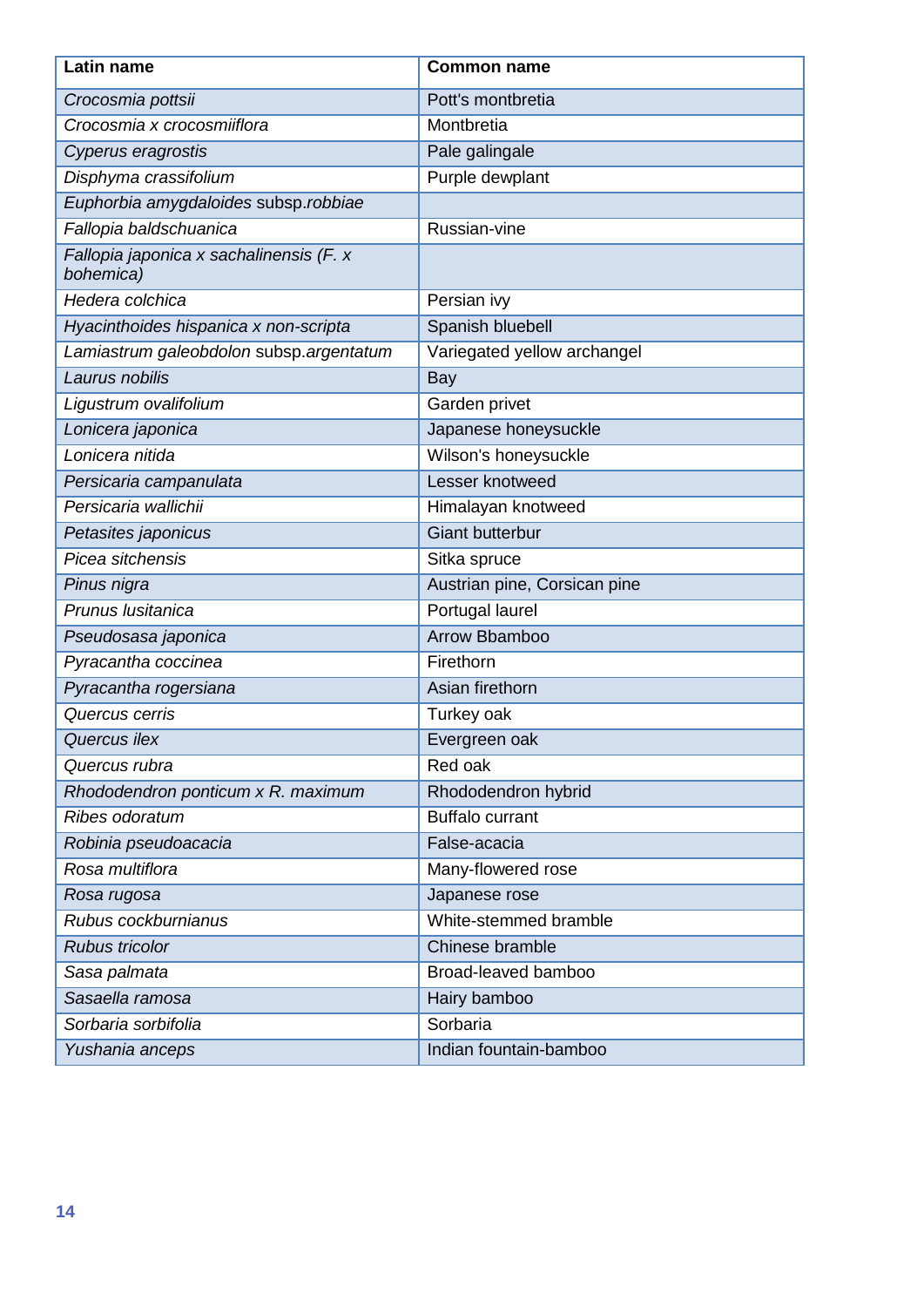#### <span id="page-24-0"></span>**Table 5** Urgent-ranked taxa

| Latin name                                          | <b>Common name</b>              |
|-----------------------------------------------------|---------------------------------|
| Acorus calamus                                      | Sweet flag                      |
| Alnus cordata                                       | Italian alder                   |
| Alstroemeria aurea                                  | Peruvian lily                   |
| Ampelodesmos pliniana                               |                                 |
| Arundo donax                                        | <b>Giant reed</b>               |
| Buddleja globosa                                    | Orange-ball-tree                |
| Cardamine corymbosa                                 | <b>New Zealand bitter-cress</b> |
| Ceratochloa carinata                                | California brome                |
| Cornus alba                                         | White dogwood                   |
| Cortaderia selloana                                 | Pampas-grass                    |
| Cotoneaster conspicuus                              | Tibetan cotoneaster             |
| Cotoneaster divaricatus                             | Spreading cotoneaster           |
| Cotoneaster franchetii                              | Franchet's cotoneaster          |
| Cotula coronopifolia                                | <b>Buttonweed</b>               |
| Cyperus albostriatus 'Variegatus'                   |                                 |
| Cyperus rotundus                                    | Purple nut sedge                |
| Echium pininana                                     | Giant viper's-bugloss           |
| Erigeron karvinskianus                              | Mexican fleabane                |
| Gaultheria mucronata                                | Prickly heath                   |
| Geranium endressii x versicolor (G. x<br>oxonianum) | French crane's-bill             |
| Gunnera tinctoria                                   | Giant-rhubarb                   |
| Iris orientalis                                     | <b>Turkish iris</b>             |
| Juncus xiphioides                                   | Iris-leaved rush                |
| Kniphofia uvaria                                    | Red-hot-poker                   |
| Kniphofia x praecox                                 | Greater red-hot-poker           |
| Lemna minuta                                        | Least duckweed                  |
| Lonicera pileata                                    | Box-leaved honeysuckle          |
| Lupinus arboreus                                    | Tree lupin                      |
| Lupinus arboreus x polyphyllus (L. x regalis)       | Tree lupin                      |
| Myriophyllum het                                    | Western milfoil                 |
| Myriophyllum hippuroides                            |                                 |
| Myriophyllum pinnatum                               |                                 |
| Myriophyllum propinquum                             |                                 |
| Myriophyllum propium                                |                                 |
| Myriophyllum 'Red Stem'                             |                                 |
| Nymphaea tetragona                                  | Pygmy water Lily                |
| Oxalis latifolia                                    | Garden pink-sorrel              |
| Parthenocissus quinquefolia                         | Virginia-creeper                |
| Pinus contorta                                      | Lodgepole pine                  |
| Pontederia cordata                                  | Pickerelweed                    |

**Horizon-scanning for invasive non-native plants in Great Britain 15**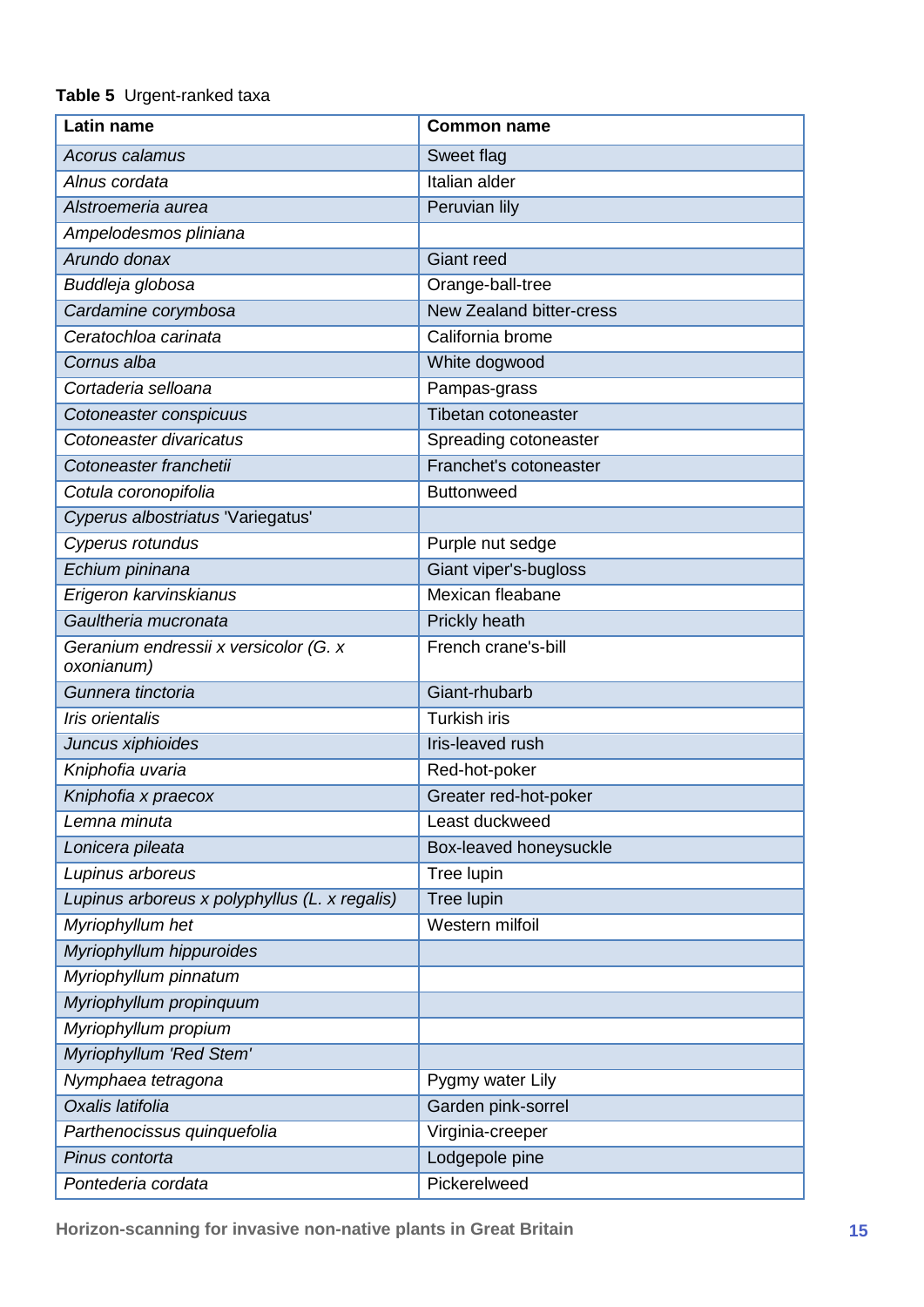| <b>Latin name</b>                                              | <b>Common name</b>      |
|----------------------------------------------------------------|-------------------------|
| Rosa ferruginea                                                | Red-leaved rose         |
| Sagittaria graminea                                            | Grassy arrowhead        |
| Sagittaria subulata                                            | Narrow-leaved arrowhead |
| Sagittaria teres                                               | Slender arrowhead       |
| Salvinia natans                                                |                         |
| Spiraea douglasii x salicifolia (S. x<br>pseudosalicifolia)    | Lange's spiraea         |
| Symphoricarpos microphyllus x orbicularis (S.<br>x chenaultii) | Snowberry               |
| Thalia geniculata                                              |                         |
| Thuja plicata                                                  | Western red-cedar       |
| Trapa natans                                                   | Water chestnut          |
| Utricularia gibba                                              | Humped bladderwort      |
| Vallisneria americana                                          |                         |
| Vallisneria asiatica                                           |                         |
| Vallisneria spiralis                                           | Tape grass              |
| Viburnum rhytidophyllum                                        | Wrinkled viburnum       |

#### <span id="page-25-0"></span>**Table 6** Moderate Risk taxa

| <b>Latin name</b>                  | <b>Common name</b>         |
|------------------------------------|----------------------------|
| Acorus gramineus 'Pusillus'        | Miniature sweet-flag       |
| Alchemilla mollis                  | Garden lady's-mantle       |
| Alisma parviflora                  | American water-plantain    |
| Alocasia cucullata                 | Chinese taro               |
| Aponogeton distachyos              | Cape-pondweed              |
| Bacopa caroliniana                 | <b>Giant babies tears</b>  |
| Bacopa rotundifolia                | Disk water-hyssop          |
| Berberis thunbergii                | Thunberg's barberry        |
| Blyxa aubertii                     | Bamboo plant               |
| Calla palustris                    | Bog arum                   |
| Caltha leptosepala                 | White marsh-marigold       |
| Caltha palustris subsp. polypetala | Giant kingcup              |
| Caltha palustris var. barthei      |                            |
| Caltha palustris var. radicans     |                            |
| Campanula poscharskyana            | <b>Trailing bellflower</b> |
| Cardamine lyrata                   | Chinese ivy                |
| Cardamine macrophylla              |                            |
| Carex muskingumensis               | Musk sedge                 |
| Cymbalaria pallida                 | Italian toadflax           |
| Cyperus haspan L.                  |                            |
| Cytisus striatus                   | Hairy-fruited broom        |
| Echinodorus argentinensis          |                            |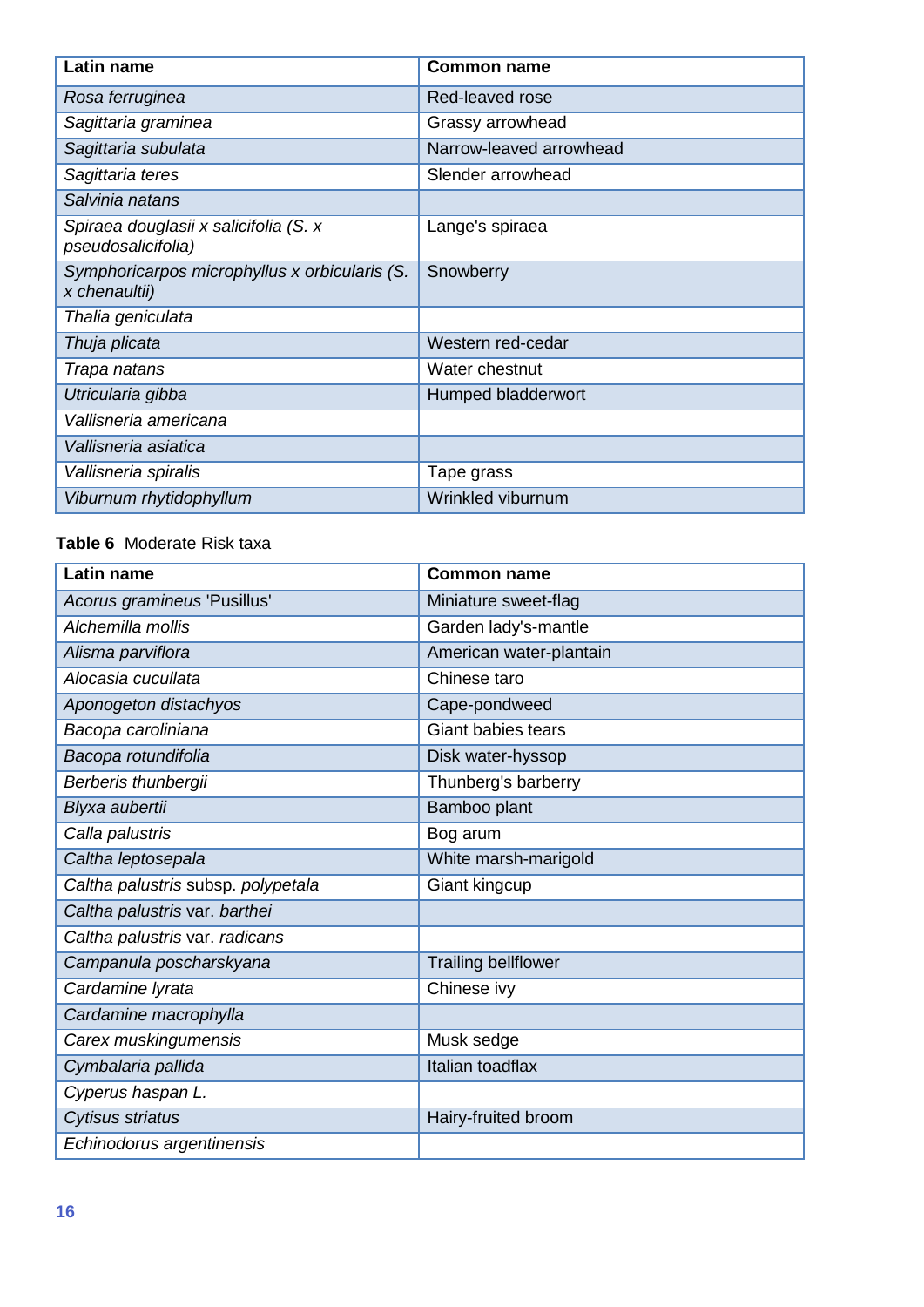| Latin name                                     | <b>Common name</b>                   |
|------------------------------------------------|--------------------------------------|
| Echinodorus berteroi                           | Upright burhead                      |
| Echinodorus cordifolius                        | Creeping burhead                     |
| Echinodorus parviflorus                        |                                      |
| Echinodorus tenellus                           | Pygmy chain sword                    |
| Echinodorus uruguayensis                       |                                      |
| Eichhornia crassipes                           | Water hyacinth                       |
| Eleocharis dulcis variegated                   | Chinese water-chestnut               |
| Equisetum hyemale var. affine                  |                                      |
| Equisetum japonicum                            |                                      |
| Equisetum ramosissimum var. japonicum          | <b>Branched horsetail</b>            |
| Erigeron glaucus                               | Seaside daisy                        |
| Eriocaulon cinereum                            | Ashy pipewort                        |
| Eusteralis stellata                            |                                      |
| Glossostigma elatinoides                       |                                      |
| Gratiola officinalis                           | Hedge hyssop                         |
| Gymnocoronis spilanthoides                     | Senegal tea plant                    |
| Hydrocotyle verticillata                       | Whorled marsh-pennywort              |
| Hygrophila lacustris                           | Gulf swampweed                       |
| Hygroryza aristata                             |                                      |
| Iris laevigata                                 | Japanese water iris                  |
| Kerria japonica                                | Kerria                               |
| Lindernia grandiflora                          | Blue moneywort                       |
| Ludwigia ovalis                                |                                      |
| Ludwigia x kentiana (L. palustris x L. repens) | Hampshire-purslane                   |
| Lysichiton americanus                          | American skunk-cabbage               |
| Lythrum virgatum 'Dropmore Purple'             | Purple loosestrife 'Dropmore Purple' |
| Marsilea hirsuta                               | Rough water clover                   |
| Mayaca fluviatilis                             | Green mayaca                         |
| Nuphar japonicum                               |                                      |
| Nymphaea odorata                               | Fragrant water lily                  |
| Nymphaea odorata subsp. tuberosa               |                                      |
| Nymphaea pubescens                             | Purple water lily                    |
| Nymphoides aquatica                            | Banana plant                         |
| Parthenocissus inserta                         | False virginia-creeper               |
| Pistia stratiotes                              | <b>Water lettuce</b>                 |
| Proserpinaca palustris                         | Mermaid weed                         |
| Rhododendron luteum                            | Yellow azalea                        |
| Rhus typhina                                   | Stag's-horn sumach                   |
| Rosa 'Hollandica'                              | Dutch rose                           |
| Sagittaria platyphylla                         |                                      |
| Samolus valerandi ssp. parviflorus             | Water pimpernel                      |
| Saururus chinensis                             |                                      |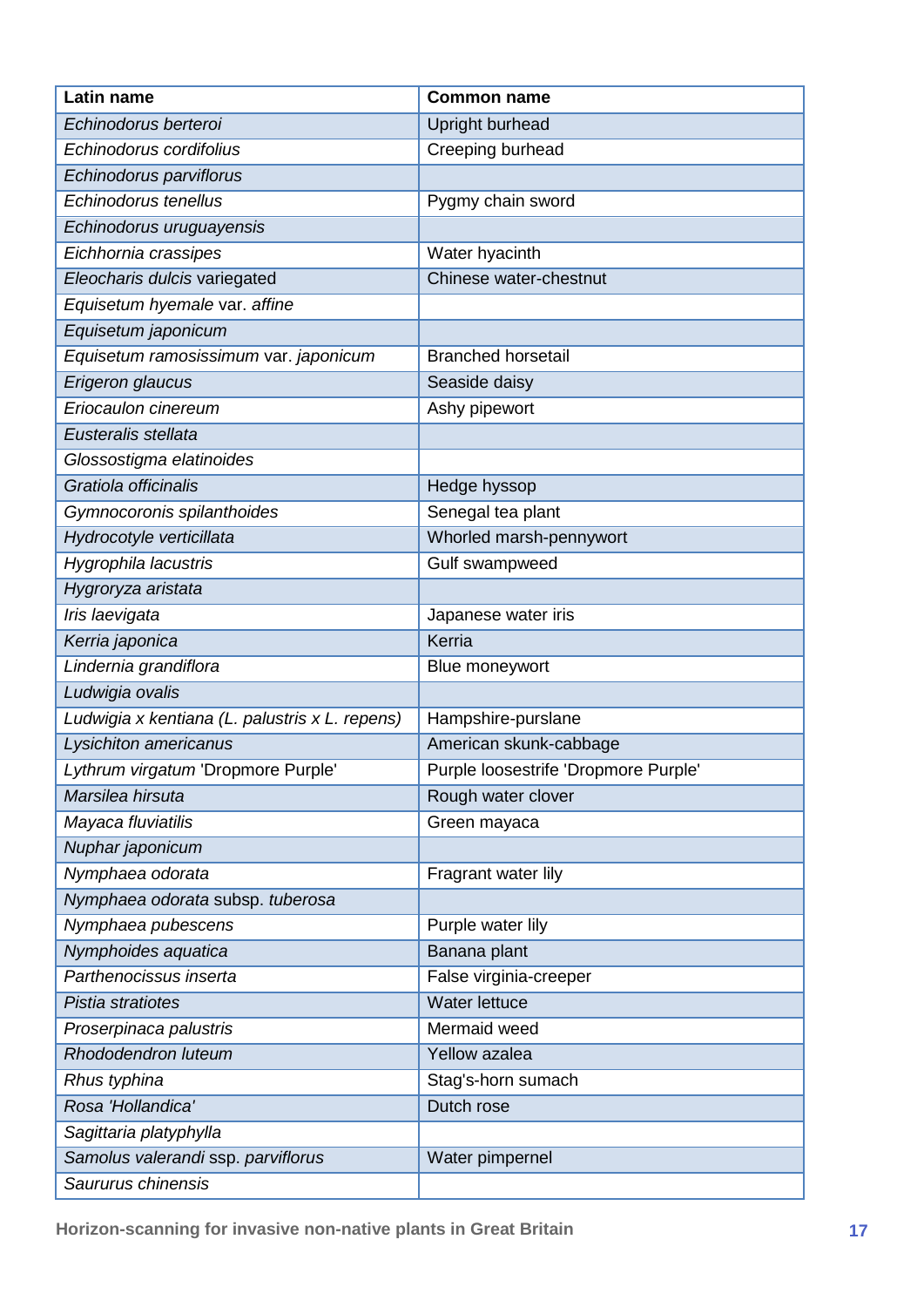| <b>Latin name</b>                         | <b>Common name</b>         |
|-------------------------------------------|----------------------------|
| Schoenus pauciflorus                      |                            |
| Spiraea alba x salicifolia (S. x rosalba) | <b>Billard's bridewort</b> |
| Thalia dealbata                           |                            |
| Trichocoronis rivularis                   |                            |
| Typha shuttleworthii                      |                            |
| Utricularia sandersonii                   |                            |
| Vallisneria natans var, natans            |                            |
| Vallisneria tortifolia                    |                            |

- 4.10 The difference in selection processes between freshwater and terrestrial taxa for inclusion in the Rapid Risk Assessment screening reflects the nature of invasion histories for freshwater and terrestrial systems. As the original UK-adapted Weed Risk Assessment allocates five points to a species just for being aquatic, the greatest score possible from a single question in the assessment (and as opposed to a maximum of one point available for certain types of terrestrial species) (Defra 2008 online), the differing approach seems justifiably precautionary.
- 4.11 Freshwater systems appear to be particularly susceptible to colonisation by invasive non-native plants (Zedler & Kercher 2004). Moreover, invasions by non-native species in freshwater systems tend to take place at a much faster rate than invasions in terrestrial habitats. The potential for rapid (and widespread), water-assisted dispersal of propagules through the aquatic habitat, availability of surplus nutrients (for example through pollution), 'empty' space in the water column and high levels of disturbance (e.g. in the draw-down zone) are all likely to contribute to the high 'invasibility' of freshwater habitats.
- 4.12 Invasions in terrestrial habitats, by comparison, are often slower not least because the 'invader' may be a woody species that takes considerable time to establish. Where lag phases of terrestrial species have been examined, typically over 100 years pass between first records in the wild and the recognisable display of invasive behaviour and spread by a species (Kowarki 1995). Moreover, initial establishment in a number of terrestrial habitats is more likely to require a serendipitous timing of disturbance with the arrival of an invasive species' propagules than are freshwater systems.
- 4.13 Rather than seek to determine which of the tens of thousands of terrestrial plants available to gardeners and landscapers merited inclusion in the study, the approach taken was to identify already established terrestrial species which have been seen to be increasing in the wild in recent years. In this way, terrestrial species may be identified that are on the cusp of becoming invasive in Britain.
- 4.14 Even though the terrestrial plants included in the study are already present in the wild, for a number of taxa early detection may still enable 'offensive strategies' (i.e. eradication) to be undertaken rather than requiring '[retreat] to defensive strategies with their long-term financial commitments' (Rejmánek 2000). Half of the terrestrial taxa screened were recorded in the most recent date-class (1987-99) from 70 or fewer 10km squares (hectads) (Preston, Pearman & Dines 2002). Rapid response strategies may still be viable for a number of these taxa. Around 50 taxa were already recorded from 200 or more tetrads in the *Atlas* and different management approaches, beginning with containment, may be required for these. The purpose of the Rapid Risk Assessment is to prioritise plants for further, fuller risk assessments. The outcome of the detailed risk assessments would help determine whether or not a species requires a management plan and the objective (control or eradication, for example) of such a plan. Some species screened, like Sitka spruce *Picea sitchensis*, are used commercially and economic considerations may heavily influence any potential management recommendations.
- 4.15 Mapping resolution can affect the perception of the extensiveness of an invasion and rate of spread (Hulme 2003). The rate of increase in the wild for assessed taxa is based on records mapped at 10km square (hectad) resolution - this was the finest resolution that was easily available and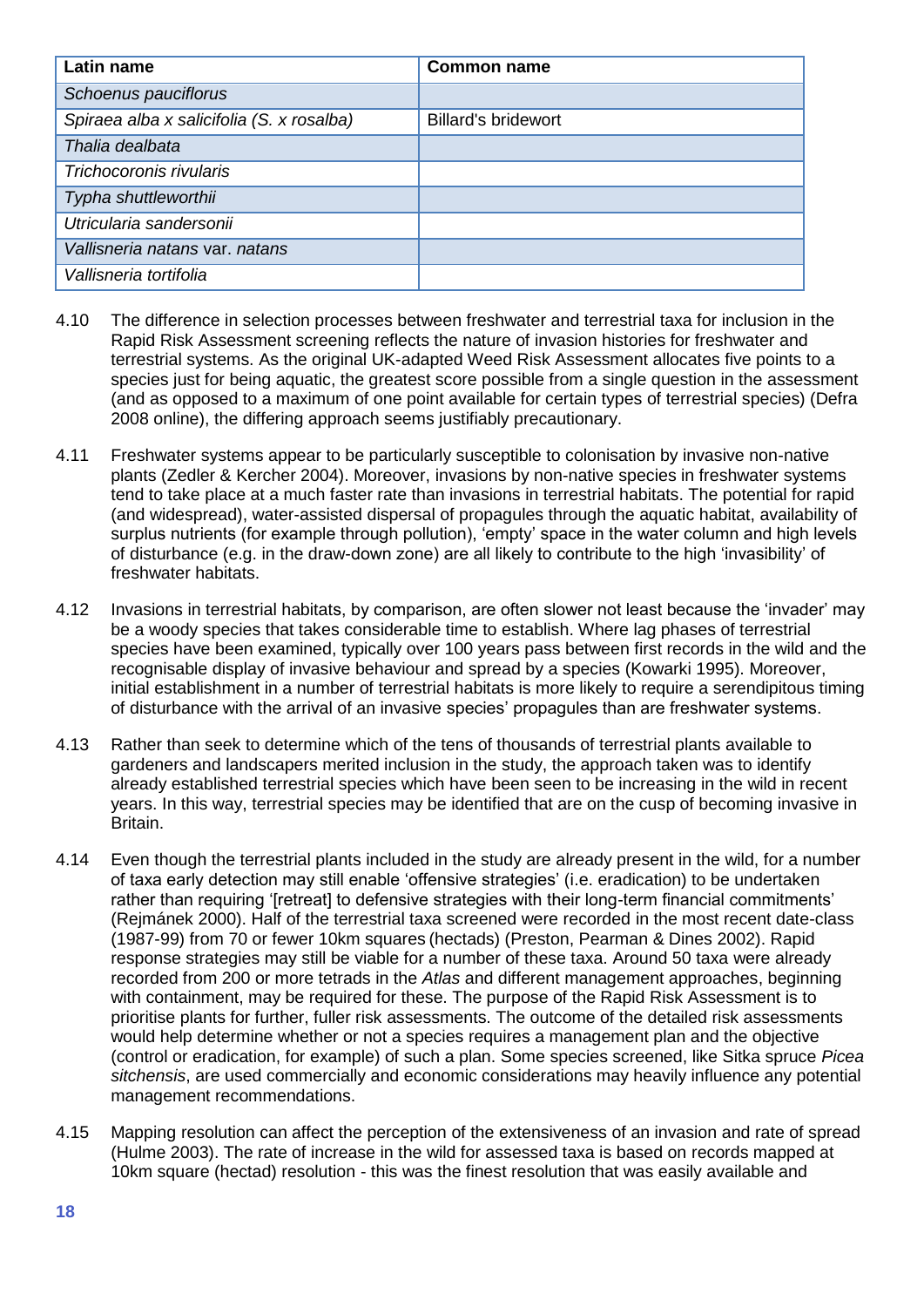manageable for such large numbers of taxa. It is possible that this resolution could lead to overestimating the distribution of a taxon (see Pearman & Walker 2009). Since this would affect the score of just one of the 22 questions (though admittedly one with a high maximum score of four points) this is unlikely to play a pivotal role in determining whether or not a taxon was deemed invasive. However, if a taxon is identified as invasive and yet is only found in a limited number of locations within each 10km<sup>2</sup>, effective control may be more achievable than its 10km<sup>2</sup> distribution would initially suggest.

- 4.16 The speed of invasion in freshwater systems, coupled with the acknowledgement that the majority of non-native invasive freshwater plants causing damage to the wider environment are ornamental aquatic plants that have 'escaped over the garden wall', led to any non-native freshwater plant known to be on sale in Britain to be included in this study. As the number of aquatic plants available commercially is far smaller than that for terrestrial species, this was considered more feasible than a similar approach for terrestrial species (even though ornamental terrestrial plants are also a major source of invasive terrestrial species in the wild – see Hill and others 2005).
- 4.17 However, the initial list of 1,454 names cannot be considered a comprehensive list of all freshwater species and taxa on sale in Great Britain. Since plants are now available via internet mail order, making a comprehensive list of plants with the potential to enter Britain may no longer be realistic. Produce contaminants ('hitch-hikers') add to this problem as a number of plant species in Britain, or likely to arrive here, are not intentionally imported. A number of aquatic plants are sold identified to genus level only and some appear not to be identified at all, for example plants simply sold as 'mixed oxygenators'. It is likely that expert analysis would be required to identify many of these entities to species/taxa level. This was incongruous with the task in hand – performing a rapid risk assessment for large numbers of taxa – and so these entities were excluded from assessment. Meanwhile, the widespread use of misnomers (as well as synonyms) compounds the task of identifying exactly what is available to purchase here.
- 4.18 As the compilation of a comprehensive list of freshwater plants traded in Britain was not achieved in this project, it is strongly recommended that *any* freshwater non-native plant found to be traded in Britain is risk-assessed for its invasive potential. Furthermore, produce contaminants (such as *Spirodela (Landoltia) punctata, Lemna valdiviana* and others, pers. comm. Richard Lansdown, March 2009) should also be identified and assessed. Marine plant commodities must also be subject to assessment.
- 4.19 Predicting plant invasiveness cannot be done with complete accuracy: there will always remain the risks of false negatives and false positives (Daehler & Denslow 2007). The potential for currently benign plants to become invasive as the climate changes adds to this challenge. Rejmánek (2000) suggests that a number of invasive species will benefit from expected global trends associated with climate change such as atmospheric nitrogen fertilization,  $CO<sub>2</sub>$  rises and climate extremes. However, Hulme (2003; 2009) expects that the relationship between climatic changes and nonnative species in the UK will be less predictable and complicated by, for example, interactions between species and changes in land-use.
- 4.20 The recently observed increased competitive ability in New Zealand willowherb *Epilobium brunnescens* demonstrates this complexity. *E. brunnescens* has benignly occupied niches alongside native plants in Snowdonia for many years. Now the average snowline has increased from 100m above sea level in the 1980s to 800m today, and the native Snowdon lily *Lloydia serotina* is flowering three weeks earlier than it used to. The once benign non-native plant may now, as a result of climatic changes, have a significant impact on rare British plants and their associated disappearing habitats (Thomas & Dines 2010). This species may also be having an impact on rare/scarce communities in uplands in England too (pers. comm. Simon Leach, October 2010).
- 4.21 For these reasons, it is recommended that all plants screened in this study are reviewed periodically to take account of emerging evidence, changes in climate and the emergence of new horticultural varieties and cultivars that may be more frost-hardy than the taxa screened here.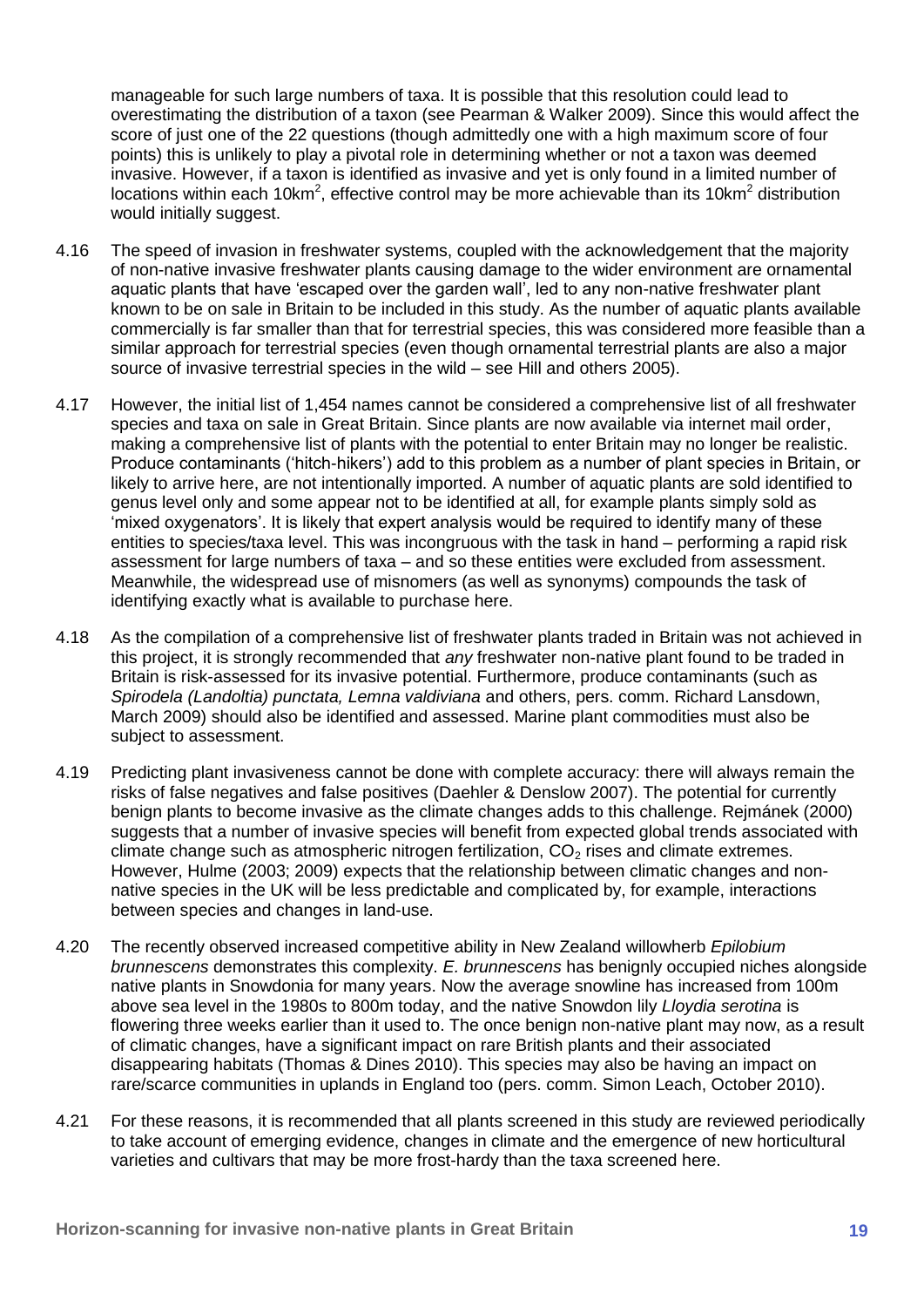### <span id="page-29-0"></span>**Scheme assessment**

- 4.22 It has been possible to assess the scoring process against known invasive species. Thirty of the 'new' plant species added to Schedule 9 of the Wildlife and Countryside Act in April 2010 were assessed as part of this Rapid Risk Assessment, and of these the scores of 17 would place them in either Critical (red) or Urgent (orange) categories (see Table 7, below). Of some concern was the fact that the remaining 13 species assessed fell into the Moderate Risk (yellow) and Low Risk (green) categories, based on the score allocated.
- 4.23 The Low Risk scoring species were giant salvinia *Salvinia molesta* and giant-rhubarb *Gunnera tinctoria*. Evidence from western Britain and Ireland of *G. tinctoria*'s invasive behaviour led to this species being re-ranked to Urgent. *Salvinia molesta* is considered a tropical species with no known hardy varieties available to date and so was terminated in the Rapid Risk Assessment at Q2. Although this species has a far wider climatic distribution in its non-native range compared to its restricted native range, it has had less success in exploiting habitats north of 30**°** (Rejmánek 2000) and in the opinion of the authors would not be able to survive here at present due to short growing seasons, lower average temperatures and the incidence of frost. The full risk assessment for this species, commissioned by the Non-Native Species Secretariat is still in progress at the time of submission and so its findings cannot be compared with the output of the Rapid Risk Assessment.
- 4.24 After expert opinion was taken into account (but before the Defra announcement), 23 new Schedule 9 species were ranked Critical, two Urgent, four Moderate Risk and one Low Risk (see 3.12 above and section 4.56 below for details of secondary assessment using expert opinion).

| <b>Species</b>                             | <b>Score</b> | Appropriate<br>rank based on<br>score alone | <b>Final rank</b><br>allocated |
|--------------------------------------------|--------------|---------------------------------------------|--------------------------------|
| Allium triquetrum                          | 24           |                                             |                                |
| Azolla filiculoides                        | 29           |                                             |                                |
| Cabomba caroliniana                        | 22           |                                             |                                |
| Cotoneaster bullatus                       | 20           |                                             |                                |
| Cotoneaster horizontalis                   | 30           |                                             |                                |
| Cotoneaster microphyllus agg.              | 21           |                                             |                                |
| Cotoneaster simonsii                       | 20.5         |                                             |                                |
| Crassula helmsii                           | 30           |                                             |                                |
| Crocosmia x crocosmiiflora                 | 25.5         |                                             |                                |
| Disphyma crassifolium                      | 20.5         |                                             |                                |
| Eichhornia crassipes                       | 18           |                                             |                                |
| Elodea callitrichoides                     | 19           |                                             |                                |
| Elodea canadensis                          | 28           |                                             |                                |
| Elodea nuttalli                            | 30           |                                             |                                |
| Fallopia japonica x sachalinensis          | 26           |                                             |                                |
| Gunnera tinctoria                          | 14           |                                             |                                |
| Hydrocotyle ranunculoides                  | 27.5         |                                             |                                |
| Lagarosiphon major                         | 28           |                                             |                                |
| Lamiastrum galeobdolon<br>subsp.argentatum | 31           |                                             |                                |
| Ludwigia grandiflora                       | 29           |                                             |                                |
| Ludwigia peploides                         | 19           |                                             |                                |
| Myriophyllum aquaticum                     | 28           |                                             |                                |

<span id="page-29-1"></span>**Table 7** Scores of plants newly listed on Schedule 9 of the Wildlife and Countryside Act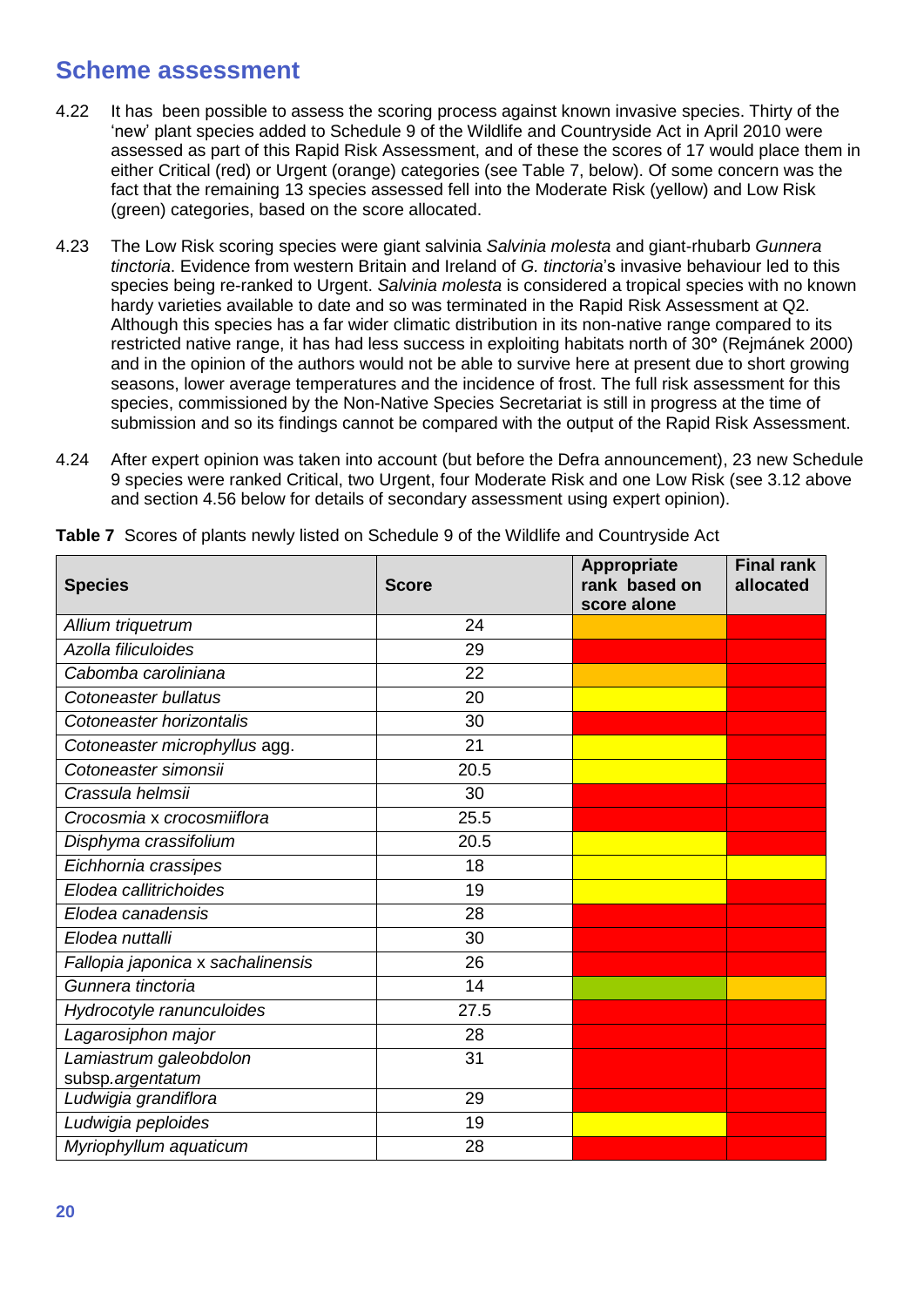| <b>Species</b>                     | <b>Score</b>         | Appropriate<br>rank based on<br>score alone | <b>Final rank</b><br>allocated |
|------------------------------------|----------------------|---------------------------------------------|--------------------------------|
| Parthenocissus inserta             | 20                   |                                             |                                |
| Parthenocissus quinquefolia        | 22                   |                                             |                                |
| Pistia stratiotes                  | 20                   |                                             |                                |
| Rhododendron ponticum x R. Maximum | 21                   |                                             |                                |
| Rhododendron luteum                | 20                   |                                             |                                |
| Rosa rugosa                        | 24                   |                                             |                                |
| Sagittaria latifolia               | 26                   |                                             |                                |
| Salvinia molesta                   | Screening terminated |                                             |                                |

Critical (red); Urgent (orange); Moderate Risk (yellow); Low Risk (green)

- 4.25 Thus, based on the final rankings allocated, the Rapid Risk Assessment screening may be considered to have been largely successful in identifying plants now considered invasive as presenting an invasive risk. Although this is how many other risk assessment systems have been appraised (e.g. Pheloung 1995; Daehler & Denslow 2007), this may not be considered sufficient evidence of the effectiveness of the screening process due to the role of expert opinion in determining the risk ranks assigned to each species.
- 4.26 The preventative approach to dealing with invasive non-native plants in Britain requires a rapid risk assessment capable of highlighting previously unknown or unsuspected potential invaders, yet the effectiveness of a screening process (this or any other) to that effect cannot be determined until a number of screened species not already considered to be invasive at the time of assessment become invasive. Baker and others (2008) suggest conducting a retrospective risk assessment for a species now known to be invasive in Britain *based on evidence available before it became invasive* provides a reasonable means for testing the efficacy of a risk assessment process. This has not been done to date for this Rapid Risk Assessment and may be considered a useful technique, although hindsight may make it difficult to simulate realistic contemporary expert opinion.
- 4.27 Meanwhile, the progenitor of the Rapid Risk Assessment process has been subjected to much greater levels of scrutiny and this may offer some insight into the likelihood of the screening process performing well at identifying potentially invasive plants.

#### **Approaches to risk assessment**

- 4.28 Out of the numerous risk assessment systems and approaches developed to assess potential invasiveness of non-native species, the Australian Weed Risk Assessment of Pheloung (1995, Pheloung, Williams & Halloy 1999) is considered to have a high rate of correct invasive identification. As such it has been adapted for use in other areas of the world, including temperate regions, where it has also performed with reasonable to high levels of success (Daehler & Carino 2000; Jefferson, Havens & Ault 2004; Křivánek & Pyšek 2006; Gordon, Fox & Stocker 2006; Daehler & Denslow 2007). It was also adapted for use in the risk assessment system trialled in Britain (Baker and others 2008, Defra 2008 online).
- 4.29 What makes a risk assessment for invasiveness 'successful' has been much debated and no clear guidelines emerge. For example, concentrating on species traits has met with patchy success (e.g. Alpert, Bone & Holzapfel 2000) or requires assessment on a habitat-specific basis (Lloret and others 2005), perhaps because no single suite of traits for invasiveness exists (Heger & Trepl 2003; Hulme 2006). Moreover, such a focus may risk increasing the rate of false positives (declaring a species to be invasive when it is not/does not become invasive) (Rejmánek 2000). Meanwhile, the importance of evidence of environmental impacts/invasive behaviour elsewhere has been considered critical (e.g. Reichard & Hamilton 1997; Rejmánek 2000), yet also cited as a reason for poor predictive results of one risk assessment system that emphasised the importance of such evidence (Křivánek & Pyšek 2006).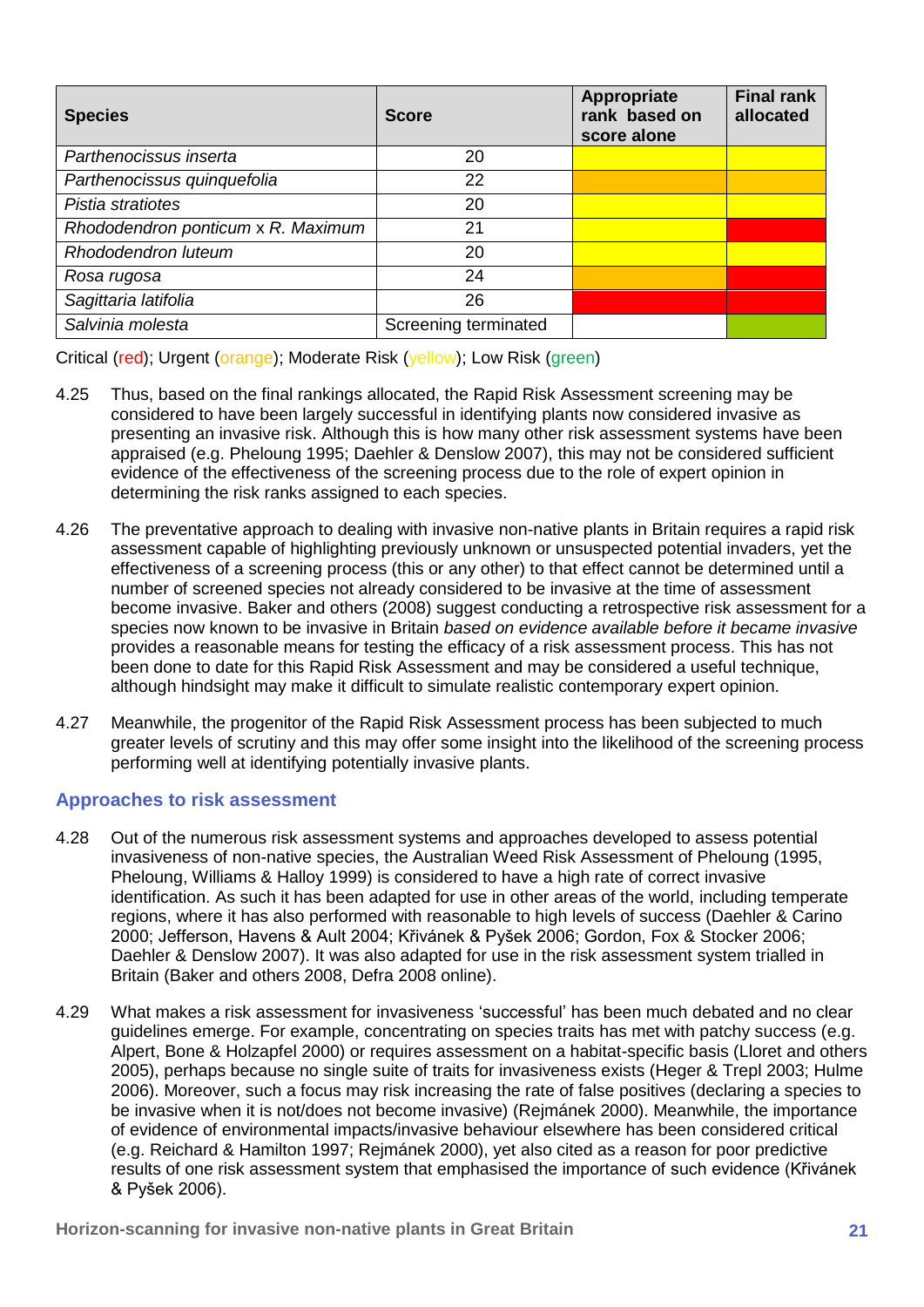- 4.30 Despite this, attempts to produce rapid assessments with a small number of questions have been reasonably successful in some applications (see Reichard & Hamilton 1997; Caley & Kuhnert 2006). Caley & Kuhnert (2006) reduced the original 49-question Australian Weed Risk Assessment to just four questions (intentional human dispersal of propagules, evidence of naturalisation beyond native range, evidence of being a weed elsewhere, high level of domesticity), although Daehler & Denslow (2007) warn of potential quirks in the original dataset that could have led to their success. Reichard & Hamilton's (1997) scheme, designed for application in North America, consisted of seven questions and performed well in the area for which it was designed but the small number of questions was considered central to its limited application success elsewhere (Křivánek & Pyšek 2006). Using a small number of questions may be considered to add bias into the risk assessment process, particularly as a definitive set of conditions for predicting invasiveness has not been established. In contrast, however, some consider the Australian Weed Risk Assessment to be overfitted, whereby its extensive questions and complexity compared to the amount of data available may limit its predictive power (see Booy, White & Wade 2006). (It is possible that the less extensive version of the Weed Risk Assessment trialled in this project could be absolved from this flaw.)
- 4.31 Sufficient evidence and information is unlikely to exist for exhaustive assessments to be completed for more than a handful of species (that are anyway already identified as being invasive elsewhere). Indeed, Anderson and others (2004) suggest that the empirical evidence ideally needed to carry out comprehensive risk assessments for potentially invasive species is likely to 'persistently outstrip [information] supply'. Meanwhile, Wilby (2007) stresses that in waiting for 'proof' of invasiveness in Britain the opportunity to implement effective eradication of invasive non-native aquatic plants may be lost. Taylor and others (2007) similarly warn against taking no management action against invasive plants whilst 'hypothesising that [invasive plants...] may one day become innocuous'.
- 4.32 As the intention for the Rapid Risk Assessment process was to screen species about which there may be little to no information on species' traits, let alone evidence of invasiveness elsewhere, a broad suite of questions was considered necessary to reduce bias. Inevitably the answers to many questions would be unknown and with a small initial suite of questions this could have left invasive risk categories to be assigned based on minimal considerations. The apparent validity of risk assessments with few questions (at least when they are applied to the geographic areas and taxa forms for which they were developed) suggests that an assessment consisting of 22 questions is not so simplified / biased as to be rendered futile, even if a number of questions remain unanswered.

#### **Screening questions and weightings**

- 4.33 The inclusion and exclusion of specific questions raises further issues. For example, Křivánek & Pyšek (2006) express concern over the inclusion of questions relating to congeneric weeds. Although their concern was in the context of a seven-question risk assessment (and so more likely to produce significant bias in the risk assessment process than in this 22-question scheme), it may, nonetheless, be considered a weakness of the Rapid Risk Assessment that taxonomic affiliation is considered so crudely. A species in a large genus with just one known invasive species will be penalised as much as one in a small genus with several other invasive species, yet the risk could clearly be considered different in these cases. Meanwhile, Rejmánek (2000) warns that making conclusions based on a lack of invasive history (or under-representation) in a plant family can be dangerous too, citing the now invasive *Cinchona pubescens* (Rubiaceae) in Galápagos.
- 4.34 The use of spread rate/year from the time of first record in the wild introduces a second issue over choice of resolution. Calculating the rate of increase between the two *Atlas* distributions in 1986 and 1999 would have caused 21 taxa to score three or four points more on Q1 than using spread rate from the date of first record in the wild. A difference of two points would have been seen in a further 55 taxa. Thus potential lag phases could have diluted the signal of recent rapid growth in the current system. The time resolution used should be reconsidered in any development of this screening system.
- 4.35 Recognising that the majority of invasive plants affect human-dominated rather than (semi-)natural habitats (Clement & Foster 1994; Crawley, Harvey & Purvis 1996; Chytrý and others 2005), the Rapid Risk Assessment screening makes the assumption that it is important to distinguish between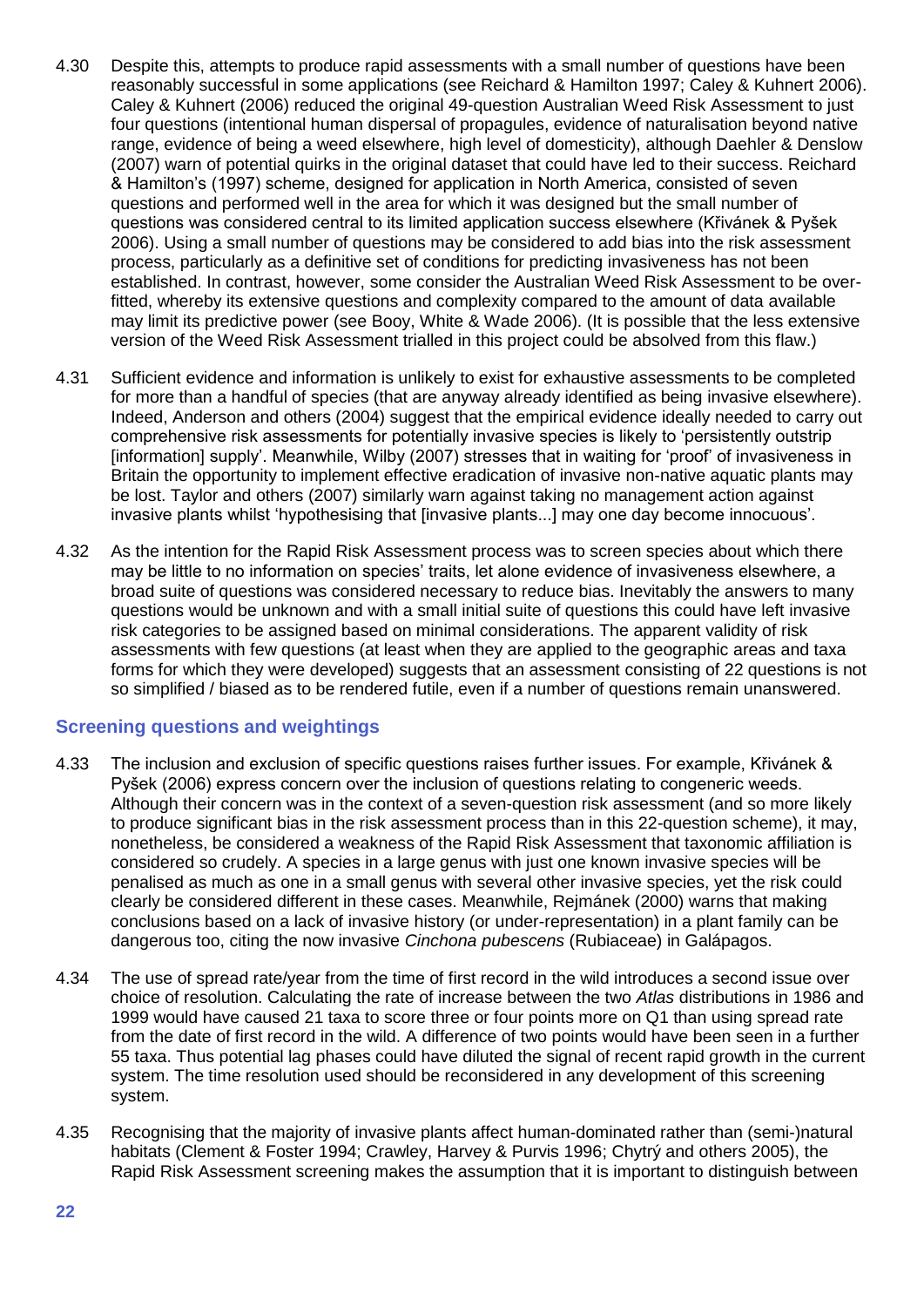taxa that will thrive in human-dominated habitats and those that will spread into (semi-) natural areas. However, this assumes that taxa currently only in urban habitats are not going to spread elsewhere. Given that urban habitats may provide refugia for invasive non-native species and offer a launch pad for future invasion (particularly as humans are often crucial agents in the movement of species in to the wild), this may be considered a further weakness of the rapid screening system (see Pyšek, Jarošik & Kucera 2002; Hulme 2003). The spread of species like Variegated yellow archangel *Lamiastrum galeobdolon* subsp *argentatum*, or Spanish bluebell *Hyacinthoides hispanica*  from 'urban' or otherwise 'unnatural' woodland into semi-natural habitats is a good case in point. Moreover, other interest groups may be more concerned by invasive species that occupy these human-dominated habitats than those likely to affect (semi)-natural areas. For example, the invasive non-native plant Japanese knotweed *Fallopia japonica* has had little impact on sites of botanical interest in the UK (see Preston & Walker 2009), but continues to be a considerable concern for construction and transport industries. Where invasive potential *per se* is of interest, it may be possible to utilise an amended version of the Rapid Risk Assessment, although in adding extra questions the scheme's speed may be compromised.

- 4.36 Three questions are included relating to seed production (Q11, Q20, Q21), yet the matter of whether or not seeds establish freely under British conditions is not addressed. The wording of Q11 (ability to produce seed here) and Q20 (prolific seed production) would benefit from revision in any developments of the screening process. The paucity of information in this area for aquatic plants should be considered during the revision.
- 4.37 Invasive behaviour in natural and semi-natural habitats elsewhere has been considered one of the most important considerations in assessing the invasive potential of a species. However, given the time lags associated with many plant invasion histories this is clearly not a fool-proof approach. Assessing characteristics such as smothering growth forms and prolific seed production is also not fool-proof, as plants often behave differently when removed from their usual biotic and abiotic constraints (Mack and others 2000).
- 4.38 In spite of these issues, used in combination, and with the added consideration of pathways of introduction and spread within Britain, we consider it possible to assign a broad level of risk posed by a particular species to natural and semi-natural habitats.
- 4.39 In so doing, however, the different aspects of an invasion likelihood of species' establishment, potential impacts and likely spread – must be weighted. Weighting is a key consideration in the development of a risk assessment process, although Pheloung (1995) considers weighting questions to be subjective. Yet, since no universally accepted set of criteria exists to determine a species' invasiveness, the choice of questions to include and exclude from a screening system already contains a level of weighting or subjectivity. Furthermore, a lack of weighting equates to equal weighting for each question.
- 4.40 The non-native risk assessment process adopted by the GB Non-Native Species Secretariat has unequal numbers of questions relating to establishment, impacts, entry and spread, in effect weighting these key aspects of invasion differently. Meanwhile, in sections containing several questions individual questions may have less bearing on that area of the risk assessment than questions in shorter sections (see Booy, White & Wade 2006). The scheme has been criticised for question repetition, particularly as it was assumed that the repetition served as a means to achieve weighting (*ibid*). As repetition is incongruous with speed questions were weighted in the Rapid Risk Assessment.
- 4.41 Questions relating to rate of spread in the UK (Q1) , climatic suitability (Q2), evidence of 'weediness' in natural and valued habitats (Q3) and climbing/smothering/thicket growth traits (Q10) were allocated maximum scores of three or four points, five questions had a possible top score of two and the remaining 13 questions scored one point each. Plants suited to continental temperate climates scored more highly than plants of warm temperate, semi-tropical and tropical species in three questions (Q2, Q4, Q7), even though there was only one question directly related to climate.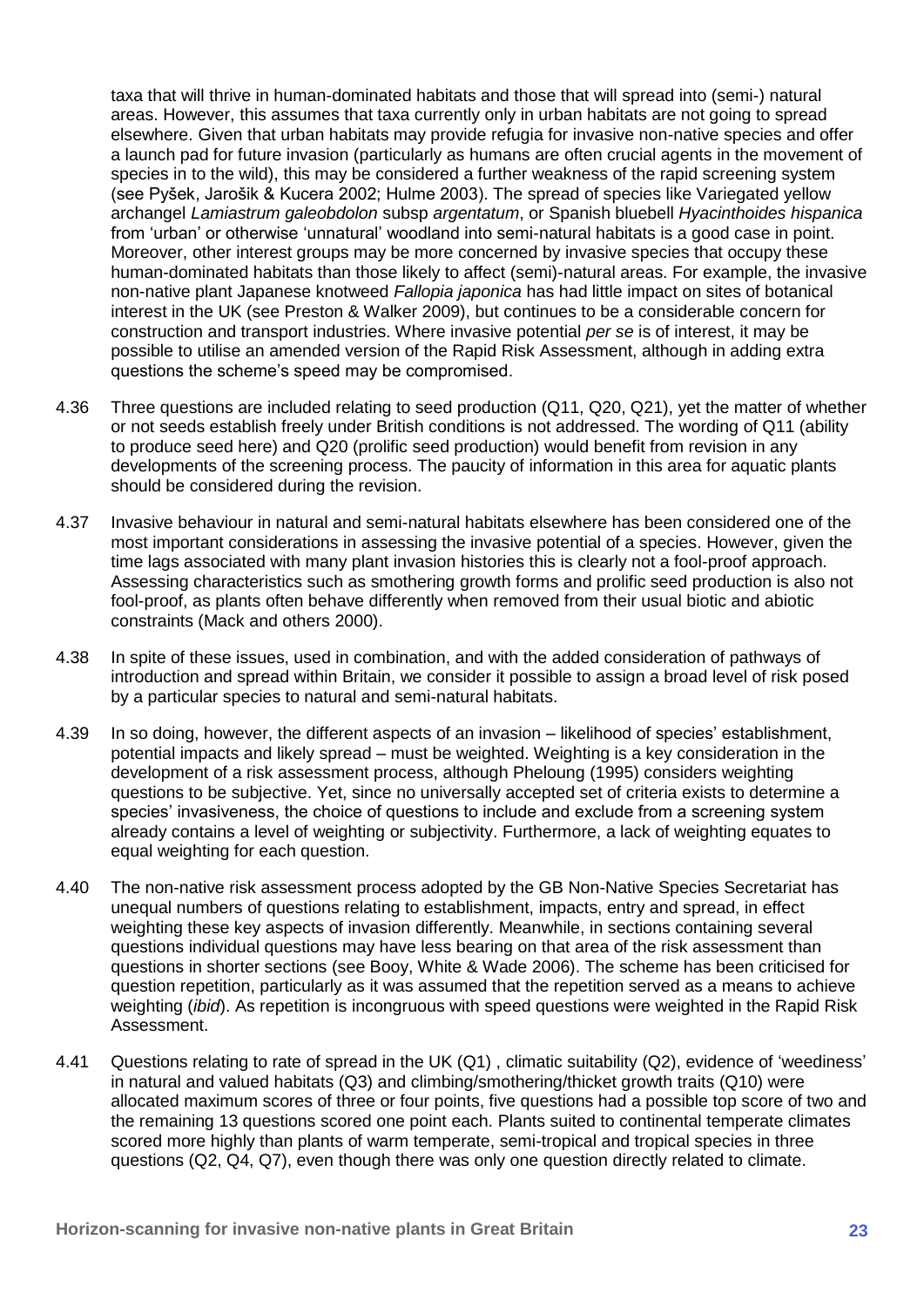- 4.42 As the importance of human-mediated transport, especially for long distance dispersal events, is becoming more apparent (e.g. Hodkinson & Thompson 1997) this means of dispersal was, in effect, weighted by asking three questions pertaining to it (Q14, Q15, Q16) rather than one. Three other questions on wind-, water- and animal-assisted dispersion were also separated out. This may be considered weighting by repetition as it would be possible to group Q14-19 into one question with one point awarded for each method by which a plant may be dispersed. This method would not preserve potentially useful 'unknown' and 'no' answers, however, and so was not chosen.
- 4.43 The effects of the scheme's weighting on the outcomes of the screening process have not been analysed in depth. It is recommended that, should there be merit in developing the Rapid Risk Assessment further, this area is afforded greater attention.

#### **False negatives and positives**

- 4.44 As it is less comprehensive than the full Weed Risk Assessment on which it is based, the Rapid Risk Assessment screening process is likely to be more susceptible to false negatives – declaring a species to be non-invasive which later becomes invasive – and false positives – declaring a species to be high risk which does not prove invasive – than its progenitor.
- 4.45 As non-native plants become invasive at a low base rate, high levels of false positive results may be considered to render a risk assessment process futile (Smith, Lonsdale & Fortune 1999). This assertion is based on the notion that for a risk assessment with accuracy below 85% the costs of introducing an invasive species need to outweigh the costs of not introducing a benign species by eight-fold in order for the assessment process to be of value. Using this argument, many invasive species risk assessments should be ignored, including Pheloung's Australian Weed Risk Assessment and (almost certainly) the Rapid Risk Assessment.
- 4.46 However, Keller, Lodge & Finnoff (2007) challenge this notion and argue that Pheloung's assessment is sufficiently accurate as to have net economic benefits. This was the case even when the damage done by invasive plants was costed low and the value of the species to ornamental trades costed high. Moreover, the study did not include the non-market costs of invasive species such as threats to biodiversity as a result of the introduced species itself or the diseases it may harbour, reduced amenity uses of habitats or even the voluntary labour given to clearing invaded areas. Hence, it is possible that the true value of the Australian Weed Risk Assessment has still been underestimated.
- 4.47 Other challenges to the low base rate/high predictive power requirement may also exist. As ecosystem services provided by natural and semi-natural habitats are audited, it is likely that the true value of detecting invasive species will be better understood and elevated accordingly, tipping the balance in favour of rejecting potentially benign species rather than risking accepting them. The low base rate of species invasions, currently based on Williamson's 'tens rule', developed in relation to terrestrial species behaviour up until the 1980s, may also be challenged. The base rate of invasion for non-native aquatic plants is likely to be greater than that for terrestrial species. Climate change may increase the base rate of species invasions too, not least as a result of increased habitat disturbance. Calculations of a base rate of invasion may be suppressed by the lag phases of introduced species. The higher rates of spread achieved by 87% of the terrestrial species screened in this project post-1986 compared to pre-1986 serve as a reminder that the ten's rule is a hypothesis based on contemporary evidence from the 1980s, and should be revisited rather than treated as a constant (Hulme 2003).
- 4.48 Whilst acknowledging the low base rate issue, in this screening project it was considered more important to reduce the risk of false negative results than false positive results. Reducing false positives was considered more appropriate for assessments that influence policy making and management decisions than a broad screening process. In order to reduce the risk of false negative results the precautionary principle was applied.
- 4.49 Although this will increase further the number of false positive results, the precautionary principle has been used elsewhere in risk assessment processes, including the USA's Animal and Plant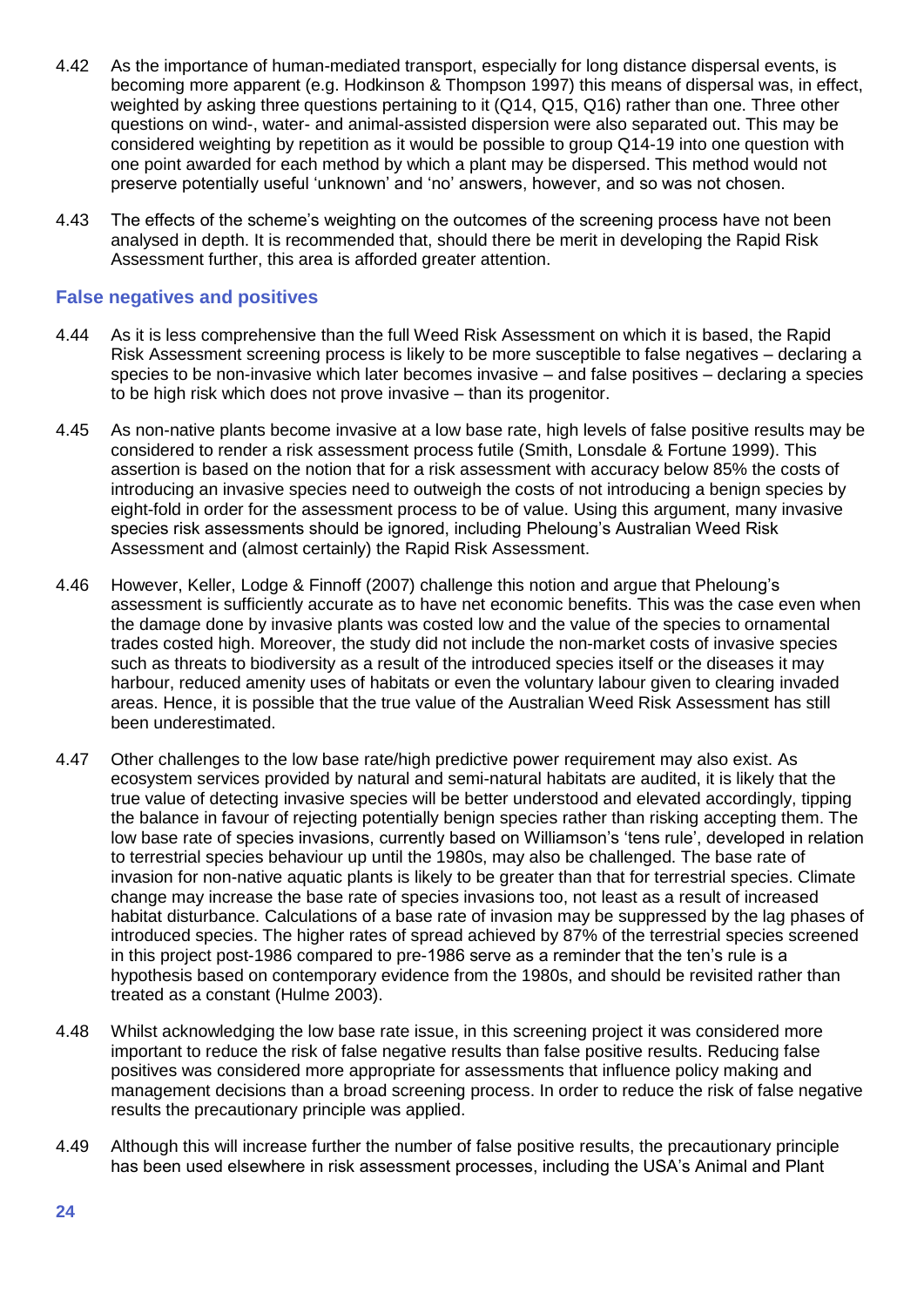Health Inspection Service (for deliberate introduction of species), where uncertainty can be a reason for a high risk status (Daehler & Denslow 2007). Others (e.g. Pheloung 1995; Manchester & Bullock 2000) also acknowledge that there is a legitimate place for the precautionary approach in invasive risk assessment schemes, and this principle has been adopted in relevant England and GB invasive non-native species policy (Defra 2008; Natural England 2009). As the damage done to (semi- )natural habitats and ecosystem services by invasive species may be irreversible, applying the precautionary principle in an initial screening system (whereby all species of 'concern' should be subject to further assessment before any restrictive measures on their use are taken) can be considered justified.

- 4.50 The precautionary principle was applied at four stages of the Rapid Risk Assessment screening process. First some of the original questions were altered – for example, the definition of 'prolific seed/propagule production' is >2000/m<sup>2</sup> in the original UK-adapted Weed Risk Assessment (Defra 2008 online) but was reduced to >1000/ $m^2$  for the Rapid Risk Assessment. In the original Pheloung assessment, positive 'non-invasive' attributes of a plant could reduce a species' score, making the system more flexible and less likely to penalise non-invasive species (Pheloung 1995). In the rapid assessment, all but one negative scoring possibility was removed (and even then in the remaining question the score could be reduced by just one point and would, most likely, mainly affect woody species). In cases of uncertainty over question answers a worst-case scenario was considered whereby each taxon was given a potential score based on each of the unknowns being answered so as to score most highly. This was considered alongside the actual score given to a taxon based on available information when expert opinion was used to assign a risk rank. Finally, in some cases where taxa achieved a relatively low score yet were thought by experts to still *potentially* pose a threat, they might be recommended for a full risk assessment and be placed in a higher ranking category than their score would dictate.
- 4.51 Within those taxa nominally scored in the Moderate Risk and Low Risk categories, 44 were upgraded to Critical and a further 31 moved to the Urgent category. These were typically taxa that belonged to 'problem' genera (e.g. *Buddleja*, *Cotoneaster*, *Ludwigia*, *Myriophyllum* and *Sagittaria*) or families (e.g. *Yushania anceps*); and/or were already known to pose a significant threat to key botanical sites in north-west Europe (e.g. *Disphyma crassifolium*, *Quercus ilex*, *Rhododendron ponticum* and hybrids, and *Robinia pseudoacacia*).
- 4.52 In contrast, within the category for nominally Critical risk taxa (i.e. scoring >=25) expert opinion suggested that just two species would not pose a major threat to semi-natural vegetation or rarer species and were downgraded to the Moderate Risk category (*viz*. *Gymnocoronis spilanthoides* and *Nymphaea odorata*). Amongst the nominally Urgent risk taxa (ie scoring 22 – 24.5), only five species were downgraded to the Low Risk category on expert opinion (*Campanula portenschlagiana*, *Hyacinthus orientalis*, *Physalis peruviana*, *Scilla sibirica*, and *Stachys byzantina*), and eight taxa to the Moderate category. These downgrades were typically because the taxon was thought to have a low competitive ability (e.g. *Hyacinthus orientalis*), was not thought to have a smothering habit, was confined to artificial habitats or was a relatively small annual.
- 4.53 Given the low scores for a number of known invasive plants (Table 7, above) and the small number of plants downgraded in rank as a result of expert opinion compared to those upgraded, there may be merit in lowering the threshold for the Urgent rank category.
- 4.54 In adopting a precautionary approach the risk of false positives is heightened. This would be compounded if the Urgent category threshold was lowered. Therefore, it is highly recommended that potentially 'risky' taxa are subject to more detailed assessment before any management or policy decisions about the taxon in question are taken. Indeed, moves to restrict taxa highlighted in this study through a ban on sale should be considered unjustifiable without further and fuller assessment of the risks an individual taxon poses. However, it is recommended that these more comprehensive assessments are conducted without delay.
- 4.55 The inevitable trade-off between including 22 questions and requiring an assessment to be rapid (and so applicable to large numbers of taxa) has been made in the certainty with which the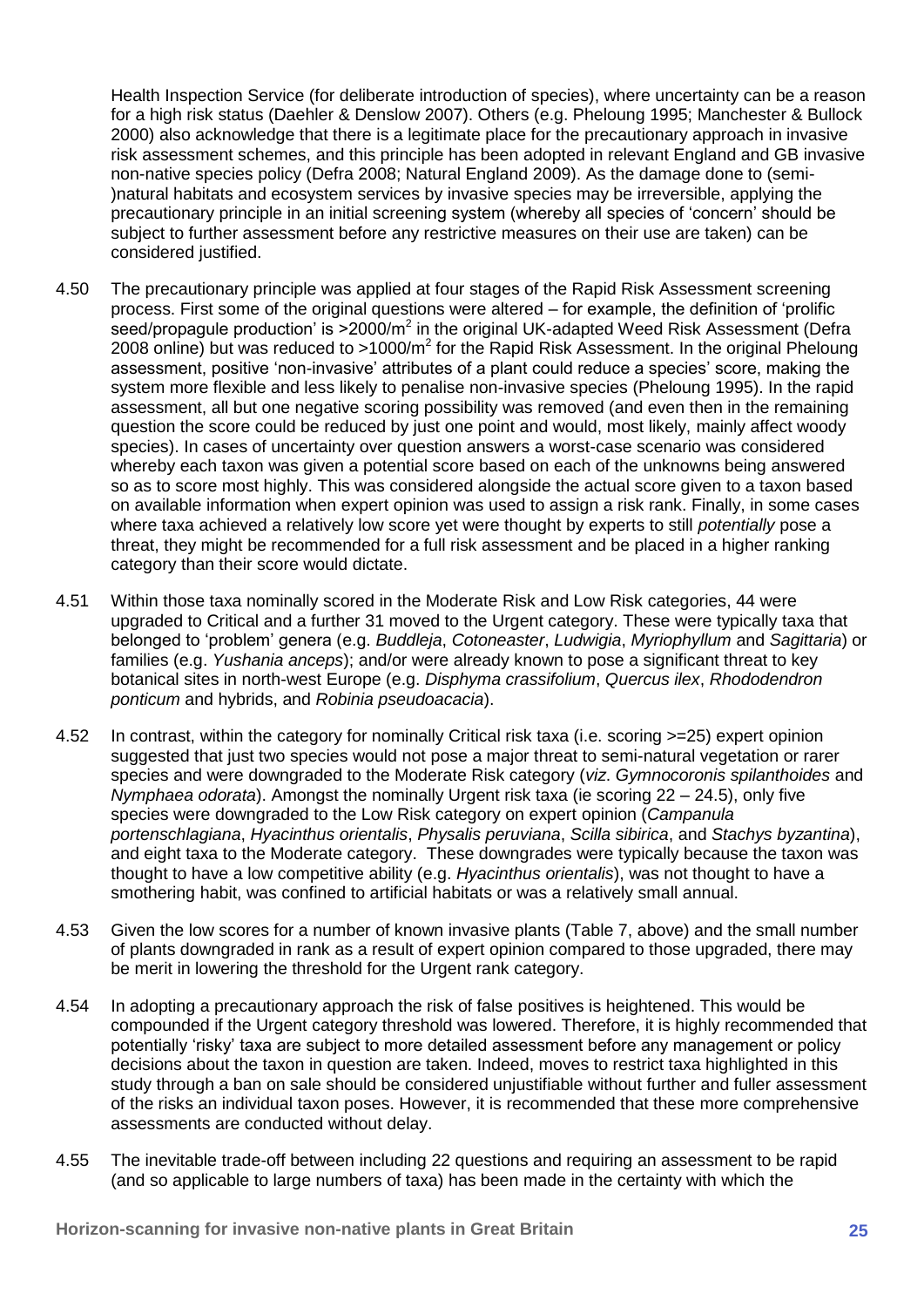questions are answered and the transparency of answers. The comprehensive risk assessment process used in Britain requires a written statement to accompany all answers given (Baker and others 2008). Although desirable, it is recognised that such a process requires substantial effort (see Booy, White & Wade 2006) and hence is not compatible with a rapid screening system. However, it should be recognised that even when such apparent transparency is required in a system, this may not guarantee impartiality. Indeed, 22% of assessors trialling the comprehensive risk assessment for non-native species in Britain acknowledged that their approach to the assessment was non-neutral (*ibid*). Moreover, although written statements are required, many are not substantiated by published evidence (see NNSS 2010 online).

#### **Secondary assessment using expert opinion**

- 4.56 The decision to incorporate expert opinion in categorising the risk associated with screened taxa may be considered to further hinder transparency. However, without expert opinion the task of screening volumes of taxa about which little may be known would not be possible. Although expert opinion has been used to 'test' other invasive risk assessment systems (e.g. Pheloung 1995; Daehler & Denslow 2007), in the Rapid Risk Assessments expert opinion could not be formed from experience of the individual taxon in question in a number of cases and particularly amongst the aquatic plants. Repeatability of expert opinion, therefore, becomes a key feature in the efficacy of the system.
- 4.57 The opinions of two experts were independently sought at the risk categorisation stage (Dr Trevor Dines and Andy Byfield). Of 207 taxa where expert opinion was sought, both experts returned the same answer in a five point risk rank (species likely to pose 'very high', 'high', 'medium', 'low', 'very low' invasive risk to (semi-)natural sites) for 91 taxa and an adjacent risk rank for 81 others. There was a difference of 2 ranks for 29 taxa and a difference of three ranks for six taxa. For the 35 taxa where expert opinion differed significantly, the precautionary principle was applied and all taxa that either expert considered to present a 'high' (or 'very high') invasive risk were ranked so as to recommend more comprehensive analysis. Contradictory opinions were most likely for taxa where one or both experts had little/no knowledge or experience, but a consensus or near consensus for 83% of taxa may be considered to demonstrate a reasonable level of repeatability, particularly given the screening rather than decision-making nature of the assessment scheme.
- 4.58 As the potential invasiveness of a species does not necessarily equate to its potential impact on (semi-)natural sites (Rejmánek 2000; Ricciardi & Cohen 2007), the use of expert opinion may be considered further justified in the Rapid Risk Assessment process. For example, Italian toadflax *Cymbalaria pallida* and adria bellflower *Campanula portenschlagiana* both score highly in the screening process and, using the suggested scoring thresholds, sit at the top and bottom end of the Urgent (orange) rank range. However, as wall specialists, their rapid spread in the wild and ability to cause significant damage to (semi-)natural habitats was considered highly unlikely, and hence their final rank was lowered. An unnecessarily high risk rank could have been avoided by the addition of further questions in the screening process (or a terminator question), but scheme simplicity would be compromised if all such quirks were pre-empted.
- 4.59 With the opposite effect, red oak *Quercus rubra* was ranked Critical after expert opinion was taken into account, even though its score was 19 (a score that would suggest a Moderate Risk/yellow rank). Interestingly, Reichard & Hamilton's (1997) Europe-adapted risk assessment decision tree also failed to recognise this species as invasive in central Europe, despite it being already considered a pest species in the Czech Republic (Křivánek & Pyšek 2006).

#### **Managing uncertainty in the risk assessment process**

4.60 The final central feature of a risk assessment process is the manner in which it handles uncertainty. In this rapid screening assessment uncertainty was handled crudely: worst-case scenario scores were taken into consideration where answers to questions were unknown. The use of uncertainty scales (see Baker and others 2008) might well merit consideration if this rapid screening scheme is to be developed further.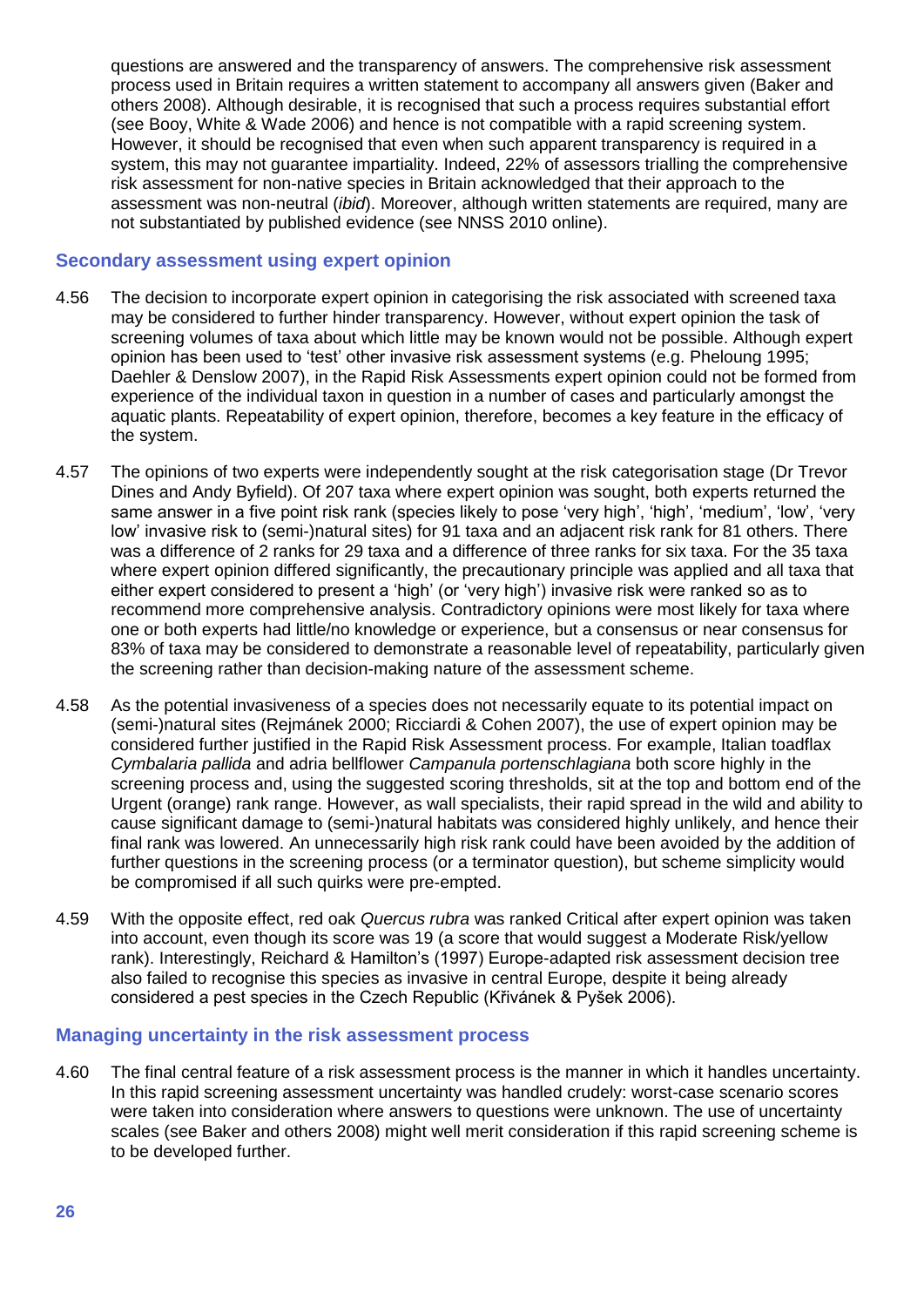- 4.61 Uncertainty is a much greater issue for the aquatic plants screened than the terrestrial taxa. Just 38 terrestrial taxa had a 'Don't Know' answer to one of the 22 screening questions of which only nine had more than one question answered as 'Don't Know'. Uncertainty in the aquatic scores is far greater, with just nine taxa having one or no unanswered questions. Some of the aquatic cultivars, especially of the largely tropical genera but also several temperate taxa, were scored as the type variety since there was insufficient information on the cultivar or variety itself. Information was almost entirely absent for many aquatic plants with respect to sexual reproduction (seed produced, their dispersal and factors of germination). Thus the risk of false positives is considerably greater amongst the aquatic than the terrestrial taxa. Given the speed with which damage can be done by invasive plants to aquatic systems it was considered prudent to accept false positives over false negatives.
- 4.62 Ideally, for a risk assessment process to be useful the number of species falling into a 'further assessment required' category should be limited (Pheloung 1995); otherwise, screening systems can merely create a 'greylist' of species, devoid of proactive application (Hulme 2006). Whilst thresholds for risk categories can be adjusted easily, thereby reducing the number of species for which further assessment is required, there is an inevitable trade-off between increased detection of species with some potential risk of invasiveness and misclassification of genuinely benign species (Pheloung 1995).
- 4.63 Rather than adjusting category thresholds, Daehler and others (2004) attempted to solve this issue by creating a supplementary 'key question decision-tree' for species otherwise scored as 'further assessment required', and in so doing reduced the proportion of false positives (Daehler & Denslow 2007). Křivánek & Pyšek (2006) found that combining the Australian Weed Risk Assessment and Daehler and others (2004) decision-tree led to 100% of invasive species in their central Europe study area being identified, much higher predictive results than the Australian assessment alone. A secondary screen also proved useful when the Australian system was applied in Florida (Gordon, Fox & Stocker 2006).
- 4.64 The very purpose of the Rapid Risk Assessment is to recommend taxa for which it would be desirable to acquire greater levels of information, but with one third of the taxa screened recommended for further examination, it remained crucial to be able to prioritise within the 'further assessment' category in order to avoid an unconstructive greylist scenario.
- 4.65 Although there were often high levels of uncertainty amongst the freshwater plants screened, taxa whose scores placed them near or in the 'assess further' categories were then subject to a key question mini-assessment. Three questions (Q2, Q3, Q10) relating to evidence of climatic suitability to temperate areas, invasive behaviour in valued habitats and climbing/smothering/thicket-forming growth habits were used. Not only were these questions considered crucial to determining invasive risk to (semi-)natural habitats, but they were also reasonably devoid of uncertainty. Only eight of the 1,176 answers for non-tropical taxa were 'Don't know'. As a result of the secondary assessment, taxa could be assigned as being of little invasive concern (at present), and those falling within the 'greylist' were separated into three tiers relating to the urgency with which additional assessments are considered necessary.
- 4.66 The three questions used in this secondary screen were already heavily weighted in the scoring system and the impact of this effective double weighting on the results has not been examined.

## <span id="page-36-0"></span>**Application**

4.68 The Rapid Risk Assessment system is not sufficiently robust to be able to be used as a screening test by bio-controllers or horticultural producers, importers or wholesalers as the method for dealing with uncertainty is not sufficiently developed. However, it may be desirable to produce a simplified checklist that could be used by the horticultural trades in a system of voluntary self regulation, as has been done in Hawai'i (see Daehler & Denslow 2007), or by land managers.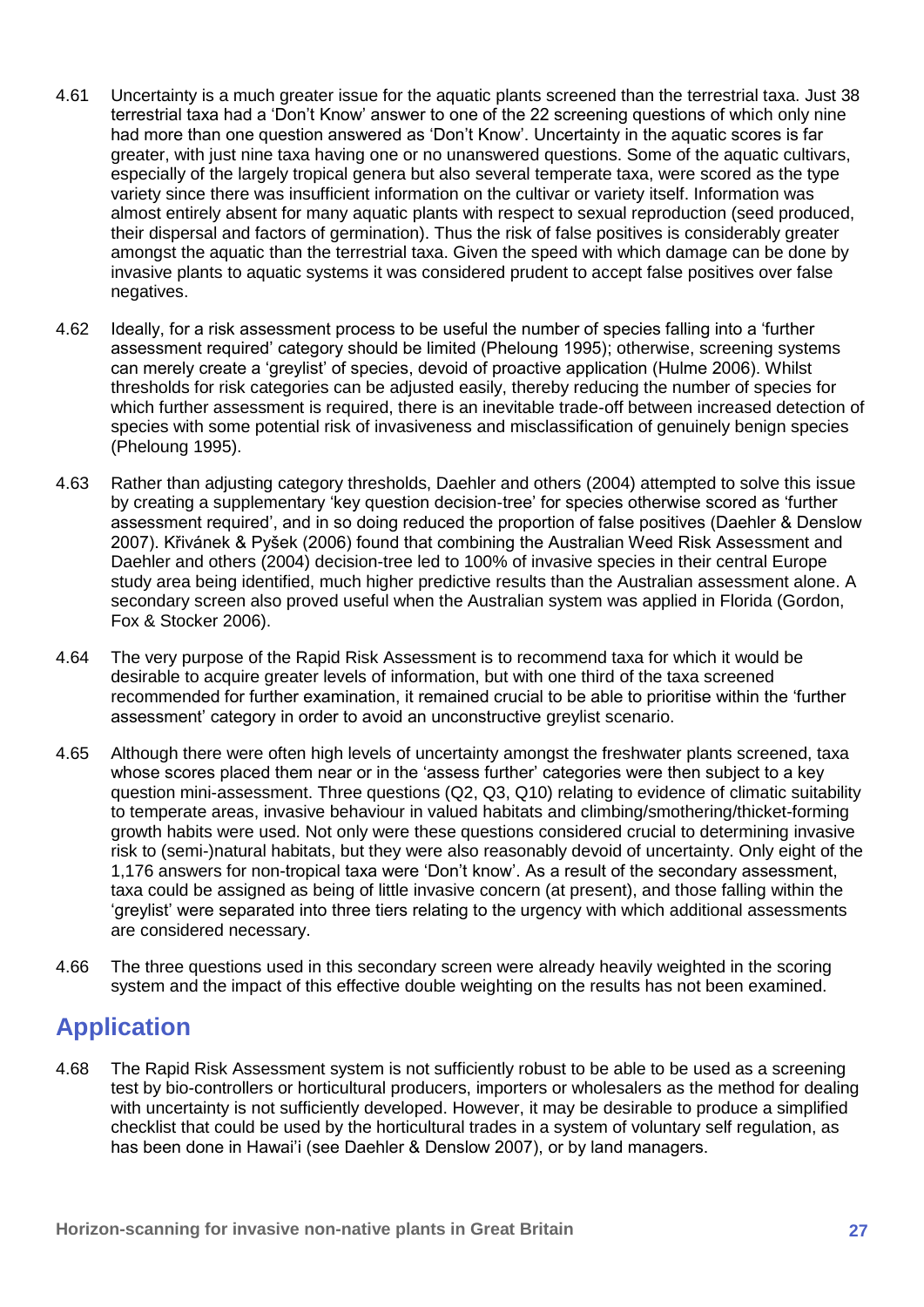- 4.69 The Rapid Risk Assessments completed to date make no consideration as to the volumes of specific plants in the horticultural/aquatics trades, nor their commercial value. As propagule pressure and likelihood of introduction and establishment in the wild are likely to be greater for species that are widely sold compared to those with low volumes of trade such information should be taken into account when more comprehensive risk assessments are conducted.
- 4.70 The commercial value of each species may be regarded as an important consideration that influences management decisions, but this consideration is not in itself related to invasive risk. It is recommended that where commercial interests are considered in decision making, the volume and value of trade are decoupled so that the invasive risk and nature of likely economic costs can be better understood. For example, a species with a high commercial value may reflect a high volume of cheap units (plants) or low volume of expensive units. The former may affect more businesses, but to a small extent, whilst generating a large propagule pressure. The latter may affect fewer businesses, but losses incurred to individual businesses may be greater, for example. Establishing the relative size of the market of particular species may be indicative of propagule pressure, but cannot guarantee that less frequently traded species will not be released as anthropogenic species introduction pathways can be difficult to predict (Kowarik 2003). Nonetheless, widely-available taxa such as *Lagarosiphon major* (sold as *Elodea crispa*) may be considered more likely to be repeatedly introduced into the wild than less popular plants.
- 4.71 It should be noted that the recommendation for further analysis can speed up the process by which species are given the 'all clear' for continued unrestricted use in the ornamental or landscaping trades, as well as the process through which such use may be restricted. Recent proposals for legislative changes to Schedule 9 of the Wildlife and Countryside Act (1981) might have led to nearly all *Cotoneaster* and *Crocosmia* species being made illegal to plant or otherwise cause to grow in the wild (Defra 2007b). The recommendation for species in these genera to be subject to more detailed risk assessment would seem both prudent, in terms of potential invasive threat to (semi-) natural habitats, and rational, in light of these suggestions of blanket restrictions.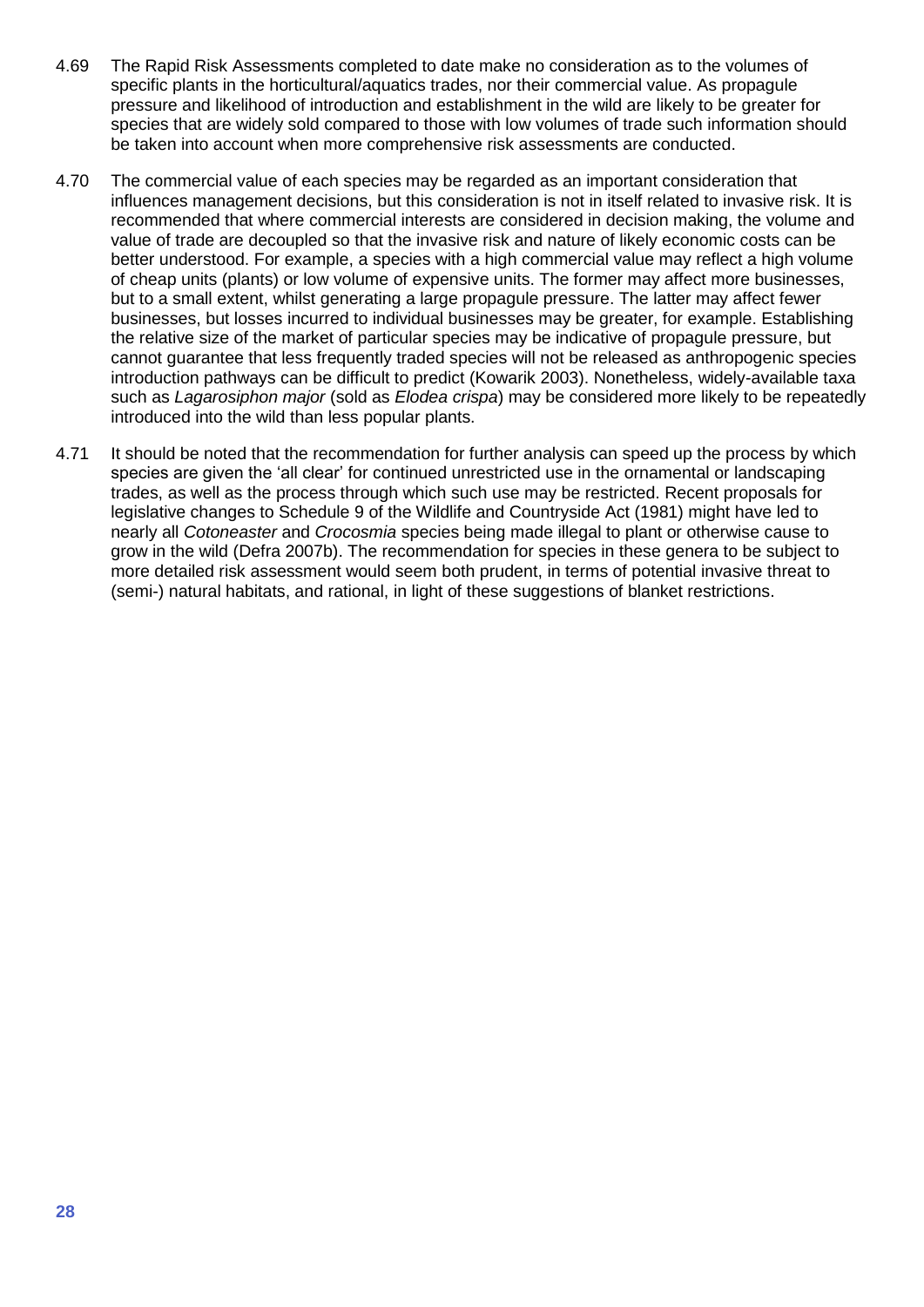# <span id="page-38-0"></span>**5 Conclusions**

- 5.1 This project set out to devise a rapid form of invasive risk assessment for non-native plants that enter Britain, are grown here or are already present in the wild.
- 5.2 In spite of efforts to base the screening system on a risk assessment scheme that has been wellreceived internationally, apply appropriate weighting to questions, and consider the role of uncertainty, in essence, expert opinion has still been central to the assessment of potential invasiveness of individual species. In an arena where demand for information about taxa will consistently outstrip supply, the use of expert opinion is almost inescapable.
- 5.3 Taxa highlighted through the screening process cannot, at this stage, be described as Britain's next invasive plants. The Rapid Risk Assessment scheme has adopted the precautionary principle and so is likely to generate a considerable number of false positive results.
- 5.4 However, the process has provided a horizon-scanning service which can be used to help prioritise resources by recommending a shortlist of plants for which more detailed assessment is considered imperative and/or prudent. Within the 218 taxa recommended for further assessment are three clear tiers of urgency with which such investigation is deemed necessary.
- 5.5 The need for a resource-efficient risk assessment with proven high predictive power in screening large numbers of non-native aquatic and terrestrial plants remains unabated. It is hoped that the results of this project will facilitate the development of such a system. With the publication of the screening method, additional aquatic taxa found to be on sale in Britain and a wider scope of terrestrial plants can now be screened by third parties. Further development of this risk assessment scheme should give greater consideration to the relative weighting of questions and the handling of uncertainty.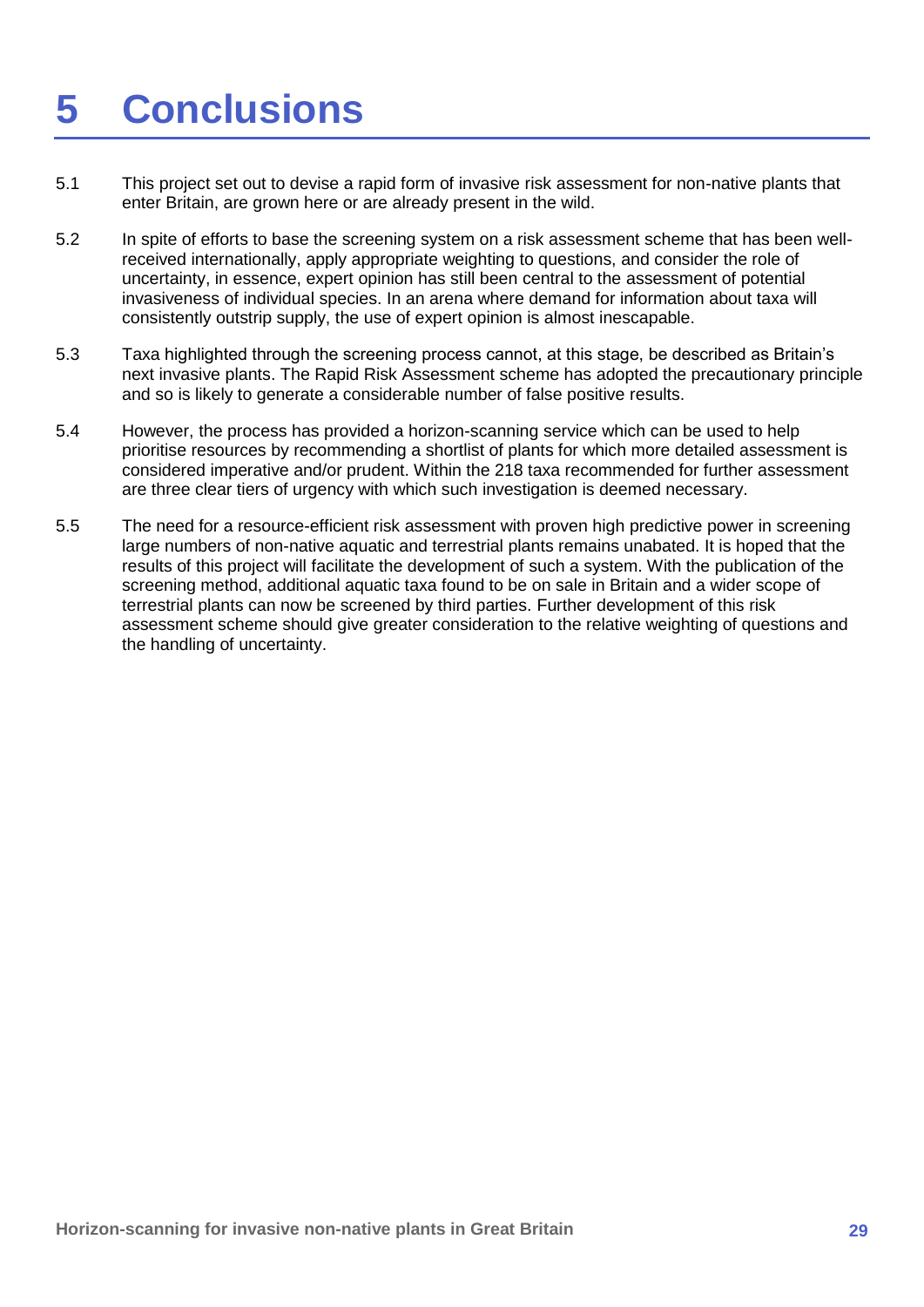## <span id="page-39-0"></span>**6 References**

AKYALCIN, H., OZEN, F., & [DULGER, B. 2006.](http://scialert.net/asci/author.php?author=Basaran%20Dulger&last=) Anatomy, Morphology, Palynology and Antimicrobial Activity of *Amsonia orientalis* Decne. (*Apocynaceae*) Growing in Turkey. *International Journal of Botany,* 2 (1), 93-99.

ALPERT, P., BONE, E., & HOLZAPFEL, C. 2000. Invasiveness, invisibility and the role of environmental stress in the spread of non-native plants. *Perspectives in Plant Ecology, Evolution and Systematics,* Vol. 3/1, 52-56.

ANDERSON, M.C., ADAMS, H., HOPE, B., & POWELL, M. 2004. Risk Assessment for Invasive Species. *Risk Analysis,* Vol. 24(4), 787-793.

Aquarium-gardening.com [online]. URL: **[http://aquarium-gardening.com](http://aquarium-gardening.com/)** [Accessed December 2008].

Aquatic Quotient [online]. URL: **[www.aquaticquotient.com/](http://www.aquaticquotient.com/)** [Accessed November 2008].

BAKER, R.H.A., BLACK, R., COPP, G.H., HAYSOM, K.A., HULME, P.E., THOMAS, M.B., BROWN, A., BROWN, M., CANNON, R.J.C., ELLIS, J., ELLIS, M., FERRIS, R., GLAVES, P., GOZLAN, R.E., HOLT, J., HOWE, L., KNIGHT, J.D., MACLEOD, A., MOORE, N.P., MUMFORD, J.D., MURPHY, S.T., PARROTT, D., SANSFORD, C.E., SMITH, G.C., ST-HILAIRE, S. & WARD, N.L. 2008. The UK risk assessment schemes for all non-native species. In: *Neobiota – From Ecology to Conservation: The 4th European Conference of the working group NEOBIOTA on Biological Invasions, 27-29 September 2006, Vienna, Austria, pp.46-57.*

BASTMEIJER, J.D. [online] *The crypts pages*. URL: **<http://www.xs4all.nl/~crypts/Cryptocoryne/index.html>** [Accessed November 2008].

BOONMAN, A. M., BOONMAN, M., BRETSCHNEIDER, F., & VAN DER GRIND, W. A. 1998. Prey detection in trawling insectivorous bats: duckweed affects hunting behaviour in Daubenton's bat, *Myotis daubentonii*. *Behavioral Ecology and Sociobiology.* 44, 99-107.

BOOY, O., WHITE, V., & WADE, M. 2006. *Non-Native Organism Risk Assessment Scheme: Trialling and Peer Review.* Report for Scottish Executive. Report reference: FF/05/22 / Jpp1216-R-002a. Cambridgeshire: RPS Ecology.

BRAITHWAITE, M.E., ELLIS, R.W., & PRESTON, C.D. 2006. *Change in the British Flora 1987-2004*. London: Botanical Society of the British Isles.

BSBI. 2010. [online] *BSBI Map Scheme: Hectad Maps.* URL: **<http://www.bsbimaps.org.uk/atlas/main.php>** [Accessed February 2010].

CALEY, P., & KUHNERT, P.M. 2006. Application and evaluation of classification trees for screening unwanted plants. *Austral Ecol.,* 31, 647-655.

CANTER-LUND, H., & LUND J. W. G. 1995. *Freshwater Algae: Their Microscopic World Explored*. Bristol: Briopress Ltd.

CEH. 2005. *Relationship between Tree Mallow (Lavatera arborea) and Atlantic Puffin (Fratercula arctica) on the island of Craigleith, Firth of Forth (Forth Islands Special Protection Area).* Scottish Natural Heritage Commissioned Report No. 106 (Purchase order no. 7125)

CEH. 2007. *Development of eradication strategies for Ludwigia species*. Defra Research Project Report PH0422. URL:

**[http://randd.defra.gov.uk/Default.aspx?Menu=Menu&Module=More&Location=None&Completed=1&](http://randd.defra.gov.uk/Default.aspx?Menu=Menu&Module=More&Location=None&Completed=1&ProjectID=14763) [ProjectID=14763](http://randd.defra.gov.uk/Default.aspx?Menu=Menu&Module=More&Location=None&Completed=1&ProjectID=14763)** [Accessed December 2008].

CENTRE FOR AQUATIC PLANT MANAGEMENT. 2004a. [online] *Information Sheet 7: Canadian Waterweed.* CEH. URL: **[http://www.ceh.ac.uk/sci\\_programmes/documents/CanadianPondweed.pdf](http://www.ceh.ac.uk/sci_programmes/documents/CanadianPondweed.pdf)** [Accessed December 2008].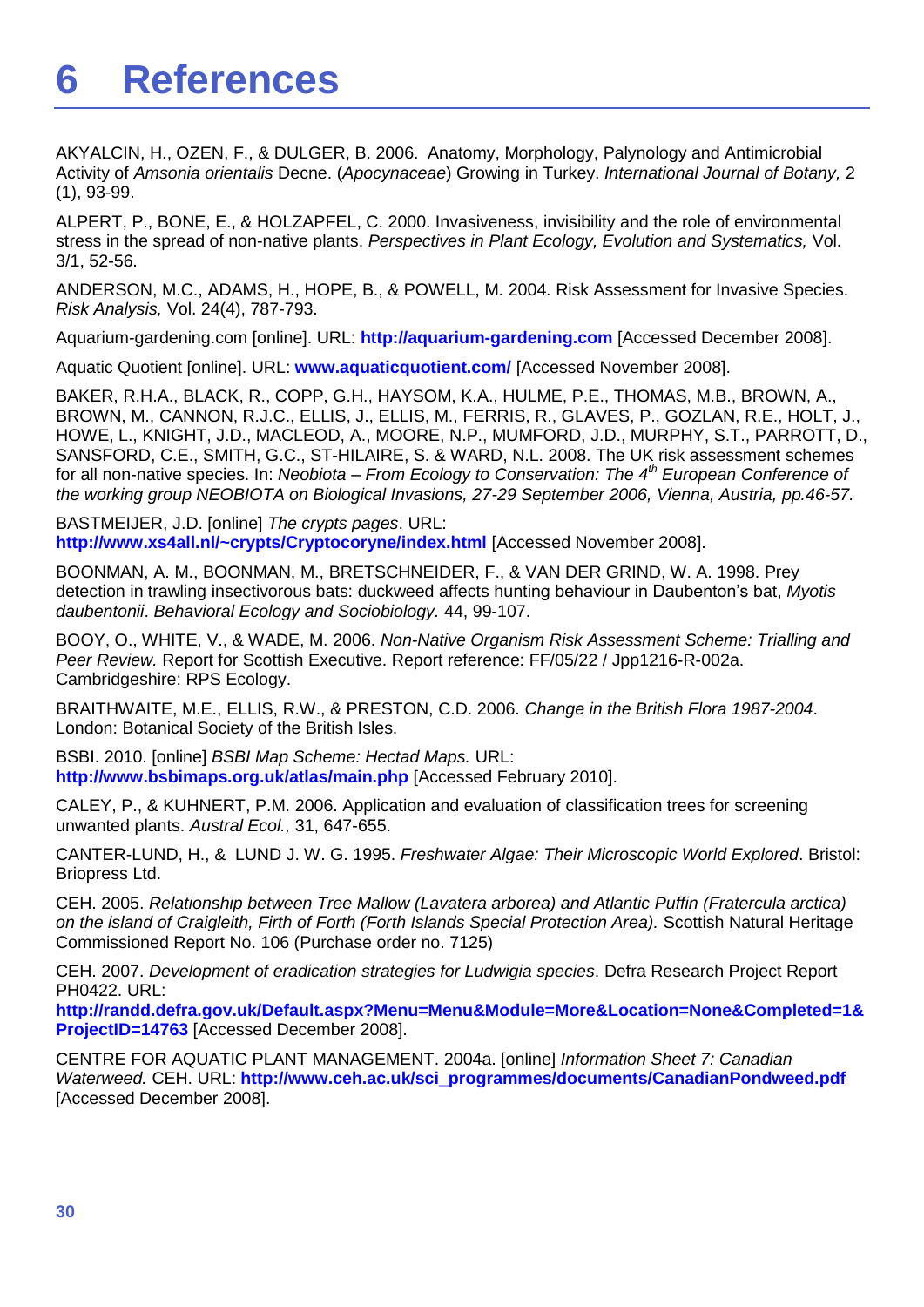CENTRE FOR AQUATIC PLANT MANAGEMENT. 2004b. [online] *Information Sheet* Lagarosiphon major, *Curly water Thyme, Curly Waterweed*. CEH. URL:

**[http://www.ceh.ac.uk/sci\\_programmes/documents/CurlyWaterThymeCurlyWaterWeed.pdf](http://www.ceh.ac.uk/sci_programmes/documents/CurlyWaterThymeCurlyWaterWeed.pdf)** [Accessed December 2008].

CHYTRÝ, M., PYŠEK, P., TICHÝ, L., KNOLLOVÁ, I. & DANIHELKA, J. 2005. Invasions by alien plants in the Czech Republic: a quantitative assessment across habitats. *Preslia*, 77, 339-354.

CLEMENT, E.J., & FOSTER, M.C. 1994. *Alien plants of the British Isles.* London: Botanical Society of the British Isles.

COOK, C.D.K., & URMI-KÖNIG, K. 1983. A revision of the genus *Limnobium* including *Hydromystria* (Hydrocharitaceae). *Aquatic Botany*, 17, 1-27.

COOK, C.D.K. 1985. Range extension of aquatic vascular plants species. *Journal of Aquatic Plant Management,* 23, 1-6.

COPP, G.H., GARTHWAITE, R. & GOZLAN, R.E. 2005. *Risk identification and assessment of non-native freshwater fishes: concepts and perspectives on protocols for the UK*. Sci. Ser. Tech Rep., Lowestoft: Cefas. 129: 32pp.

CRAWLEY, M.J., HARVEY, P.H., & PURVIS, A. 1996. Comparative ecology of the native and alien floras of the British Isles. *Philos. Trans. R. Soc. London Biol. Sci.,* 351, 1251-1259.

CROSSLEY, M.N. (2002) 'The Effects of Water Flow, pH and Nutrition on the Growth of the Native Aquatic Plant, Aponogeton elongatus' MPhil Thesis, University of Queensland, Gatton. URL: **[http://viewimages.aquaria.net/plants/Aponogeton/.pdf/crossley\\_2002\\_thesis.pdf](http://viewimages.aquaria.net/plants/Aponogeton/.pdf/crossley_2002_thesis.pdf)** [Accessed November 2008].

CRUSIO 1987. De gattung Anubias. *Aqua-planta, Sonderheft,* 1, 1-44.

DAEHLER, C. C., & CARINO, D. A. 2000. Predicting invasive plants: prospects for a general screening system based on current regional models. *Biological Invasions,* 2, 92-103.

DAEHLER, C. C., DENSLOW, J.S., ANSARI, S., & KUO, H. 2004. A risk assessment system for screening out invasive pest plants from Hawai'I and other Pacific Islands. *Conservation Biology,* 18, 360-368.

DAEHLER, C. C., & DENSLOW, J.S. 2007. The Australian weed risk assessment system: Does it work in Hawai'i? Would it work in Canada? In CLEMENTS, D.R., & DARBYSHIRE, S. J. (Eds). *Invasive plants: Inventories, strategies and action. Topics in Canadian Weed Science*, Volume 5. Sainte Anne de Bellevue: Québec: Canadian Weed Science Society. pp: 9-24.

DAWSON, F.H., AND WARMAN, E.A. 1987. *Crassula helmsii* (T. Kirk) Cockayne: Is it an Aggressive Alien Aquatic Plant in Britain? *Biological Conservation,* 42, 247-272.

Defra. 2007a. [online] Defra consults on further protection for UK wildlife from non-native species News release 408/07. URL:

**[http://nds.coi.gov.uk/content/detail.aspx?NewsAreaId=2&ReleaseID=328891&SubjectId=16&Advanc](http://nds.coi.gov.uk/content/detail.aspx?NewsAreaId=2&ReleaseID=328891&SubjectId=16&AdvancedSearch=true) [edSearch=true](http://nds.coi.gov.uk/content/detail.aspx?NewsAreaId=2&ReleaseID=328891&SubjectId=16&AdvancedSearch=true)** [Accessed May 2010].

DEFRA. 2007b. *Consultation on: (1) The Review of Schedule 9 to the Wildlife and Countryside Act 1981 and (2) The Ban on Sale of Certain Non-native Species.* Defra.

DEFRA. 2008. *The Invasive Non-native Species Framework Strategy for Great Britain*. Defra.

DEFRA. 2008. [online] '*UK plant pheloung spreadsheet.xls'*. No longer accessible from Defra website. Originally accessed January 2008.

DEFRA. 2010. [online] *Weeding our water invaders.* News release 34/10. URL: **<http://www.defra.gov.uk/news/2010/100224a.htm>** [Accessed March 2010].

GORDON, D.R., FOX, A.M., & STOCKER, R.K. 2006. *Testing a predictive screening tool for reducing introduction of invasive plants to Florida.* Final report to USDA APHIS-PPQ Contract 05-8100-1078-CA.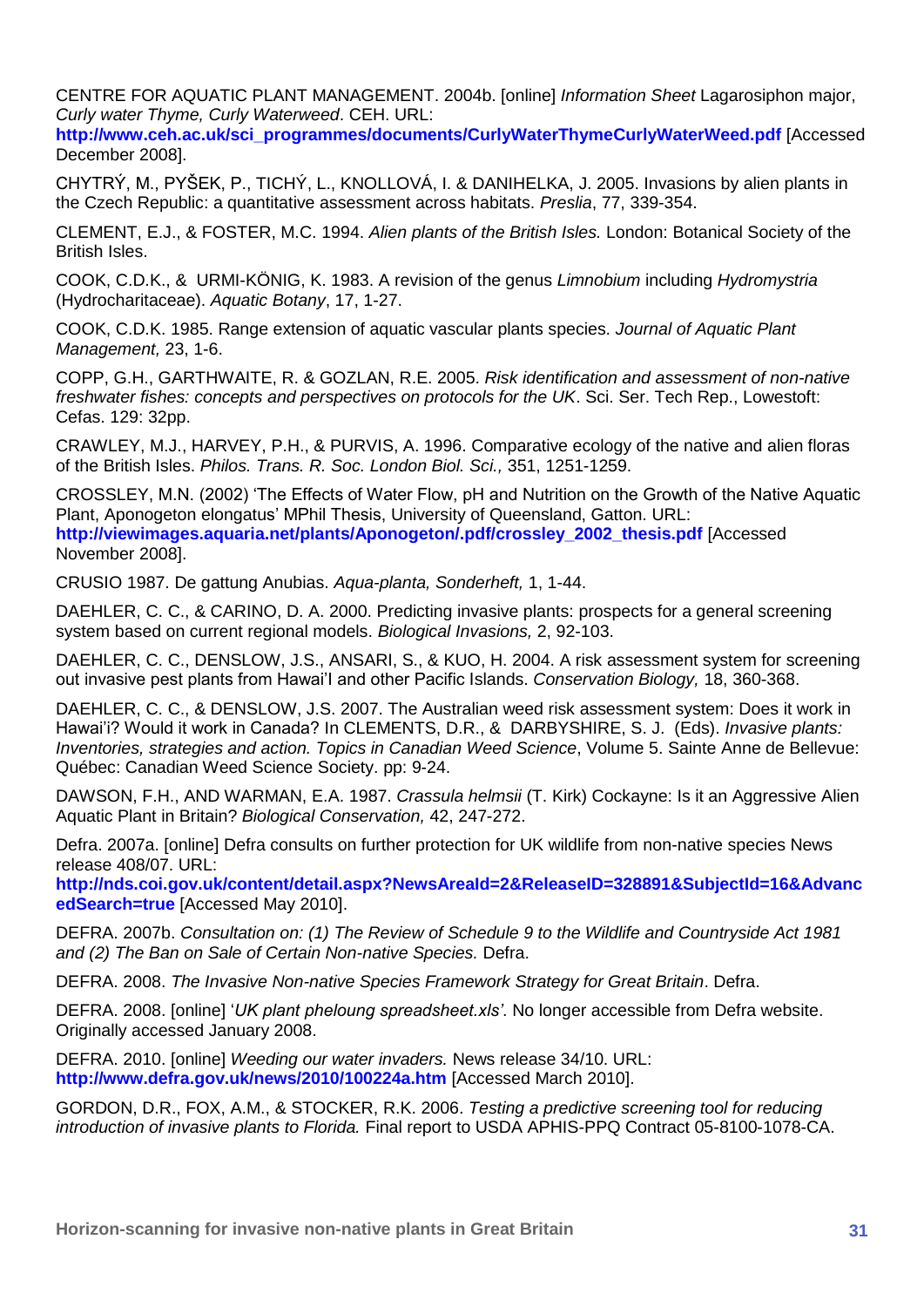GOSS-CUSTARD, J. D., & MOSER, M. E. (1988) Rates of change in the numbers of Dunlin *Calidris alpina*  wintering in British estuaries in relation to the spread of *Spartina anglica. Journal of Applied Ecology,* 25, 95-109.

EVERGREEN [online] *Invasive Plant Profile Dead Nettle, Yellow Lamium* Lamiastrum galeobdolon URL: **[http://www.evergreen.ca/docs/res/invasives/deadnettle\\_factsheet.pdf](http://www.evergreen.ca/docs/res/invasives/deadnettle_factsheet.pdf)** [Accessed December 2008].

Floridata [online]. *Alpinia zerumbet* URL: **[www.floridata.com/ref/A/alpi\\_zer\\_var.cfm](http://www.floridata.com/ref/A/alpi_zer_var.cfm)** [Accessed November 2008].

Hawaiian Ecosystems at Risk Project [online]. URL: **[www.hear.org](http://www.hear.org/)** [Accessed December 2008].

HEGER, T., & TREPL L. 2003. Predicting biological invasions. *Biological Invasions,* 5, 313-321.

HEJDA, M., PYŠEK, P., AND JAROŠIK, V. 2009. Impact of invasive plants on the species richness, diversity and composition of invaded communities. *Journal of Ecology*, 97, 393-403.

HILL, M., BAKER, R., BROAD, G., CHANDLER, P. J., COPP, G. H., ELLIS, J., JONES, D., HOYLAND, C., LAING, I., LONGSHAW, M., MOORE, N., PARROTT, D., PEARMAN, D., PRESTON, C., SMITH, R. M., & WATERS, R. 2005. *Audit of non-native species in England*. English Nature Research Report 662.

HODKINSON, D.J., & THOMPSON, K. 1997. Plant dispersal: the role of man. *Journal of Applied Ecology,* 34, 1484-1496.

HORVÁTH, G., & KRISKA, G. 2008. Polarization Vision in Aquatic Insects and Ecological Traps for Polarotactic Insects. In LANCASTER, J. & BRIERS, R. A. (eds) *Aquatic Insects: Challenges to Populations* CAB International. pp 204-229.

HOSHOVSKY, M. [online] Element Stewardship Abstract for *Arundo Donax* Giant Reed. The Nature Conservancy. URL: **<http://www.invasive.org/gist/esadocs/documnts/arundon.pdf>** [Accessed November 2008].

HULME, P. E. 2003. Biological invasions: winning the science battles but losing the conservation war? *Oryx,* 37(2), 178-193.

HULME, P.E. 2006. Beyond control: wider implications for the management of biological invasions. *Journal of Applied Ecology,* 43, 835-847.

HULME. P. E. 2009. Recent roles of life-form, land use and climate in recent dynamics of alien plant distributions in the British Isles. *Weed Research,* 49, 19-28.

HUXLEY, A. GRIFFITHS, M & LEVY, M. (Eds). 1992. *The New RHS Dictionary of Gardening*. MacMillan Press.

JACOBSEN, N. 1977. Chromosome numbers and taxonomy in Cryptocoryne (Araceae). *Bot. Notiser,* 130, 71-87.

JEFFERSON, L., HAVENS, K., & AULT, J. 2004. Implementing invasive screening procedures: The Chicago Botanic Garden model. *Weed Technology*, 18, 1434-1440.

KELLER, R. P., LODGE, D.M., & FINNOFF, D.C. 2007. Risk assessment for invasive species produces net bioeconomic benefits. *PNAS*, 104(1), 203-207.

KOWARIK, I. 1995. Time lags in biological invasions with regard to the success and failure of alien species. In*.* Pyšek, P.*,* Prach, K., Rejmánek, M., & Wade, M. (eds) *Plant Invasions: general aspects and special problems*. Amsterdam: SPB Academic Publishing. pp.15-38.

KOWARIK, I. 2003. Human agency in biological invasions: secondary releases foster naturalisation and population expansion of alien plant species. *Biological Invasions,* 5, 293-312.

KŘIVÁNEK, M., & PYŠEK, P. 2006. Predicting invasions by woody species in a temperate zone: a test of three risk assessment schemes in the Czech Republic (Central Europe). *Diversity and Distributions,* 12, 319-327.

LANGDON, S.J., MARRS, R.H., HOSIE, C.A., MCALLISTER, H.A., NORRIS, K.M., AND POTTER, J.A. 2004. *Crassula helmsii* in U.K. Ponds: Effects on Plant Biodiversity and Implications for Newt Conservation. *Weed Technology,* 18,1349-1352.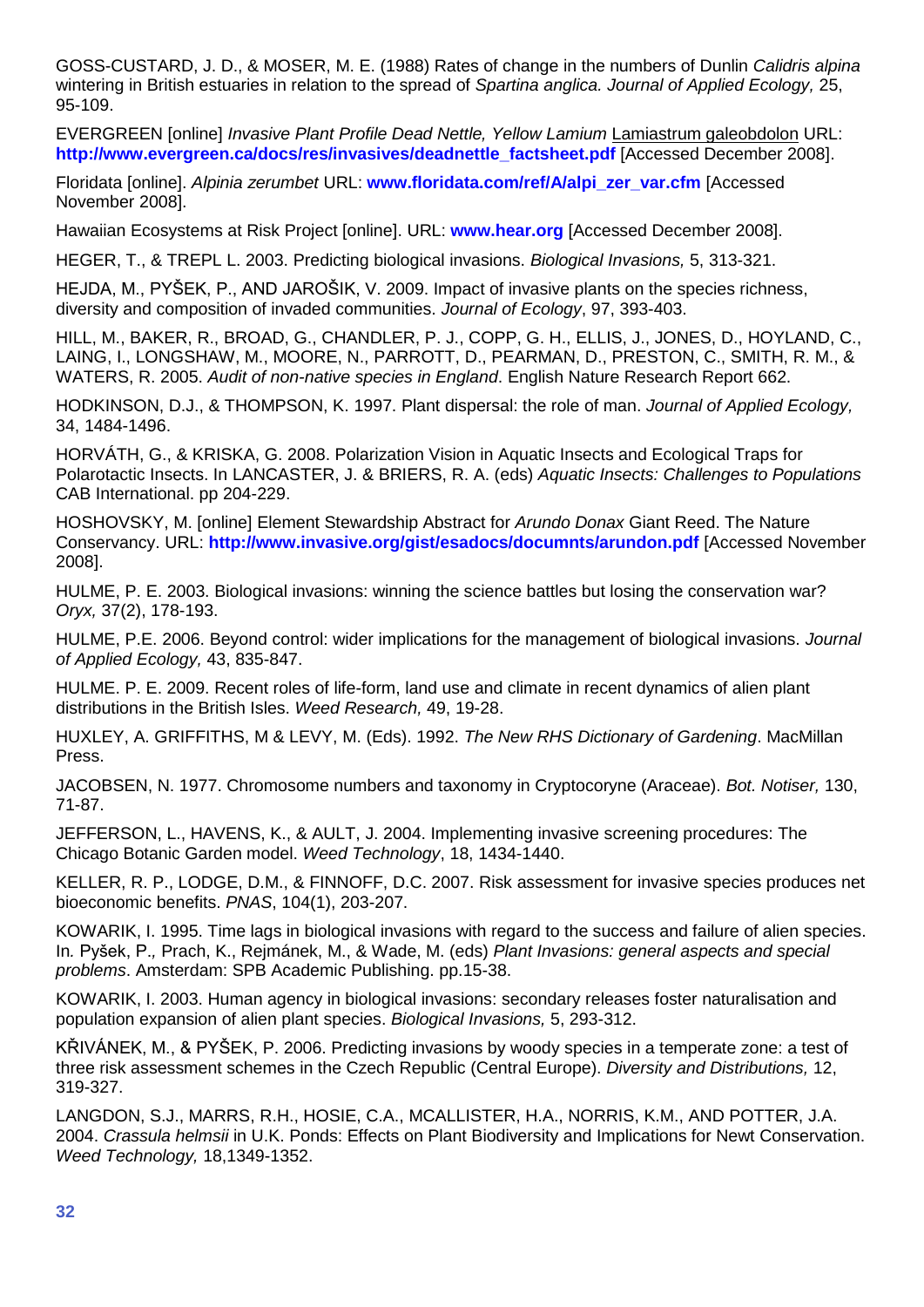LES, D.H., JACOBS, S.W.L., TIPPERY, N.P., CHEN, L, MOODY, M. L., & WILSTERMANN-HILDEBRAND, M. 2008. Systematics of *Vallisneria* (Hydrocharitaceae) *Systematic Botany,* 33(1), 49-65.

LLORET, F., MÉDAIL, F., BRUNDU, G., CAMARDA, I., MORAGUES, E., RITA, J., LAMBOURNE, P. & HULME, P. E. 2005 Species attributes and invasion success by alien plants in Mediterranean islands. *Journal of Ecology,* 93, 512-520.

LONG, D., & WILLIAMS, J. 2007. *Rhododendron ponticum: impact on lower plants and fungi communities on the west coast of Scotland. Working towards protecting internationally important bryophyte and lichen communities from Rhododendron ponticum invasion*. Scottish Natural Heritage, Project no. 19412.

LOWDEN, R. M. 1982. An approach to the taxonomy of *Vallisneria* L. (Hydrocharitaceae) *Aquatic Botany,* 13, 293-298.

MCNEELY, J.A., MOONEY, H.A., NEVILLE, L.E., SCHEI, P. AND WAAGE J.K. (eds) 2001. *A Global Strategy on Invasive Alien Species.* Gland, Switzerland, and Cambridge, UK: IUCN.

MACK, R.N. SIMBERLOFF, D., LONSDALE, W.M., EVANS, H., CLOUT, M. & BAZZAZ, F. 2000. Biotic invasions: causes, epidemiology, global consequences, and control. *Ecological Applications,* 10, 689-710.

MANCHESTER, S.J., & BULLOCK, J.M. 2000. The impacts of non-native species on UK biodiversity and the effectiveness of control. *Journal of Applied Ecology,* 37, 845-864.

MENDOZA ALFARO, R.E., CUDMORE, B., ORR, R., FISHER, J.P., CONTRERAS BALDERAS, S., COURTENAY, W.R., OSORIO, P.K., MANDRAK, N., ÁLVAREZ TORRES, P., ARROYO DAMIÁN, M., ESCALERA GALLARDO, C., GŰEVARA SANGUINÉS, A., GREENE, G., LEE. D., ORBE-MENDOZA, A., RAMÍREZ MARTÍNEZ, C. & STABRIDIS ARANA, O. 2009. *Trinational Risk Assessment Guidelines for Aquatic Alien Invasive Species*. Commission for Environmental Cooperation Project Report, Montreal, Canada.

MILLENNIUM ECOSYSTEM ASSESSMENT. 2005. *Ecosystems and Human Well-Being: Wetlands and Water Synthesis.* Washington, D.C.: World Resources Institute.

Natural Aquariums [online] URL: **<http://naturalaquariums.com/>** [Accessed November 2008].

NATURAL ENGLAND. 2009. *Natural England's Draft Policy on Invasive Non-native Species*. URL: **[http://www.naturalengland.org.uk/Images/inns\\_tcm6-10495.pdf](http://www.naturalengland.org.uk/Images/inns_tcm6-10495.pdf)** [Accessed April 2010].

NON-NATIVE SPECIES SECRETARIAT. 2010. [online]. Risk Assessments. URL: **<https://secure.fera.defra.gov.uk/nonnativespecies/index.cfm?pageid=216>** [Accessed May 2010].

PADGETT, D.J. 2007. A monograph of *Nuphar* (Nymphaeaceae) *Rhodora,* 109, 1-95.

PARROTT, D., ROY, S., BAKER, R., CANNON, R., EYRE, D., HILL, M., WAGNER, M., PRESTON, C., ROY, H., BECKMANN, B., COPP, G.H., EDMONDS, N., ELLLIS, J., LAING, I., BRITTON, J.R., GOZLAN, R.E., & MUMFORD, J. 2008. *Horizon scanning for new invasive non-native animal species in England.* Natural England Contract No. SAE03-02-189.

PENTECOST, A. 1987. The Lichen Flora of Gwynedd. *The Lichenologist*, 19, 97-166.

PEARMAN, D., AND WALKER, K. 2009. Alien plants in Britain – a real or imagined problem? *British Wildlife,* 21(1), 22-27.

PHELOUNG, P.C. 1995. *Determining the weed potential of new plant introductions to Australia.* Australian Weeds Committee Commissioned Report.

PHELOUNG, P.C., WILLIAMS, P.A., & HALLOY, S.R. 1999. A weed risk assessment model for use as a biosecurity tool evaluating plant introductions. *Journal of Environmental Management*, 57(4), 239-251.

PLANTLINK. 2008. Unpublished. Plant Link UK and Plant Link Cymru Response to Defra's *Consultation on: (1) The Review of Schedule 9 to the Wildlife and Countryside Act 1981 and (2) The Ban on Sale of Certain Non-native Species*. Available from Plantlife International.

Plants for a Future [online] *Nymphaea tuberosa* – Paine. URL: **<http://www.pfaf.org/database/plants.php?Nymphaea+tuberosa>** [Accessed November 2008].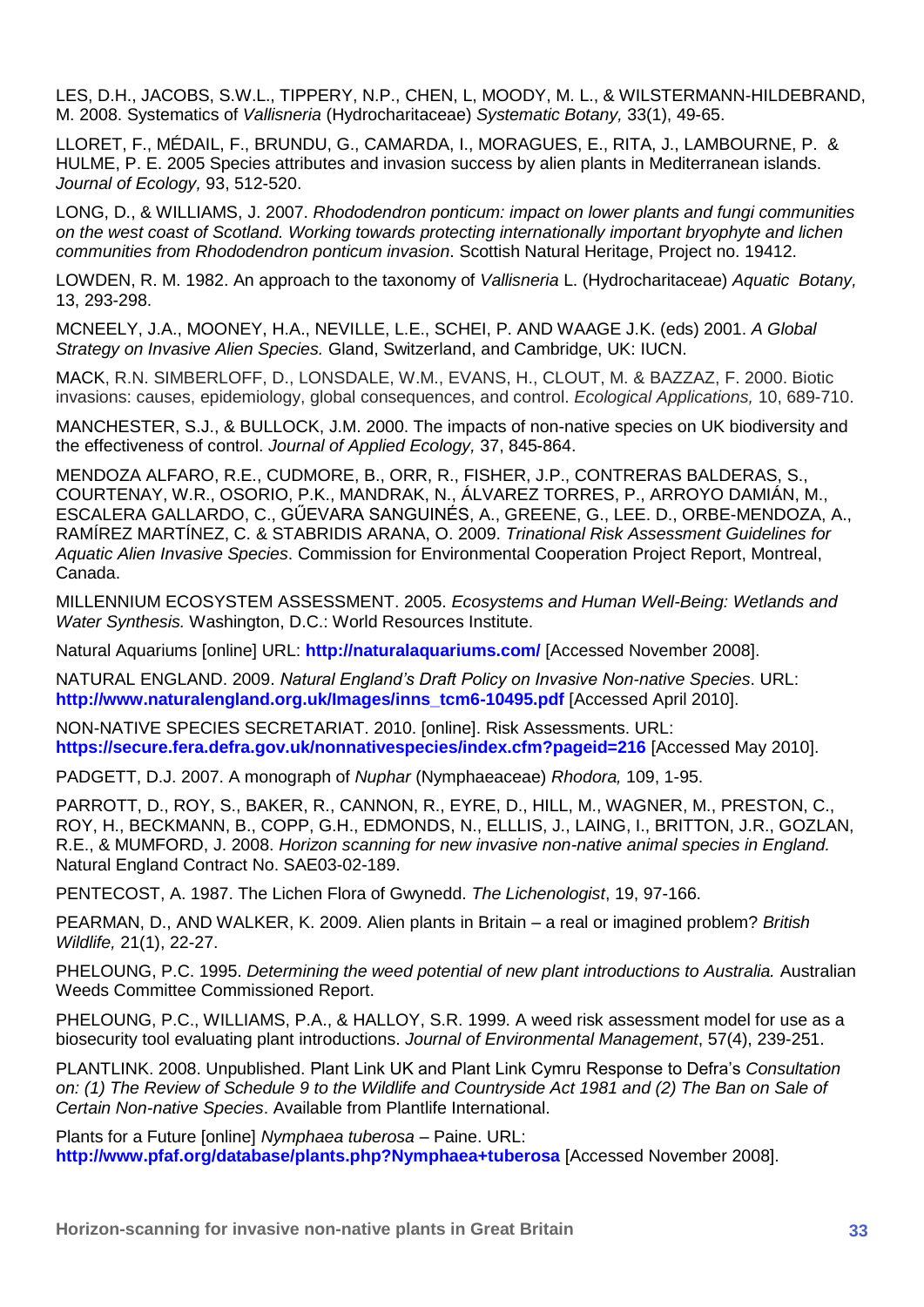PRESTON, C.D., PEARMAN, D.A. & DINES, T.D. 2002. *New Atlas of the British and Irish Flora*. Oxford: Oxford University Press.

PUTWAIN, P.D., HATTON, K.J. AND HAYNES, G.M. 2008. A survey of the marginal and accessible submerged vegetation of Llyn Helyg, with particular attention to Pillwort (*Pillularia globulifera*) and Australian Swamp Stonecrop (*Crassula helmsii*). A report for NewWildlife Limited.

PYŠEK, P., JAROSIK, V., & KUCERA, T. 2002. Patterns of invasion in temperate nature reserves *Biological Conservation,* 104, 13-24.

PYŠEK, P. SÁDLO, J., & MANDÁK, B. 2002. Catalogue of alien plants of the Czech Republic *Preslia,* 74, 97-186.

QUEENSLAND GOVERNMENT [online] URL: **[www.dpi.qld.gov.au/](http://www.dpi.qld.gov.au/)** [Accessed November 2008].

QUESTER, C. [online] URL: **[www.echinodorus-online.de](http://www.echinodorus-online.de/)** [Accessed November 2008].

*RANDALL, J.M., MORSE, L.E., BENTON, N., HIEBERT, R., LU, S. & KILLEFFER, T. 2008. The Invasive Species Assessment Protocol: A Tool for Creating Regional and National Lists of Invasive Nonnative Plants That Negatively Impact Biodiversity.* Invasive Plant Science and Management, *1(1), 36-49.*

RANDALL, K. [online] *The Aponogeton*. Aquarium Frontiers article series. URL: **[http://web.archive.org/web/20010211193724/http://www.animalnetwork.com/fish2/aqfm/1999/june/aq](http://web.archive.org/web/20010211193724/http:/www.animalnetwork.com/fish2/aqfm/1999/june/aquatic/default.asp) [uatic/default.asp](http://web.archive.org/web/20010211193724/http:/www.animalnetwork.com/fish2/aqfm/1999/june/aquatic/default.asp)** [Accessed November 2008].

RATAJ, K. 1969. Contribution to the knowledge of *Echinodorus macrophyllus* (KUNTH) MICH. and *E. scaber* RATAJ from tropical America. *Folia Geobotanica,* 4(4), 435-442.

RATCLIFFE, D. A. 1968. An ecological account of Atlantic bryophytes in the British Isles. *New Phytologist*, 67, 365-439.

REICHARD, S.H., & HAMILTON, C.W. 1997. Predicting invasions of woody plants introduced into North America. *Conservation Biology,* 11, 193-203.

REJMÁNEK, M. 2000. Invasive plants: approaches and predictions. *Austral Ecology,* 25(5), 497-506.

RHS (2009) *RHS Plant Finder 2009-2010.* London: Dorling Kindersley.

RICCIARDI, A., & COHEN, J. 2007. The invasiveness of an introduced species does not predict its impact. *Biological Invasions,* 9, 309-315.

ROOK, E.J.S. [online] *Utricularia gibba*. URL: **<http://www.rook.org/earl/bwca/nature/aquatics/utriculariagib.html>** [Accessed November 2008].

ROTHERO, G. P. 2005. Oceanic bryophytes in Atlantic Woodlands. *Botanical Journal of Scotland,* 57, 135- 140.

RUZEK, K.V. (online) Master Index of Freshwater Fishes (Aquatic Plant Index) URL: **[www.webcityof.com/](http://www.webcityof.com/)** [Accessed November 2008].

SMITH, C.S., LONSDALE, W.M., & FORTUNE, J. 1999. When to Ignore Advice: Invasion Predictions and Decision Theory. *Biological Invasions,* 1(1), 89-96.

TAYLOR, I, LEACH, S., COX, J., CLARKE, S & WATERS, R. 2007. Letter: 'Invasive plants.' *British Wildlife,* 18(6), 454.

The University and Jepson Herbaria [online] University of California, Berkeley. URL: **<http://ucjeps.berkeley.edu/>** [Accessed November 2008].

The Wild Flower Society [online] London June  $30<sup>th</sup>$  to July  $2<sup>nd</sup>$  Meeting Report. URL: **[http://www.thewildflowersociety.com/wfs\\_report\\_menus/wfs\\_london\\_2006/london\\_pages/london\\_p](http://www.thewildflowersociety.com/wfs_report_menus/wfs_london_2006/london_pages/london_page_2.htm) [age\\_2.htm](http://www.thewildflowersociety.com/wfs_report_menus/wfs_london_2006/london_pages/london_page_2.htm)** [Accessed November 2008].

THOMAS, S., & DINES, T. 2010. Non-native invasive plants in Britain – a real, not imagined, problem. *British Wildlife,* 21(2), 177-183.

TUCKER, K.C. & RICHARDSON, D.M. 1995. An expert system for screening potentially invasive alien plants in South African fynbos. *Journal of Environmental Managements,* 44, 309-338.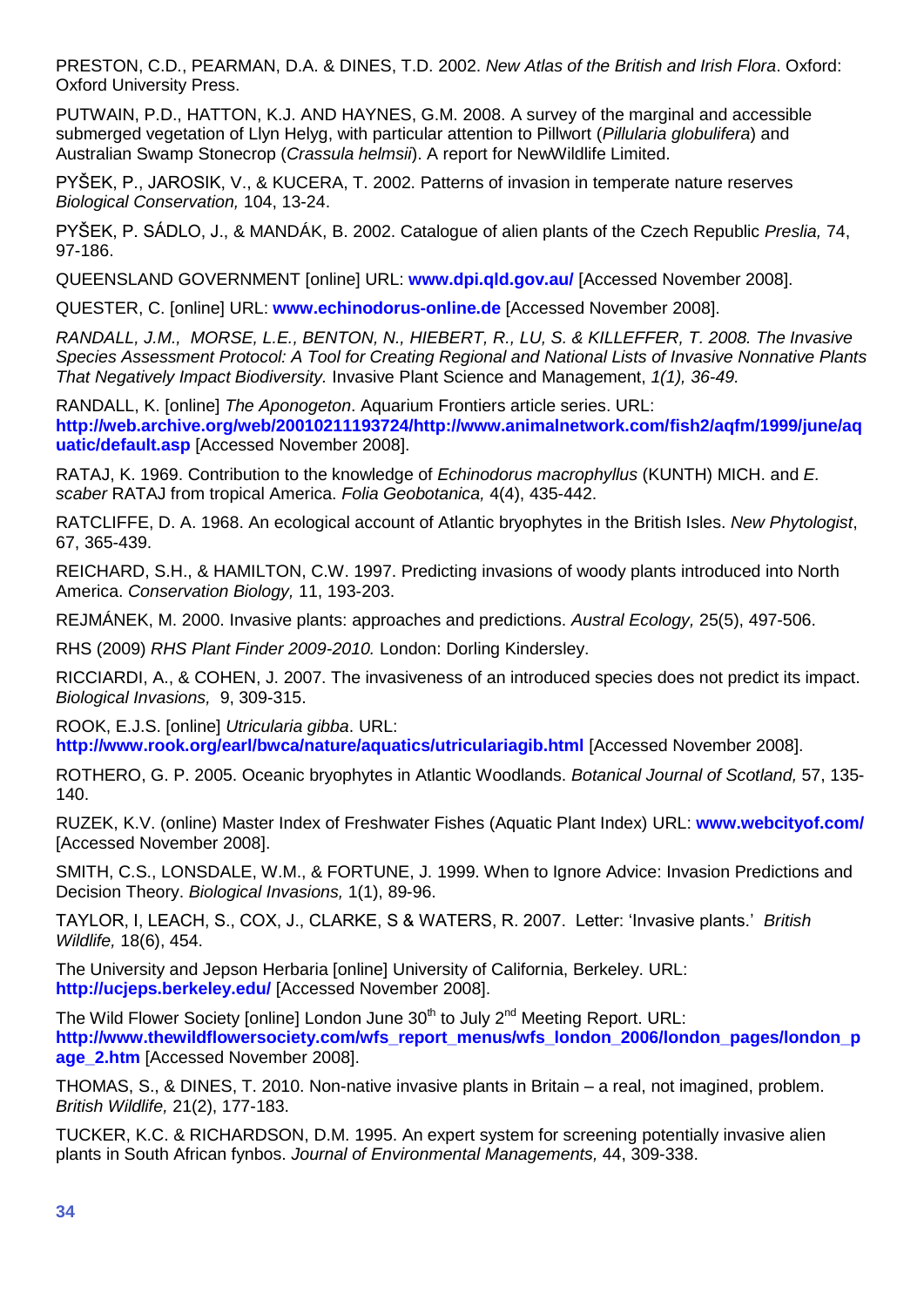UNITED STATES GEOLOGICAL SURVEY [online] Non-indigenous Aquatic Species. URL: **<http://nas.er.usgs.gov/>** . [Accessed November 2008, May 2010].

USDA [online] *Bacopa rotundifolia* (Michx.) Wettst. URL:

**[http://plants.usda.gov/java/nameSearch?keywordquery=Bacopa+rotundifolia&mode=sciname&sub](http://plants.usda.gov/java/nameSearch?keywordquery=Bacopa+rotundifolia&mode=sciname&submit.x=0&submit.y=0) [mit.x=0&submit.y=0](http://plants.usda.gov/java/nameSearch?keywordquery=Bacopa+rotundifolia&mode=sciname&submit.x=0&submit.y=0)** [Accessed November 2008].

VAN WILGEN, N.J., RICHARDSON, D.M., & BAARD, E. H. W. 2008. Alien reptiles and amphibians in South Africa: towards a pragmatic management strategy. *South African Journal of Science,* 104(1-2), 13- 20.

WEED SOCIETY OF QUEENSLAND [online] Thalia (*Thalia geniculata*) URL: **<http://www.wsq.org.au/weedsinfocus.htm>** [Accessed November 2008].

WILBY, N. J. 2007. Managing invasive aquatic plants: problems and prospects. *Aquatic Conservation: Marine and Freshwater Ecosystems,* 17, 659–665.

WILLIAMSON, M. H., & BROWN, K.C. 1986. The analysis and modelling of British invasions. *Phil. Trans. R. Soc. Lond. B.*, 314, 505-522.

WILLIAMSON, M. 1996. *Biological Invasions*. London: Chapman & Hall.

WILSON, E. O. 1992. *The diversity of life*. Cambridge, USA: Belknap Press.

WOODELL, S. R. J., & KOOTIN-SANWU, M. 1971. Intraspecific variation in *Caltha palustris. New Phytologist*, 70, 173-186.

ZEDLER, J.B., & KERCHER, S. 2004. Causes and Consequences of Invasive Plants in Wetlands: Opportunities, Opportunists, and Outcomes. *Critical Reviews in Plant Sciences,* 23(5), 431-452.